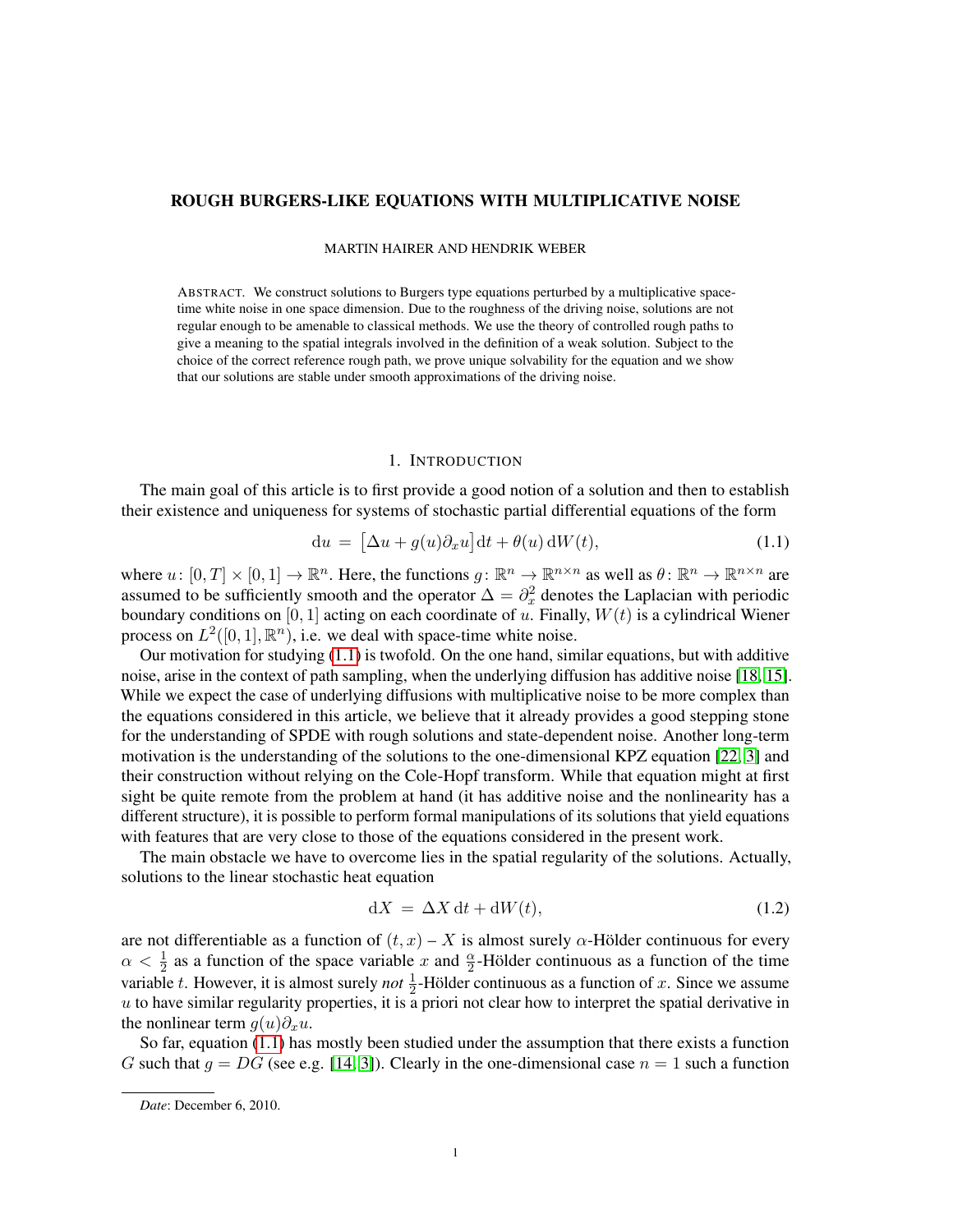always exists whereas in the higher-dimensional case this is not true. Then weak solutions can be defined as processes satisfying

$$
d\langle \varphi, u \rangle = [ \langle \Delta \varphi, u \rangle - \langle \partial_x \varphi, G(u) \rangle ] dt + \langle \varphi \theta(u), dW(t) \rangle,
$$
 (1.3)

for every smooth periodic test function  $\varphi$ . It is known [\[14\]](#page-41-4) that under suitable regularity and growth assumptions on  $G$  and  $\theta$ , such solutions can then indeed be constructed and are unique. When such a primitive G does not exist, this method cannot be applied and a concept of solutions has not yet been provided.

Recently, in [\[15\]](#page-41-1) a new approach was proposed to deal with this problem in the additive noise case  $\theta = 1$ . There the non-linearity in [\(1.3\)](#page-1-0) is rewritten as

<span id="page-1-1"></span><span id="page-1-0"></span>
$$
\langle \varphi, g(u)\partial_x u \rangle = \int_0^1 \varphi(x) g(u(x)) \, \mathrm{d}_x u(x). \tag{1.4}
$$

The (spatial) regularity of  $u$  is not sufficient to make sense of this integral in a pathwise sense using Young's integration theory. This means in particular that extra stochastic cancellation effects are necessary to give a meaning to [\(1.4\)](#page-1-1). In [\[15\]](#page-41-1) these problems are treated using Lyons' rough path theory (see [\[25,](#page-41-5) [12,](#page-41-6) [10\]](#page-41-7)).

In this approach the definition of integrals like [\(1.4\)](#page-1-1) is separated into two steps: First a *reference* rough path has to be constructed i.e. a pair of stochastic process  $(X, X)$  satisfying a certain algebraic condition. The process X should be thought of as the *iterated integral*

<span id="page-1-2"></span>
$$
\mathbf{X}(x,y) = \int_{x}^{y} \left( X(z) - X(x) \right) \otimes \mathrm{d}X(z). \tag{1.5}
$$

It is usually constructed using a stochastic integral like the Itô or Stratonovich integral. If on small scales u behaves like X (see Section [2](#page-3-0) for a precise definition of *controlled rough path*) integrals like [1.4](#page-1-1) can be defined as continuous functions of their data.

The advantage of this approach is that the stochastic cancellation effects are captured in the reference rough path and can be dealt with independently of the rest of the construction. As a reference rough path the solution X of the linear heat equation  $(1.2)$  is chosen. As this process is Gaussian known existence and continuity results [\[9,](#page-41-8) [10\]](#page-41-7) rough paths can be applied.

This article provides an extension of [\[15\]](#page-41-1) to the multiplicative noise case  $\theta \neq 1$ . Roughly speaking, the construction of the additive noise case is extended by another fixed point argument. One tricky part is that it is no longer clear how to interpret solution to the "linear" heat equation

$$
d\Psi^{\theta} = \Delta u + \theta dW \tag{1.6}
$$

as rough path valued processes since, if  $\theta$  is a stochastic process,  $\Psi^{\theta}$  is not Gaussian in general and so the results of [\[9,](#page-41-8) [10\]](#page-41-7) do not apply directly. We resolve this issue by showing that as soon as  $\theta$  has sufficient space-time regularity, the process  $\Psi^{\theta}$  can be interpreted for every fixed  $t > 0$  as a rough path (in space) controlled by the rough path  $X$  constructed from solutions to [\(1.2\)](#page-0-1). We are able to use this knowledge in Definition [3.1](#page-8-0) below to formulate what we actually mean by a solution to [\(1.1\)](#page-0-0). Such solutions are then obtained by combining an (inner) fixed point argument in a space of deterministic functions to deal with the non-linearity and another (outer) fixed point argument in a space of stochastic processes to deal with the multiplicative noise.

The solutions we construct in this way depend on the choice of the reference rough path  $(X, X)$ . Since there is a priori some freedom in the definition of the iterated integral [\(1.5\)](#page-1-2), similar to the choice between Itô or Stratonovich integral, we can get several possible solutions. This will be discussed at the end of Section [3.](#page-8-1) Actually, these different solutions are not only an artefact of the classical ill-posedness of our equation, since they also appear in the gradient case  $g = DG$ . This may sound surprising, but in a series of recent works [\[16,](#page-41-9) [19,](#page-41-10) [17\]](#page-41-11), approximations to stochastic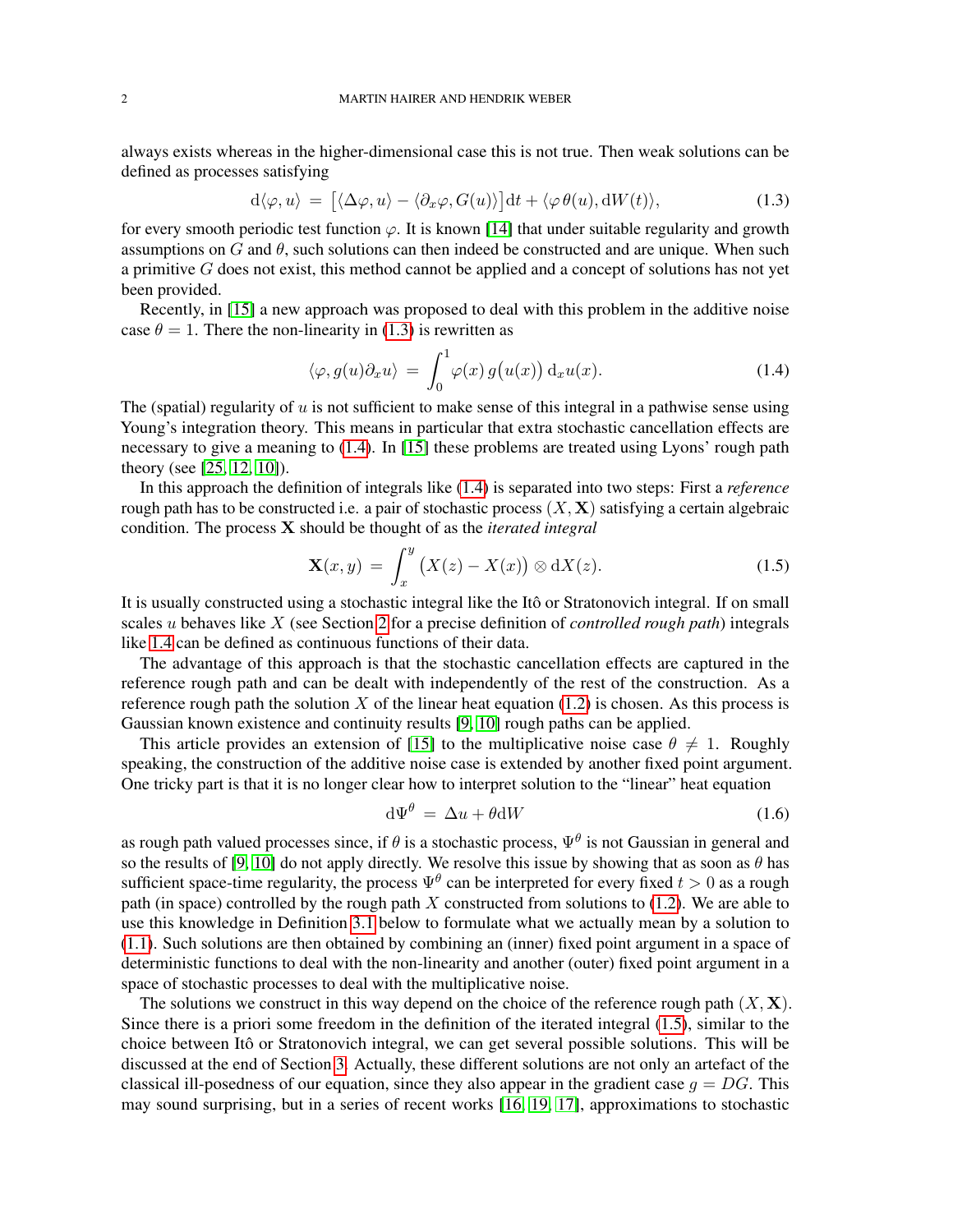equations with similar regularity properties as [\(1.1\)](#page-0-0) were studied. It was shown there that several seemingly natural approximation schemes involving different approximations of the non-linear term may produce non-trivial correction terms in the limit, that correspond exactly to this kind of Itô-Stratonovich correction. In the gradient case, this ambiguity can be removed by imposing the additional assumption that the reference rough path is geometric (see Section [3](#page-8-1) for a discussion).

In the non-gradient case however, this is not sufficient to characterise the solution uniquely. Even among the geometric reference rough paths, different *pure area type* terms may appear. We argue that the "canonical" construction of  $X$  given in [\[9,](#page-41-8) [10\]](#page-41-7) is still natural for the problem at hand since, if we replace the noise by a mollified version and then send the scale  $\varepsilon$  of the mollifier to 0, we show that the corresponding sequence of solutions converges to the solution constructed in this article. Note that the fact that this sequence of solutions even remains bounded as  $\varepsilon \to 0$  does not follow from standard bounds. In particular, we would not know a priori how to use these approximations to construct solutions to [\(1.1\)](#page-0-0). These convergence results do not contradict the appearance of the additional correction terms discussed in [\[16,](#page-41-9) [19,](#page-41-10) [17\]](#page-41-11), since the approximations considered there also involve an approximation of the nonlinear term  $q(u) d_x u$ .

Of course our work is by no means the only work that establishes an application of rough path methods to the theory of stochastic PDE. Recently Gubinelli and Tindel [\[13\]](#page-41-12) used a rough path approach to construct mild solutions to equations of the type

$$
du = Au dt + F(u) dW \qquad (1.7)
$$

for a rough path  $W$  taking values in some space of possibly quite irregular functions. However, in the case of A being the Laplacian on  $[0, 1]$  an F being a composition operator, they required the covariance of the noise to decay at least like  $\Delta^{-1/6}$ , thus ruling out space-time white noise. Teichmann [\[29\]](#page-41-13) suggests another approach using the method of the moving frame, but these results deal with a different class of equations and are designed to deal with noise terms that are rough in time, but rather smooth in space. Yet another approach to treat equations of the type

$$
du(t, x) = F(t, x, Du, D2u) dt - Du(t, x)V(x) dW(t)
$$
\n(1.8)

using the stochastic method of characteristics is presented by Caruana, Friz, and Oberhauser in [\[4\]](#page-41-14), extending ideas from [\[23\]](#page-41-15). In all of the above works, rough path theory is used to define the temporal integrals. To our knowledge [\[15\]](#page-41-1) was the first article to make use of rough integrals to deal with spatial regularity issues.

There is also a wealth of literature on the problem of how to treat stochastic PDEs with solutions that are very rough in space. A large part of it is inspired by the ideas of renormalisation theory coming from quantum field theory. For example, it was possible in [\[20,](#page-41-16) [1,](#page-41-17) [7,](#page-41-18) [6\]](#page-41-19) to rigorously construct solutions to the stochastic Allen-Cahn and Navier-Stokes equations in two spatial dimensions, driven by space-time white noise. It is not clear whether these techniques apply to our problem. Furthermore, our results allow us to obtain very fine control on the solutions and on the convergence of approximations, on the contrary of the above mentioned works, where solutions are only constructed for a set of initial conditions that is of full measure with respect to the invariant measure. A related but somewhat different approach is to use Wick calculus in Wiener space as in [\[2,](#page-41-20) [28,](#page-41-21) [5\]](#page-41-22), but this leads to different equations, the interpretation of which is not clear.

The remainder of the article is structured as follows: In Section [2](#page-3-0) we give a brief account of those notions of rough path theory that we will need. We follow Gubinelli's approach [\[12\]](#page-41-6) to define rough integrals and recall the existence and continuity results for Gaussian rough path from [\[9\]](#page-41-8). In Section [3](#page-8-1) we give a rigorous definition of our notion of a solution to  $(1.1)$  and we state the main results of this work. This section also contains a discussion of the dependence of solutions on the choice of reference rough path. In Section [4,](#page-12-0) we then discuss the stochastic convolution  $\Psi^{\theta}$ . In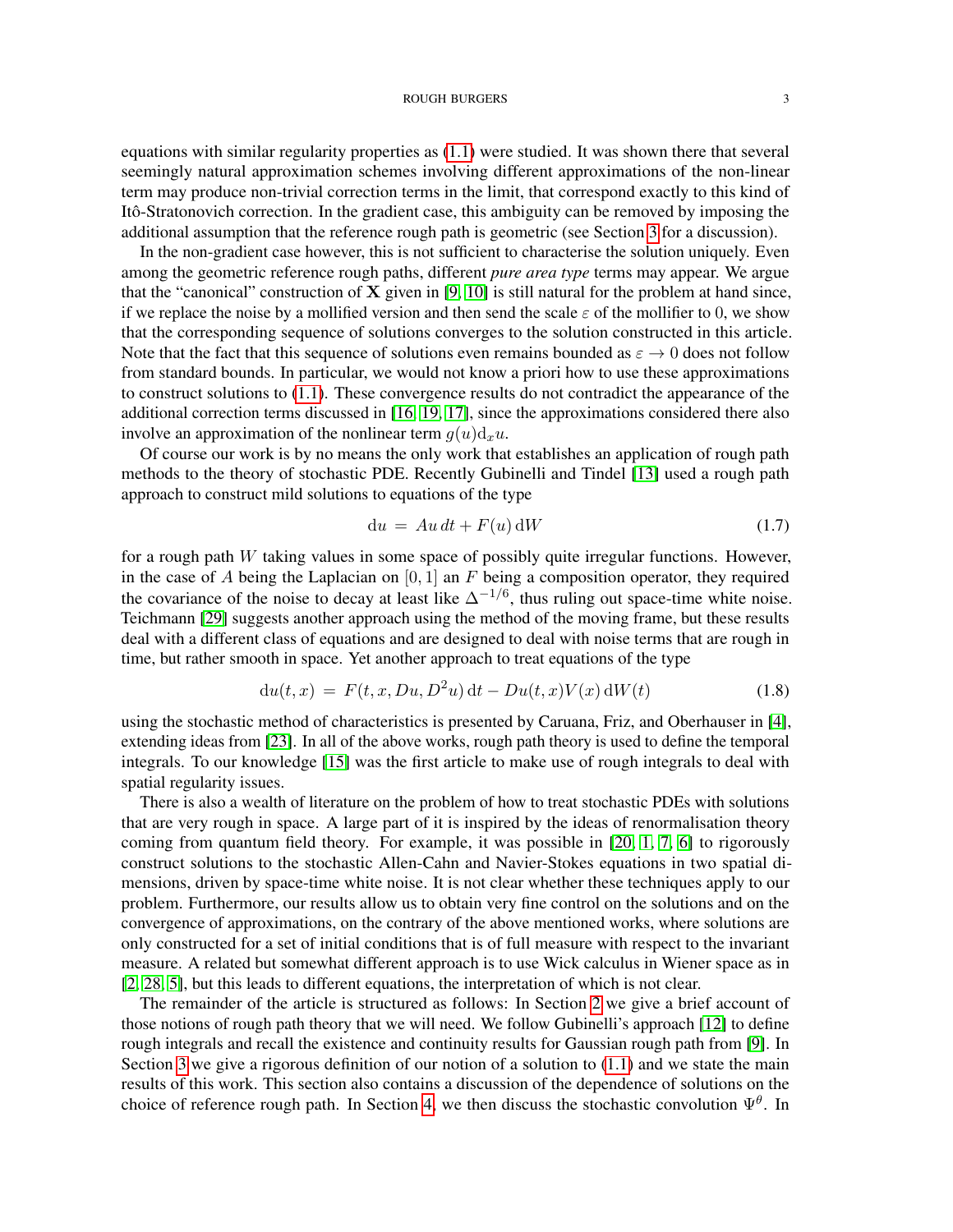particular, we show that as soon as  $\theta$  possesses the right space-time regularity it is controlled by the linear Gaussian stochastic convolution. The proof of the main results is then given in Section [5.](#page-24-0) The beginning of this section also contains a sketch of the main "two-level" fixed point argument upon which our proofs rely.

1.1. **Notation.** We will deal with functions  $u = u(t, x; \omega)$  depending on a time and a space variable as well as on randomness. Norms that only depend on the behaviour of  $u$  as a function of space for fixed t and  $\omega$  will be denoted with  $|\cdot|$ , norms that depend on the behaviour as a function of  $(t, x)$  for fixed  $\omega$  with  $\|\cdot\|$  and norms that depend on all parameters with  $\|\cdot\|$ .

We will denote by  $C$  a generic constant that may change its value at every occurrance.

Acknowledgements. We are grateful to Peter Friz, Massimilliano Gubinelli, Terry Lyons, Jan Maas, Andrew Stuart, and Jochen Voß for several fruitful discussions about this work. Financial support was kindly provided by the EPSRC through grant EP/D071593/1, as well as by the Royal Society through a Wolfson Research Merit Award and by the Leverhulme Trust through a Philip Leverhulme Prize.

## 2. ROUGH PATHS

<span id="page-3-0"></span>In this section we recall the elements of rough path theory which we will need in the sequel and refer the reader to e.g. [\[10,](#page-41-7) [12,](#page-41-6) [24,](#page-41-23) [26\]](#page-41-24) for a more complete account. We introduce Gubinelli's notion of a controlled rough path [\[12\]](#page-41-6) and give the main existence and continuity statements for Gaussian rough path from [\[9\]](#page-41-8).

For a normed vector space V we denote by  $C(V)$  the space of continuous functions from [0, 1] to V and by  $\Omega C(V)$  the space of continuous functions from  $[0, 1]^2$  to V which vanish on the diagonal (i.e. for  $R \in \Omega$ C(V) we have  $R(x, x) = 0$  for all  $x \in [0, 1]$ ). We will often omit the reference to the space V and simply write C and  $\Omega C$ .

It will be useful to introduce for  $X \in C$  and  $R \in \Omega C$  the operators

$$
\delta X(x,y) = X(y) - X(x) \tag{2.1}
$$

and

<span id="page-3-2"></span>
$$
NR(x, y, z) = R(x, z) - R(x, y) - R(y, z). \tag{2.2}
$$

The operator  $\delta$  maps C into  $\Omega C$  and  $N \circ \delta = 0$ . The quantity NR can be interpreted as an indicator to how far R is from the image of  $\delta$ .

In the sequel  $\alpha$  will always be a parameter in  $\left(\frac{1}{3}\right)$  $\frac{1}{3}, \frac{1}{2}$  $(\frac{1}{2})$ . For  $X \in C$  and  $R \in \Omega C$  we define Hölder-type semi-norms:

$$
|X|_{\alpha} = \sup_{x \neq y} \frac{|\delta X(x, y)|}{|x - y|^{\alpha}} \quad \text{and} \quad |R|_{\alpha} = \sup_{x \neq y} \frac{|R(x, y)|}{|x - y|^{\alpha}}.
$$
 (2.3)

We denote by  $C^{\alpha}$  resp.  $\Omega C^{\alpha}$  the set of functions for which these semi-norms are finite. The space  $C^{\alpha}$  endowed with  $|\cdot|_{C^{\alpha}} = |\cdot|_0 + |\cdot|_{\alpha}$  is a Banach-space. Here  $|\cdot|_0$  denotes the supremum norm. The space  $\Omega C^{\alpha}(V)$  is a Banach space endowed with  $|\cdot|_{\alpha}$  alone.

Remark 2.1. One might feel slightly uneasy working in these Hölder spaces as they are not separable. We will neglect this issue noting that all the processes we will consider will actually take values in the slightly smaller space of  $C^{\alpha}$ -functions that can be approximated by smooth functions which is separable.

**Definition 2.2.** An  $\alpha$ -rough path on  $[0,1]$  consists of a pair  $X \in C^{\alpha}(\mathbb{R}^n)$  and  $\mathbf{X} \in \Omega C^{2\alpha}(\mathbb{R}^n \otimes \mathbb{R}^n)$ *satisfying the relation*

<span id="page-3-1"></span>
$$
N\mathbf{X}^{ij}(x,y,z) = \delta X^i(x,y)\delta X^j(y,z)
$$
\n(2.4)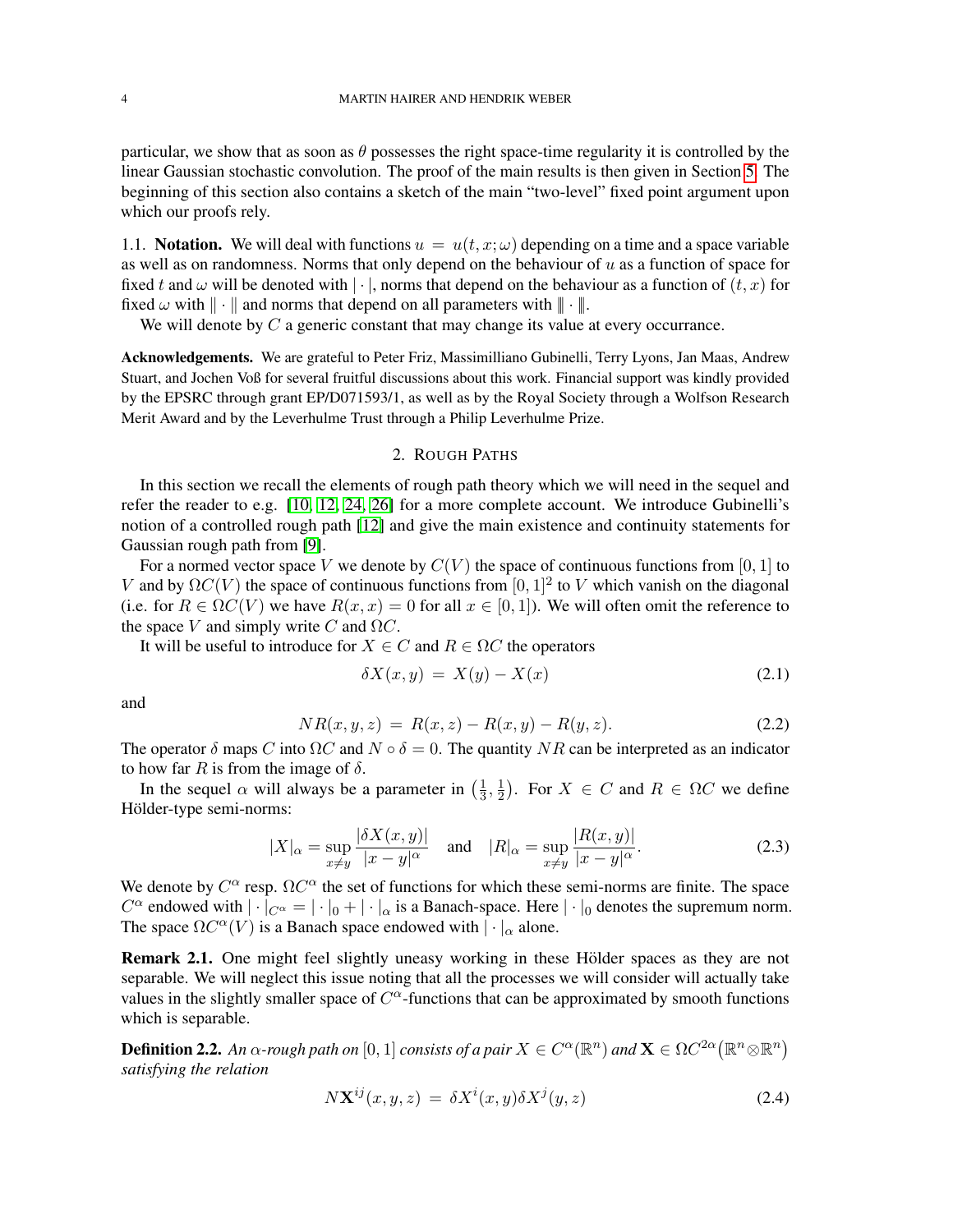*for all*  $0 \le x \le y \le z \le 1$  *and all indices*  $i, j \in \{1, ..., n\}$ *. We will denote the set of*  $\alpha$ *-rough paths by*  $\mathcal{D}^{\alpha}(\mathbb{R}^n)$  *or simply by*  $\mathcal{D}^{\alpha}$ *.* 

As explained above  $\mathbf{X}(x, y)^{ij}$  - called the *iterated integral* should be interpreted as the value of

$$
\mathbf{X}(x,y)^{ij} = \int_{x}^{y} (X^{i}(z) - X^{i}(x)) dX^{j}(z).
$$
 (2.5)

If X is smooth enough for [\(2.5\)](#page-4-0) to make sense it is straightforward to check that  $\mathbf{X}(x, y)^{ij}$  defined by [\(2.5\)](#page-4-0) satisfies [\(2.4\)](#page-3-1). On the other hand we do not require consistency in the sense that  $\mathbf{X}(x, y)^{ij}$ needs not be defined by [\(2.5\)](#page-4-0), even if it would make sense. Due to the non-linear constraint [\(2.4\)](#page-3-1) the set of  $\alpha$ -rough paths is not a vector space. But it is a subset of the Banach space  $C^{\alpha} \oplus \Omega C^{\alpha}$  and we will use the notation

<span id="page-4-0"></span>
$$
|(X, \mathbf{X})|_{\mathcal{D}^{\alpha}} = |X|_{C^{\alpha}} + |\mathbf{X}|_{2\alpha}.
$$
\n(2.6)

Let us recall the basic existence and continuity properties for Gaussian rough paths. Following [\[9\]](#page-41-8) we define for  $\rho \ge 1$  the 2-dimensional  $\rho$ -variation of a function  $K : [0,1]^2 \to \mathbb{R}$  in the cube  $[x_1, y_1] \times [x_2, y_2] \subseteq [0, 1]^2$  as

$$
|K|_{\rho-\text{var}}([x_1, y_1] \times [x_2, y_2])
$$
  
=  $\left(\sup \sum_{i,j} |K(z_1^{i+1}, z_2^{j+1}) + K(z_1^i, z_2^j) - K(z_1^i, z_2^{j+1}) - K(z_1^{i+1}, z_2^j)|^{\rho}\right)^{\frac{1}{\rho}},$  (2.7)

where the supremum is taken over all finite partitions  $x_1 \leq z_1^1 \leq \ldots \leq z_1^{m_1} = y_1$  and  $x_2 \leq z_2^1 \leq \ldots$  $\ldots \leq z_2^{m_2} = y_2$ 

This notion of finite two-dimensional 1-variation does not coincide with the classical concept of being of bounded variation. Actually a function is BV if its gradient is a vector valued measure, whereas K is of finite 2-dimensional 1-variation if  $\partial_x \partial_y K$  is a measure.

The following lemma is a slightly modified version of the existence and continuity results from [\[9\]](#page-41-8):

<span id="page-4-2"></span>**Lemma 2.3** ([\[9,](#page-41-8) Thm 35] and [\[10,](#page-41-7) Cor. 15.31]). Assume that  $X = (X_1(x), \ldots, X_n(x))$ ,  $x \in [0,1]$ *is a centred Gaussian process. We assume that the components are independent of each other and denote by*  $K_i(x, y)$  *the covariance function of the i-th component.* 

Assume that there the  $K^X_i$  satisfy the following bound for every  $0 \leq x \leq y \leq 1$ 

<span id="page-4-1"></span>
$$
|K_i^X|_{\rho - var}([x, y]^2) \le C|y - x|.
$$
\n(2.8)

*Then for every*  $\alpha < \frac{1}{2\rho}$  the process  $X$  can canonically be lifted to an  $\alpha$  rough path  $(X, \mathbf{X})$  and for *every*  $p \geq 1$ 

$$
\mathbb{E}\left[\left|X\right|_{\alpha}^{p}\right]<\infty \quad \text{and} \quad \mathbb{E}\left[\left|\mathbf{X}\right|_{2\alpha}^{p}\right]<\infty.
$$
 (2.9)

*Furthermore, let*  $Y = (Y_1(x), \ldots, Y_n(x))$  *be another process such that*  $(X, Y)$  *is jointly Gaussian* and  $(X_i, Y_i)$  and  $(X_j, Y_j)$  are mutually independent for  $i \neq j$ . Assume that the covariance functions  $K_i^X$  and  $K_i^Y$  satisfy [\(2.8\)](#page-4-1) and that

$$
|K_i^{X-Y}|_{\rho - var}([x, y]^2) \le C\varepsilon^2 |y - x|^{\frac{1}{\rho}}, \tag{2.10}
$$

*then for every* p

$$
\mathbb{E}\big[\vert \mathbf{X} - \mathbf{Y} \vert_{2\alpha}^p\big]^{1/p} \le C\varepsilon. \tag{2.11}
$$

In this context canonically lifted means that  $X$  is constructed by considering approximations to X, defining approximate iterated integrals using [\(2.5\)](#page-4-0) and then passing to the limit. Several approximations including piecewise linear, mollification and a spectral decomposition yield the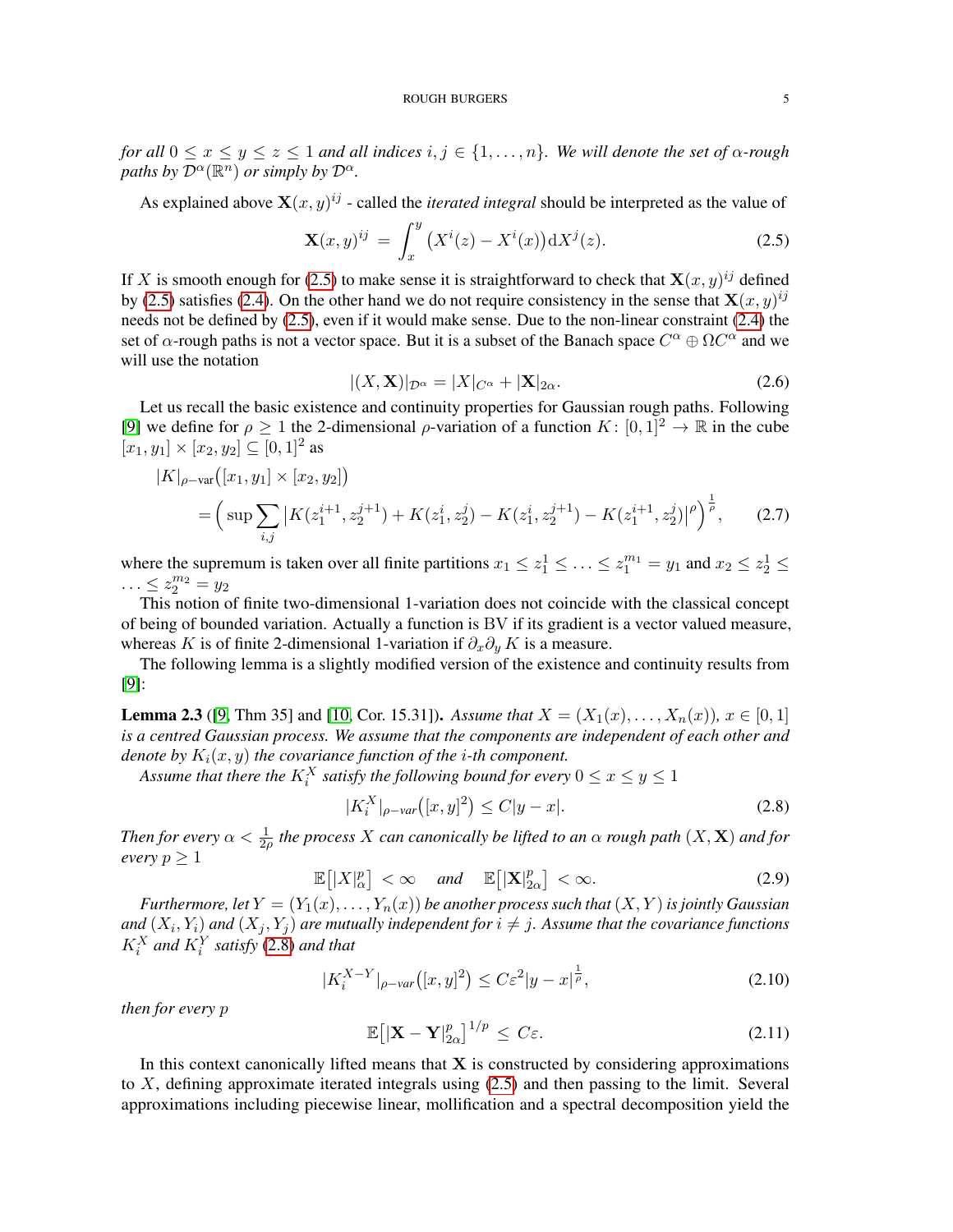same result. In the case where X is an n-dimensional Brownian motion, X coincides with the Stratonovich integral.

Note that the condition [\(2.8\)](#page-4-1) implies that the classical Kolmogorov criterion

$$
\mathbb{E}[|X(x) - X(y)|^2] \le C|x - y|^{\frac{1}{\rho}}, \tag{2.12}
$$

for  $\alpha$ -Hölder continuous sample paths is satisfied.

<span id="page-5-2"></span>Remark 2.4. The results in [\[9,](#page-41-8) [10\]](#page-41-7) imply more than we state in Lemma [2.3.](#page-4-2) In particular, there it is proven that  $(X, X)$  is a *geometric* rough path. We will not discuss the concept of geometric rough path in detail (see e.g. [\[10\]](#page-41-7) for the geometric aspects of rough path theory), but remark that it implies that for every x, y the symmetric part of  $X(x, y)$  is given as

$$
\text{Sym}\left(\mathbf{X}(x,y)\right) = \frac{1}{2}\left(\mathbf{X}(x,y) + \mathbf{X}(x,y)^T\right) = \frac{1}{2}\delta X(x,y) \otimes \delta X(x,y). \tag{2.13}
$$

Our goal is to define integrals against rough paths. Here Gubinelli's approach seems to be best suited to our needs. Thus following [\[12\]](#page-41-6) we define:

**Definition 2.5.** Let  $(X, \mathbf{X})$  be in  $\mathcal{D}^{\alpha}(\mathbb{R}^n)$ . A pair  $(Y, Y')$  with  $Y \in C^{\alpha}(\mathbb{R}^m)$  and  $Y' \in C^{\alpha}(\mathbb{R}^m \otimes$  $(\mathbb{R}^n)$  *is said to be* controlled *by*  $(X, \mathbf{X})$  *if for all*  $0 \le x \le y \le 1$ 

<span id="page-5-0"></span>
$$
\delta Y(x,y) = Y'(x)\delta X(x,y) + R_Y(x,y),\tag{2.14}
$$

with a remainder  $R_Y \in \Omega C^{2\alpha}(\mathbb{R}^m)$ . Denote the space of  $\mathbb{R}^m$ -valued controlled rough paths  $(X, \mathbb{X})$ by  $C_X^{\alpha}(\mathbb{R}^n)$  (or simply  $C_X^{\alpha}$ ).

Note that the constraint [\(2.14\)](#page-5-0) is linear and in particular  $\mathcal{C}^{\alpha}_X$  is a vector space although  $\mathcal{D}^{\alpha}$  is not. We will use the notation

$$
|(Y,Y')|_{C_X^{\alpha}} = |Y|_{C^{\alpha}} + |Y'|_{C^{\alpha}} + |R_Y|_{2\alpha}
$$
\n(2.15)

for  $(Y, Y') \in C_X^{\alpha}$ .

In general the decomposition [\(2.14\)](#page-5-0) needs not be unique but it is unique as soon as for every  $x \in [0, 1]$  there exists a sequence  $x_n \to x$  such that

$$
\frac{|X(x) - X(x_n)|}{|x - x_n|^{2\alpha}} \to \infty,
$$
\n(2.16)

i.e. if  $X$  is rough enough. In most of the situations we will encounter, this will be the case almost surely and there is a natural choice of  $Y'$ . We will therefore often drop the reference to the derivative  $Y'$  and simply refer to Y as a controlled rough path.

Given two  $\alpha$ -Hölder paths  $Y, Z \in C^{\alpha}(\mathbb{R}^n)$  it is generally not possible to prove convergence of the Riemann sums

$$
\sum_{i} Y(x_i) \otimes \big( Z(x_{i+1}) - Z(x_i) \big) \tag{2.17}
$$

if the partition  $0 \le x_1 \le \ldots \le x_m = 1$  becomes finer. If we know in addition that Y, Z are controlled by a rough path  $(X, X)$  it is natural to construct the integral  $\int Y dZ$  by a second order approximation

<span id="page-5-1"></span>
$$
\sum_{i} Y(x_i) \otimes (Z(x_{i+1}) - Z(x_i)) + Y'(x_i) \mathbf{X}(x_i, x_{i+1}) Z'(x_i)^T.
$$
 (2.18)

As we always assume  $\alpha > \frac{1}{3}$ , it turns out that the approximations [\(2.18\)](#page-5-1) converge: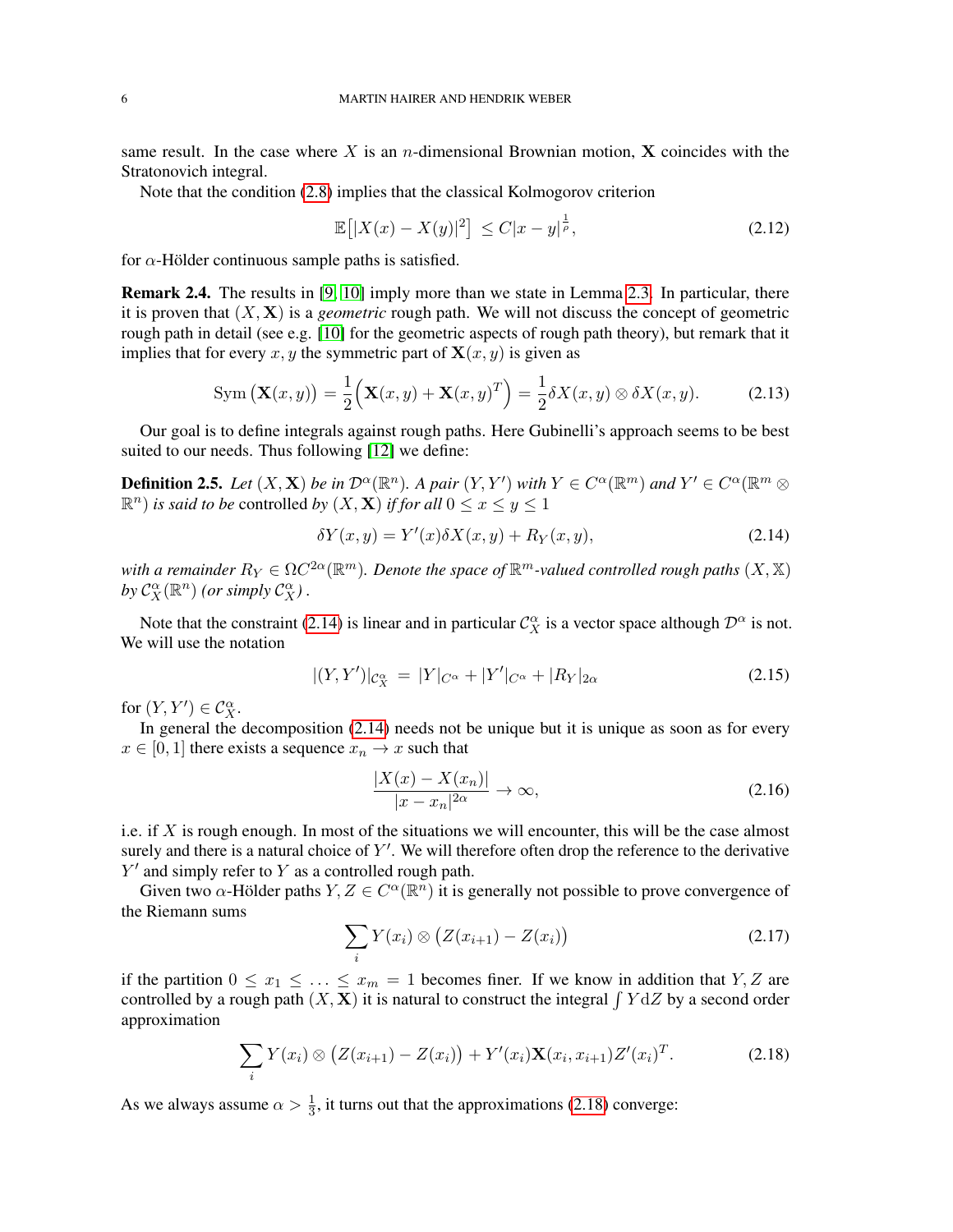### <span id="page-6-1"></span><span id="page-6-0"></span>ROUGH BURGERS 7

<span id="page-6-2"></span>**Lemma 2.6** ([\[12,](#page-41-6) Thm 1 and Cor. 2]). *Suppose*  $(X, \mathbf{X}) \in \mathcal{D}^{\alpha}(\mathbb{R}^n)$  *and*  $Y, Z \in C_X^{\alpha}(\mathbb{R}^m)$  *for some*  $\alpha > \frac{1}{3}$ . Then the Riemann-sums defined in [\(2.18\)](#page-5-1) converge as the mesh of the partition goes to zero. *We call the limit* rough integral *and denote it by*  $\int Y(x) \otimes dZ(x)$ *.* 

The mapping  $(Y, Z) \mapsto \int Y \otimes dZ$  is bilinear and we have the following bound:

$$
\int_x^y Y(z) \otimes dZ(z) = Y(x) \otimes \delta Z(x, y) + Y'(x) \mathbf{X}(x, y) Z'(x)^T + Q(x, y), \tag{2.19}
$$

*where the remainder satisfies*

$$
|Q|_{3\alpha} \le C \bigg[ |R_Y|_{2\alpha} |Z|_{\alpha} + |Y'|_0 |X|_{\alpha} |R_Z|_{2\alpha} + |X|_{2\alpha} (|Y'|_{\alpha} |Z'|_0 + |Y'|_0 |Z'|_{\alpha}) + |X|_{\alpha}^2 |Y'|_0 |Z|_{\alpha} \bigg].
$$
 (2.20)

**Remark 2.7.** In the simplest possible (one-dimensional) case where  $Z(x) = x$ ,  $Y(x)$  is a  $C^2$ function and  $x_i = \frac{i}{N}$  $\frac{i}{N}$  the second order approximation [\(2.18\)](#page-5-1) corresponds to

$$
\sum_{i} Y(x_i) (x_{i+1} - x_i) + \frac{1}{2} Y'(x_i) (x_{i+1} - x_i)^2,
$$
\n(2.21)

and the convergence of this approximation towards  $\int Y dx$  is of order  $N^{-2}$  instead of  $N^{-1}$  for the simple approximation  $\sum_i Y(x_i)(x_{i+1} - x_i)$ .

Remark 2.8. In most situations it will be sufficient to simplify the bounds [\(2.19\)](#page-6-0) and [\(2.20\)](#page-6-1) to

$$
\left| \int Y(z) \otimes dZ(z) \right|_{\alpha} \le C \left( 1 + |(X, \mathbf{X})|_{\mathcal{D}^{\alpha}}^2 \right) |Y|_{\mathcal{C}_X^{\alpha}} |Z|_{\mathcal{C}_X^{\alpha}}, \tag{2.22}
$$

Note however that in the original bounds [\(2.19\)](#page-6-0) and [\(2.20\)](#page-6-1), no term including either the product  $|R_Y|_{2\alpha}|R_Z|_{2\alpha}$  or the product  $|Y'|_{\alpha}|Z'|_{\alpha}$  appears. We will need this fact when deriving a priori bounds in Section [5.](#page-24-0)

The rough integral also possesses continuity properties with respect to different rough paths. More precisely we have:

**Lemma 2.9** ([\[12\]](#page-41-6) page 104). *Suppose*  $(X, \mathbf{X})$ ,  $(\bar{X}, \bar{\mathbf{X}}) \in \mathcal{D}^{\alpha}$  and  $Y, Z \in \mathcal{C}^{\alpha}_X$  as well as  $\bar{Y}, \bar{Z} \in \mathcal{C}^{\alpha}_{\bar{X}}$ for some  $\alpha > \frac{1}{3}$ *. Then we get the following bound* 

<span id="page-6-3"></span>
$$
\left| \int Y(z) \otimes dZ(z) - \int \bar{Y}(z) \otimes d\bar{Z}(z) \right|_{\alpha} \n\leq C\left( |Y|_{\mathcal{C}_{X}^{\alpha}} + |\bar{Y}|_{\mathcal{C}_{X}^{\alpha}} \right) \left( |Z|_{\mathcal{C}_{X}^{\alpha}} + |\bar{Z}|_{\mathcal{C}_{X}^{\alpha}} \right) \left( |X - \bar{X}|_{C^{\alpha}} + |\mathbf{X} - \bar{\mathbf{X}}|_{2\alpha} \right) \n+ C\left( |Z|_{\mathcal{C}_{X}^{\alpha}} + |\bar{Z}|_{\mathcal{C}_{X}^{\alpha}} \right) \left( 1 + |(X, \mathbf{X})|_{\mathcal{D}^{\alpha}} + |(\bar{X}, \bar{\mathbf{X}})|_{\mathcal{D}^{\alpha}} \right) \n\cdot \left( |Y - \bar{Y}|_{C^{\alpha}} + |Y' - \bar{Y}'|_{C^{\alpha}} + |R_{Y} - R_{\bar{Y}}|_{2\alpha} \right) \n+ C\left( 1 + |(X, \mathbf{X})|_{\mathcal{D}^{\alpha}} + |(\bar{X}, \bar{\mathbf{X}})|_{\mathcal{D}^{\alpha}} \right) \left( |Y|_{\mathcal{C}_{X}^{\alpha}} + |\bar{Y}|_{\mathcal{C}_{X}^{\alpha}} \right) \n\cdot \left( |Z - \bar{Z}|_{C^{\alpha}} + |Z' - \bar{Z}'|_{C^{\alpha}} + |R_{Z} - R_{\bar{Z}}|_{2\alpha} \right). \tag{2.23}
$$

This bound behaves as if the rough integral were trilinear in  $Y, Z$ , and  $X$ . Unfortunately, this statement makes no sense, as  $\mathcal{D}^{\alpha}$  is not a vector space, and Y and Y (resp. Z and  $\tilde{Z}$ ) take values in different spaces  $C_X^{\alpha}$  and  $C_{\overline{X}}^{\alpha}$ .

We will need the following Fubini type theorem for rough integrals: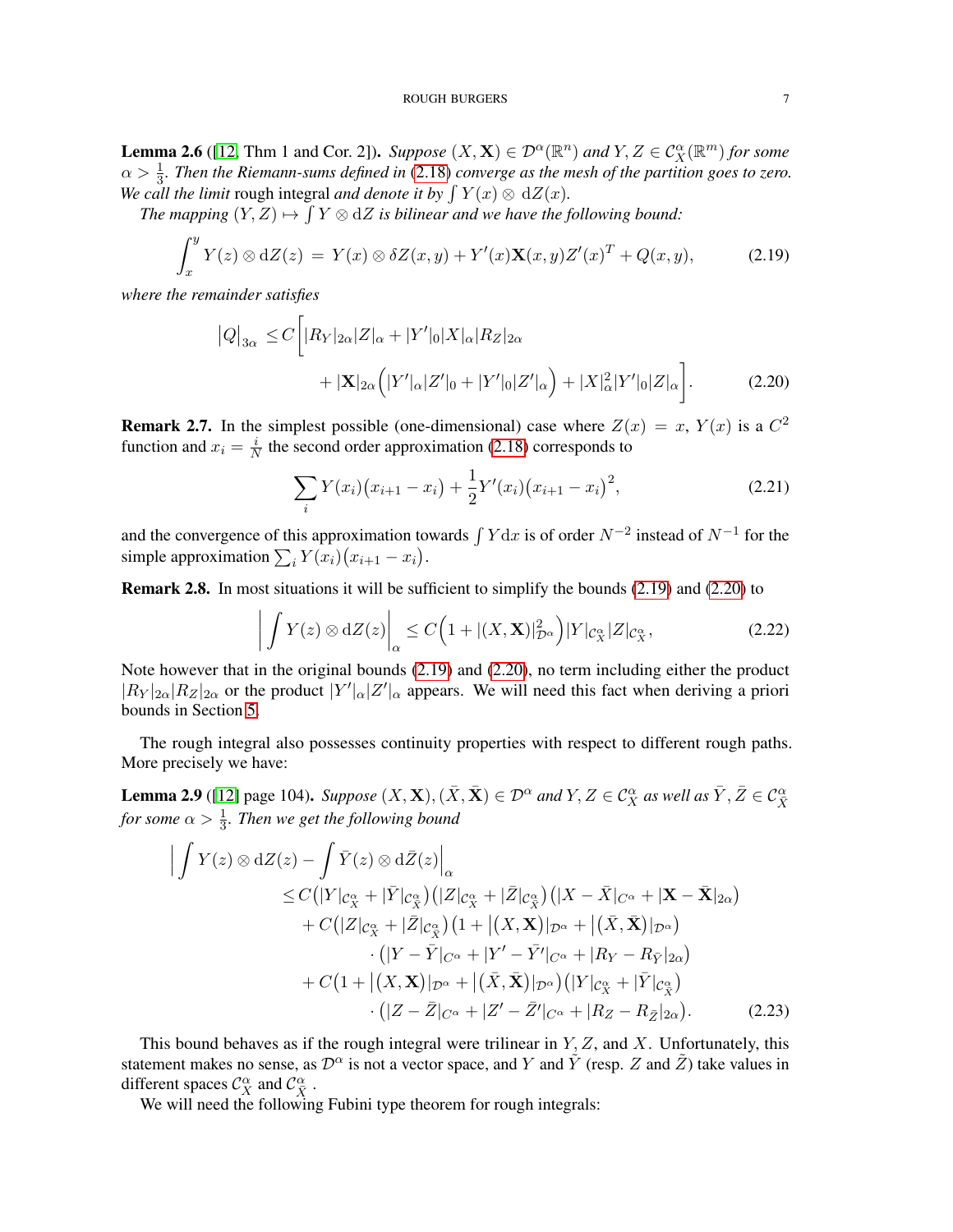<span id="page-7-2"></span>**Lemma 2.10.** *Let*  $(X, \mathbf{X})$  *be an*  $\alpha$ *-rough path and*  $Y, Z \in C_X^{\alpha}$ *. Furthermore, assume that*  $f =$  $f(\lambda, y)$ ,  $(\lambda, y) \in [0, 1]^2$  is a function which is continuous in  $\lambda$  and uniformly  $C^1$  in y. Denote by  $W_{\lambda}(y) = f(\lambda, y)Y(y)$  and by  $W(y) = \left(\int_0^1 f(\lambda, y) d\lambda\right) Y(y)$ . Then W as well as the  $W_{\lambda}$  are *rough path controlled by* X *and the following Fubini-type property holds true*

<span id="page-7-1"></span>
$$
\int_0^1 \left( \int_0^1 f(\lambda, x) d\lambda \right) Y(x) dZ(x) = \int_0^1 \left( \int_0^1 f(\lambda, x) Y(x) dZ(x) \right) d\lambda.
$$
 (2.24)

*Proof.* From the assumptions on f it follows directly that W is an X-controlled rough path whose decomposition is given as

$$
\delta W(x,y) = \left(\int_0^1 f(\lambda, x) d\lambda\right) Y'(x) \delta X(x,y) + \left(\int_0^1 f(\lambda, x) d\lambda\right) R_Y(x,y) + \left(\int_0^1 f(\lambda, x) - f(\lambda, y) d\lambda\right) Y(y),
$$
\n(2.25)

and similarly for the  $W_{\lambda}$ . Then we get from the definition of the rough integral [\(2.18\)](#page-5-1), [\(2.19\)](#page-6-0) and [\(2.20\)](#page-6-1) that

$$
\int_{0}^{1} W(x) dZ(x)
$$
\n
$$
= \lim_{i} \sum_{i} W(x_{i}) \delta Z(x_{i}, x_{i+1}) + W'(x_{i}) \mathbf{X}(x_{i}, x_{i+1}) Z'(x_{i})^{T}
$$
\n
$$
= \lim_{i} \int_{0}^{1} \left( \sum_{i} W_{\lambda}(x_{i}) \delta Z(x_{i}, x_{i+1}) + W'_{\lambda}(x_{i}) \mathbf{X}(x_{i}, x_{i+1}) Z'(x_{i})^{T} \right) d\lambda. \tag{2.26}
$$

Where the limit is taken as the mesh of the partition  $0 \le x_1 \le \cdots \le x_N \le 1$  goes to zero. As all the error estimates on the convergence of the limit are uniform in  $\lambda$  the integral and the limits  $\Box$ commute.  $\Box$ 

To end this section we quote a version of a classical regularity statement due to Garsia, Rodemich and Rumsey [\[11\]](#page-41-25) which has proven to be very useful to give quantitative statements about the regularity of a random paths.

<span id="page-7-0"></span>**Lemma 2.11** (Lemma 4 in [\[12\]](#page-41-6)). *Suppose*  $R \in \Omega C$ *. Denote by* 

$$
U = \int_{[0,1]^2} \Theta\left(\frac{R(x,y)}{p(|x-y|/4)}\right) dx dy,
$$
 (2.27)

 $where p: \mathbb{R}^+ \to \mathbb{R}^+$  *is an increasing function with*  $p(0) = 0$  *and*  $\Theta$  *is increasing, convex, and* Θ(0) = 0*. Assume that there is a constant* C *such that*

$$
\sup_{x \le u \le v \le r \le y} \left| NR(u, v, r) \right| \le \Theta^{-1} \left( \frac{C}{|y - x|^2} \right) p(|y - x|/4), \tag{2.28}
$$

*for every*  $0 \le x \le y \le 1$ *. Then* 

$$
\left| R(x,y) \right| \le 16 \int_0^{|y-x|} \left[ \Theta^{-1} \left( \frac{U}{r^2} \right) + \Theta^{-1} \left( \frac{C}{r^2} \right) \right] \mathrm{d}p(r). \tag{2.29}
$$

*for any*  $x, y \in [0, 1]$ *.* 

This version of the Garsia-Rodemich-Rumsey Lemma is slightly more general than the usual one (see e.g. [\[10,](#page-41-7) Thm A.1]). The classical version treats the case of a functions f on [0, 1] taking values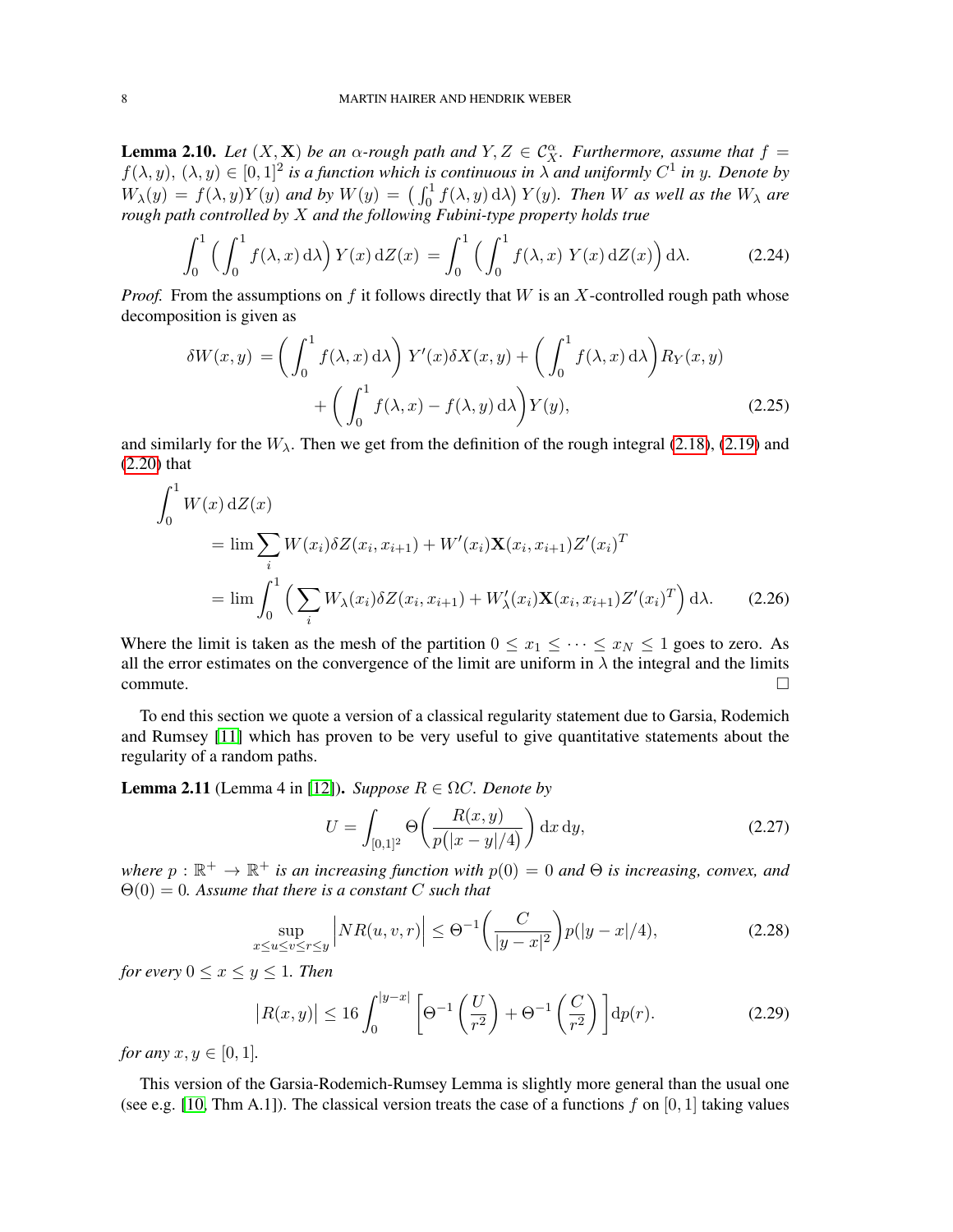in a metric space. Then the same conclusion holds if one replaces  $R(x, y)$  with  $d(A(x), A(y))$  and  $C = 0$ . In the case that we will mostly use  $\Theta(u) = u^p$  and  $p(x) = x^{\alpha+2/p}$ . Then Lemma [2.11](#page-7-0) states

$$
|f|_{\alpha} \le C \bigg( \int_{[0,1]^2} \frac{d(f(x), f(y))^p}{|x - y|^{\alpha p + 2}} \, \mathrm{d}x \, \mathrm{d}y \bigg)^{1/p},\tag{2.30}
$$

which is essentially a version of Sobolev embedding theorem.

# 3. MAIN RESULTS

<span id="page-8-1"></span>Now we are ready to discuss solutions of the equation [\(1.1\)](#page-0-0). Anticipating Proposition [4.7](#page-20-0) we will use that the solution  $X$  to linear stochastic heat equation

<span id="page-8-2"></span>
$$
\mathrm{d}X = \Delta X \mathrm{d}t + \mathrm{d}W_t
$$

can be viewed as a rough path valued process. To be more precise for every  $t$  there exists a canonical choice of  $\mathbf{X}(t, \cdot, \cdot) \in \Omega C^{2\alpha}$  such that the pair  $(X(t), \mathbf{X}(t))$  is a rough path in the space variable x. Furthermore the process  $t \mapsto (X(t), \mathbf{X}(t))$  is almost surely continuous in rough path topology. We will use this observation to make sense of the non-linearity by assuming that for every  $t$  the solution  $u(t, \cdot)$  is a rough path controlled by  $X(t, \cdot)$ .

<span id="page-8-0"></span>**Definition 3.1.** A weak solution to [\(1.1\)](#page-0-0) is an adapted process  $u = u(t, x)$  that takes values in  $C^{\alpha/2,\alpha}([0,T]\times[0,1])\cap L^2([0,T];\mathcal{C}^\alpha_X)$  such that for every smooth periodic test function  $\varphi$  the *following equation holds*

$$
\langle \varphi, u(t) \rangle = \langle \varphi, u_0 \rangle + \int_0^t \langle \Delta \varphi, u(s) \rangle ds + \int_0^t \left( \int_0^1 \varphi(x) g(u(s, x)) \, d_x u(s, x) \right) ds
$$

$$
+ \int_0^t \langle \varphi(x) \theta(u(s, x)), dW(s) \rangle.
$$
(3.1)

Here by  $u \in L^2([0,T];\mathcal{C}_X^{\alpha})$  we mean that almost surely for every t the function  $u(t,\cdot)$  is controlled by the random rough path  $(X(t, \cdot), \mathbf{X}(t, \cdot))$  and  $t \mapsto |u|_{\mathcal{C}_{X(t)}^{\alpha}}$  is almost surely in  $L^2$ . By  $C^{\alpha/2,\alpha}([0,T] \times [0,1])$  we denote the space of functions u with finite parabolic Hölder norm

<span id="page-8-3"></span>
$$
||u||_{C^{\alpha/2,\alpha}} = \sup_{s \neq t, x \neq y} \frac{|u(s,x) - u(t,y)|}{|x - y|^{\alpha} - |s - t|^{\alpha/2}} + ||u||_0.
$$
 (3.2)

The spatial integral in the third term on the right hand side of [\(3.1\)](#page-8-2) is a rough integral. To be more precise, as for every s the function  $u(s, \cdot)$  is controlled by  $X(s, \cdot)$  and q and  $\varphi$  are smooth functions,  $\varphi g(u(s, \cdot))$  is also controlled by  $X(s, \cdot)$ . Thus the spatial integral can be defined as in [\(2.19\)](#page-6-0),[\(2.20\)](#page-6-1). This integral is the the limit of the second order Riemann sums [\(2.18\)](#page-5-1) and thus in particular measurable in s. For every s this integral is bounded by  $C|g|_{C^2}|\varphi|_{C^1}|u(s)|^2_{\mathcal{C}^{\alpha}_{X(s)}}(1+\mathcal{C}^{\alpha}_{X(s)})$  $|(X(s), \mathbf{X}(s))|_{\mathcal{D}^{\alpha}})$ . So the outer integral can be defined as a Lebesgue integral.

A priori this definition depends on the choice of initial condition for the Gaussian reference rough path  $X$ . In our construction we will use zero initial data but this is not important. In the construction of global solutions we will in fact concatenate the constructions obtained this way and thus restart  $X$ at deterministic time steps. This does not alter the definition of solution: Indeed, if  $u(t)$  is controlled by  $X(t)$  with rough path decomposition given as

$$
\delta u(t, x, y) = u'(t, x)\delta X(t, x, y) + R^{u}(t, x, y)
$$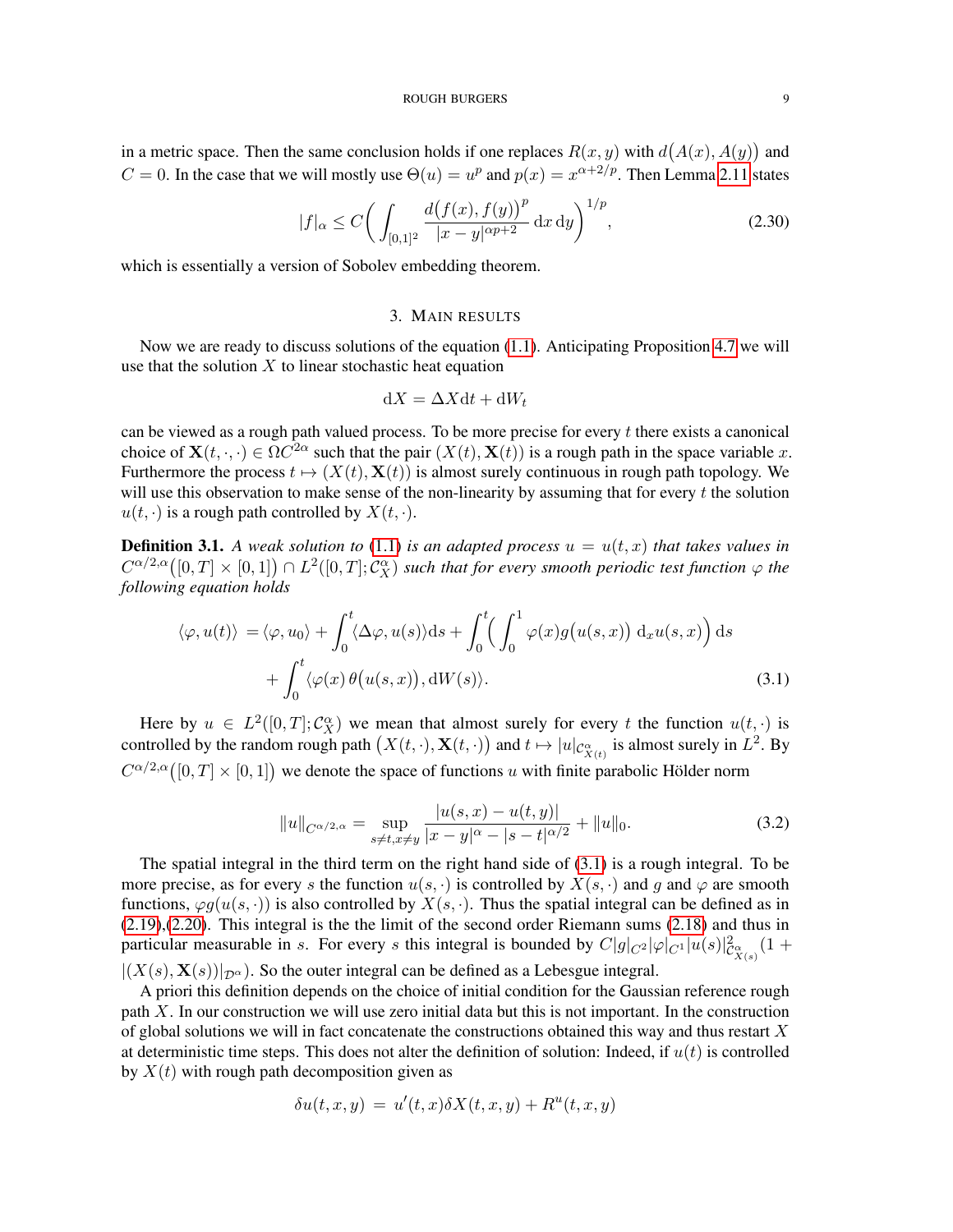and the modified rough path  $\tilde{X}$  is given as the solution to the stochastic heat equation startet at zero at time  $t_0$  then for  $t \geq t_0$  one has

$$
\tilde{X}(t, x, y) = X(t, x, y) - S(t - t_0)X(t_0).
$$

Therefore, u has a rough path decomposition with respect to  $\tilde{X}$  which is given as

$$
\delta u(t,x,y) = u'(t,x)\delta\tilde{X}(t,x,y) + R^u(t,x,y) - u'(t,x)\delta S(t-t_0)X(t_0)(x,y).
$$

So u is also controlled by  $\tilde{X}$ . Due to standard regularisation properties of the heat semigroup

$$
|u'(t)\delta S(t-t_0)X(t_0)|_{2\alpha}\leq C|u'|_0(t-t_0)^{-\frac{\alpha}{2}}|X(t_0)|_{\alpha}.
$$

This is square integrable, and so u satisfies the regularity assumption with respect to this reference rough path as well. Another choice of reference rough path would be to take the stationary solution to the stochastic heat equation

<span id="page-9-0"></span>
$$
\mathrm{d}\tilde{X} = \left(\Delta \tilde{X} - \tilde{X}\right) \mathrm{d}t + \mathrm{d}W_t.
$$

This would also yield the same solutions.

Our notion of a weak solution has an obvious *mild solution* counterpart:

Definition 3.2. *A mild solution to* [\(1.1\)](#page-0-0) *is a process* u *such as in Definition [3.1](#page-8-0) with equation* [\(3.1\)](#page-8-2) *replaced by*

$$
u(x,t) = S(t)u_0(x) + \int_0^t \left( \int_0^1 \hat{p}_{t-s}(x-y) g(u(s,x)) \, d_y u(s,y) \right) ds
$$
  
+ 
$$
\int_0^t S(t-s) \, \theta(u(s)) \, dW(s)(x).
$$
 (3.3)

Here  $S(t) = e^{\Delta t}$  denotes the heat semigroup with periodic boundary conditions, given by convolution with the heat kernel  $\hat{p}_t$ , acting independently on every coordinate. As above the spatial integral involving the nonlinearity  $q$  is a rough integral.

Remark 3.3. In Section [5](#page-24-0) we will see that the term involving the nonlinearity on the right hand side of [\(3.3\)](#page-9-0) is always  $C^1$  in space. Thus, using Proposition [4.8](#page-21-0) one can see that the controlled rough path decompositon of  $u(t, \cdot)$  is given as

<span id="page-9-2"></span><span id="page-9-1"></span>
$$
\delta u(t, x, y) = \theta(u(t, x)) \delta X(t, x, y) + R(t, x, y). \tag{3.4}
$$

As expected the notions of weak and mild solution coincide:

Proposition 3.4. *Every weak solution to* [\(1.1\)](#page-0-0) *is a mild solution and vice versa.*

*Proof.* The proof follows the lines of the standard proof (see e.g. [\[8\]](#page-41-26) Theorem 5.4). We only need to check that the argument is still valid when we use rough integration.

Assume first that  $u$  is a mild solution to [\(1.1\)](#page-0-0) and let us show that then [\(3.1\)](#page-8-2) holds. To this end let  $\varphi$  be a periodic  $C^2$  function. Testing u against  $\Delta\varphi$  and integrating in time we get

$$
\int_0^t \langle \Delta \varphi, u(s) \rangle ds = \int_0^t \langle \Delta \varphi, S(s) u_0 \rangle ds + \int_0^t \langle \Delta \varphi, \Psi^{\theta(u)}(s) \rangle + \int_0^t \int_0^s \left( \int_0^1 \Delta \varphi(x) \int_0^1 \hat{p}_{s-\tau}(x-y) g(u(\tau, x)) dy u(\tau, y) dx \right) d\tau ds.
$$
 (3.5)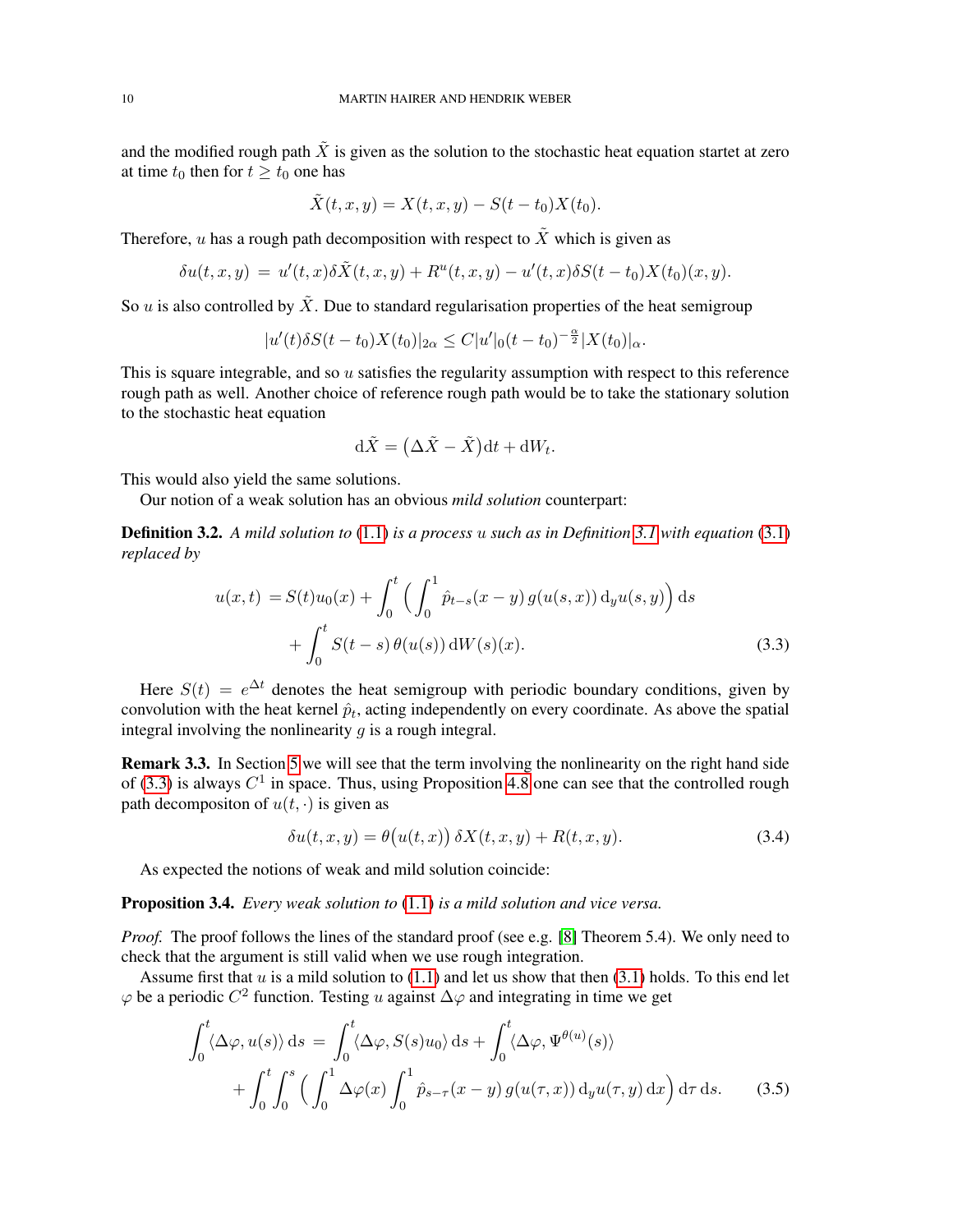Let us treat the term involving the nonlinearity  $g$  on the right hand side of [\(3.5\)](#page-9-1). Using Fubini theorem for the temporal integrals and then the Fubini theorem for rough integrals [\(2.24\)](#page-7-1) we can rewrite this term as

$$
\int_0^t \left( \int_0^1 \left[ \int_\tau^t \int_0^1 \Delta \varphi(x) \hat{p}_{s-\tau}(x-y) \, dx \, ds \right] g(u(\tau, x)) \, d_y u(\tau, y) \right) d\tau
$$

$$
= \int_0^t \left( \int_0^1 \left[ \int_0^1 \varphi(x) \hat{p}_s(x-y) \, dx - \varphi(y) \right] g(u(\tau, x)) \, d_y u(\tau, y) \right) d\tau. \tag{3.6}
$$

where we have used the definition of the heat semigroup in the first line. Similar calculations for the remaining terms in [\(3.5\)](#page-9-1) (see [\[8\]](#page-41-26) Theorem 5.4 for details) show that

$$
\int_0^t \langle \Delta \varphi, S(s) u_0 \rangle \, \mathrm{d} s = \langle \varphi, S(t) u_0 \rangle - \langle \varphi, u_0 \rangle,\tag{3.7}
$$

and

<span id="page-10-0"></span>
$$
\int_0^t \langle \Delta \varphi, \Psi^{\theta(u)}(s) \rangle ds = \langle \varphi, \Psi^{\theta(u)}(s) \rangle \rangle - \int_0^t \langle \varphi, \theta(u)(s) dW(s) \rangle.
$$
 (3.8)

Thus summarising  $(3.5)$  -  $(3.8)$  we get  $(3.1)$ .

In order to see the converse implication, first note that in the same way as in ([\[8\]](#page-41-26) Lemma 5.5) one can show that if u is a weak solution the following identity holds if u is tested against a smooth, periodic and time dependent test function  $\varphi(t, x)$ 

$$
\langle \varphi(t), u(t) \rangle = \langle \varphi(0), u_0 \rangle + \int_0^t \langle (\Delta \varphi(s) + \partial_s \varphi(s)), u(s) \rangle ds + \int_0^t \langle \varphi(s) \theta(u(s)), dW(s) \rangle + \int_0^t \langle \int_0^1 \varphi(s, x) g(u(s, x)) \, d_x u(s, x) \rangle ds
$$
(3.9)

Taking  $\varphi(t, x) = S(t-s)\xi(x)$  for a smooth function  $\xi$  and using the definition of the heat semigroup one obtains

$$
\langle u(t), \xi \rangle = \langle S(t)\xi, u_0 \rangle + \int_0^t \langle S(t-s)\xi \theta(u(s)), \mathrm{d}W(s) \rangle + \int_0^t \left( \int_0^1 \int_0^1 \hat{p}_{t-s}(x-y) \xi(y) g(u(s,x)) \, \mathrm{d}_x u(s,x) \, \mathrm{d}y \right) \mathrm{d}s.
$$
 (3.10)

Thus using again the Fubini theorem for rough integrals as well as the symmetry of the heat semigroup one obtains  $(3.3)$ .

Weak solutions do indeed exist:

<span id="page-10-1"></span>**Theorem 3.5.** *Fix*  $\frac{1}{3} < \alpha < \beta < \frac{1}{2}$  and assume that  $u_0 \in C^{\beta}$ . *Furthermore, assume that* g is a *bounded*  $C^3$  function with bounded derivatives up to order 3 and that  $\theta$  is a bounded  $C^2$  function *with bounded derivatives up to order* 2*. Then for every time interval* [0, T] *there exists a unique weak/mild solution to* [\(1.1\)](#page-0-0)*.*

The construction will be performed uin the next section using a Picard iteration. The statement remains valid, if one includes extra terms that are more regular, as for example a reaction term  $f(u)$ for a bounded  $C^1$  function f with bounded derivatives.

It is important to remark that although the rough path  $(X, X)$  does not explicitly appear in [\(3.1\)](#page-8-2) it plays a crucial role in determining the solution uniquely. Let us illustrate this in the one-dimensional case.

We could define another rough path valued process  $(X, \tilde{X})$  by setting

$$
\tilde{\mathbf{X}}(t,x,y) = \mathbf{X}(t,x,y) + (x-y). \tag{3.11}
$$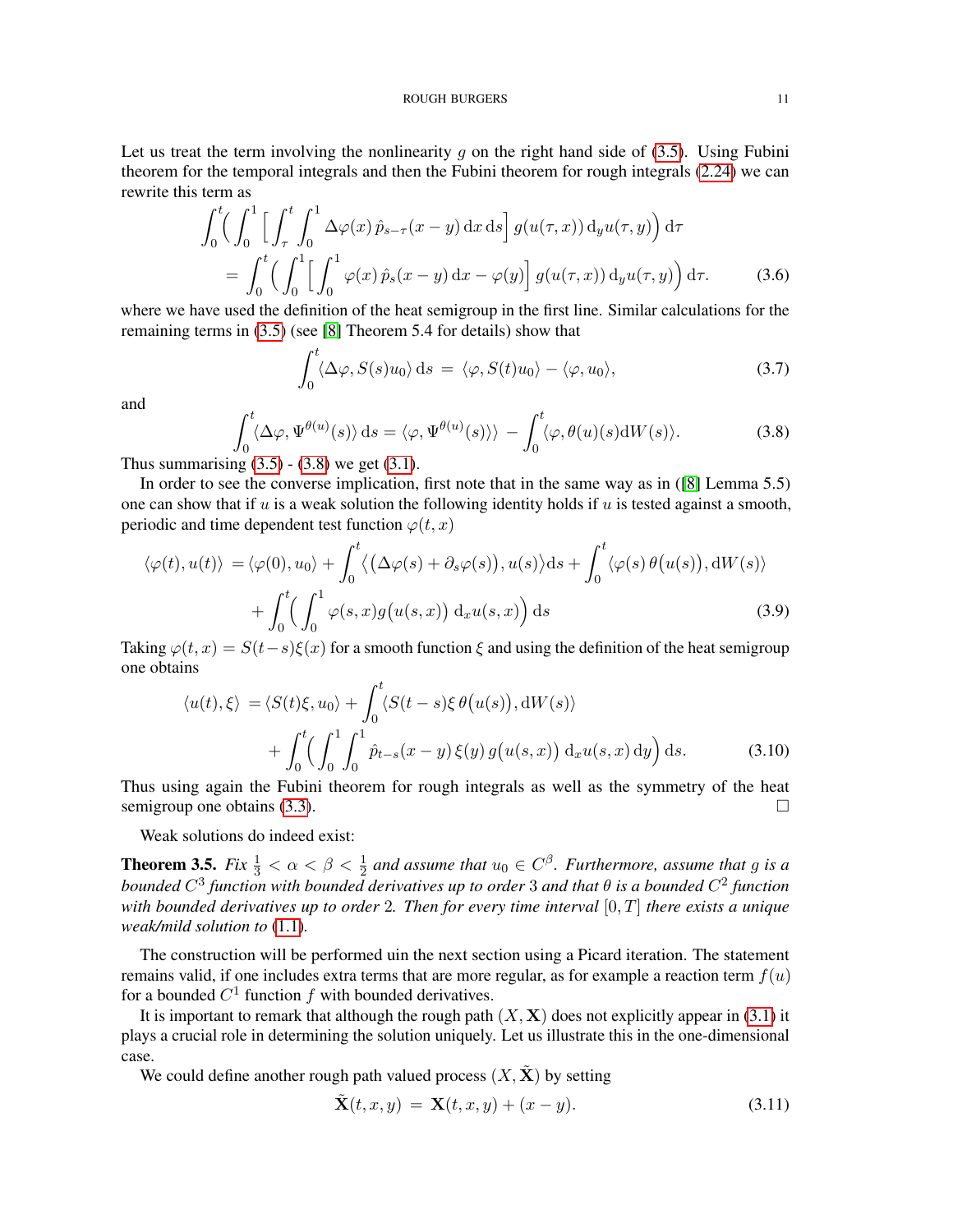This corresponds to introducing an Itô – Stratonovich correction term in the iterated integral. Then it is straightforward to check that  $(X, X)$  also satisfies [\(2.4\)](#page-3-1) and [\(3.1\)](#page-8-2) makes perfect sense if we view the space integral in the nonlinearity as a rough integral controlled by  $(X, \tilde{X})$ . Using the definition of the rough integral in Lemma [2.6](#page-6-2) and recalling [\(3.4\)](#page-9-2) we get

$$
\widetilde{\int_{0}^{1} \varphi(x) g(u(x)) d_{x} u(x)}\n= \lim \sum_{i} \varphi(x_{i}) g(u(x_{i})) (u(x_{i+1}) - u(x_{i})) + \varphi(x_{i}) g'(u(x_{i})) \theta(u(x_{i}))^{2} \tilde{\mathbf{X}}(x_{i}, x_{i+1})\n= \lim \sum_{i} \varphi(x_{i}) g(u(x_{i})) (u(x_{i+1}) - u(x_{i}))\n+ \varphi(x_{i}) g'(u(x_{i})) \theta(u(x_{i}))^{2} \Big( \mathbf{X}(x_{i}, x_{i+1}) + (x_{i+1} - x_{i}) \Big)\n= \int_{0}^{1} \varphi(x) g(u(x)) d_{x} u(x) + \int_{0}^{1} \varphi(x) g'(u(x)) \theta(u(x))^{2} dx,
$$
\n(3.12)

where by  $\tilde{f}$  we denote the rough integral with respect to  $(X, \tilde{X})$ . The limit is taken as the mesh of the partition  $0 \le x_1 \le \cdots \le x_N \le 1$  goes to zero.

In particular, the reaction term  $g'(u)\theta(u)^2$  appears. In the additive noise case  $\theta = 1$  this is precisely the extra term found in the approximation resuls in [\[16,](#page-41-9) [19,](#page-41-10) [17\]](#page-41-11). One can thus interpret these results, saying that the approximate solutions actually converge to solutions of the right equation with a different choice of reference rough path.

In the gradient case  $q = DG$  our solution coincides with the classical solution defined using integration by parts. To see this, it is sufficient to see that the nonlinearity can be rewritten as

<span id="page-11-2"></span>
$$
\int_0^1 \varphi(x) g(u(s,x)) \, \mathrm{d}_x u(s,x) = - \int \partial_x \varphi(x) G(u(x)) \, \mathrm{d}x.
$$

For simplicity, let us argue component-wise and show this formula for a function  $G$  that takes values in R, i.e, we have  $g = \nabla G$ . We will assume that G is of class  $C^3$  with bounded derivatives up to order 3. To simplify the notation we leave out the time dependence and write  $\varphi_i, u_i$  for  $\varphi(x_i), u(x_i)$ etc.

Then we can write

$$
\int_0^1 \varphi(x) g(u(x)) d_x u(x)
$$
\n
$$
= \lim \sum_i \varphi_i \left[ \nabla G(u_i) \cdot \delta u_{i,i+1} + \left( \partial^{\alpha,\beta} G(u_i) (u'_i)^{\alpha\alpha'} (u'_i)^{\beta\beta'} \mathbf{X}_{i,i+1}^{\alpha'\beta'} \right) \right]
$$
\n
$$
= \lim \sum_i \varphi_i \left[ G(u_{i+1}) - G(u_i) + Q_i \right].
$$
\n(3.13)

The sum involving the differences of G converges to  $-\int \partial_x \varphi G \, dx$ , so that it only remains to bound  $Q_i$ . Here the crucial ingredient is the fact that the Gaussian rough paths constructed by Friz and Victoir are *geometric* (see Remark [2.4\)](#page-5-2). In particular we have for all  $x, y$ :

<span id="page-11-1"></span><span id="page-11-0"></span>
$$
\text{Sym}\left(\mathbf{X}(x,y)\right) \ = \ \delta X(x,y) \otimes \delta X(x,y). \tag{3.14}
$$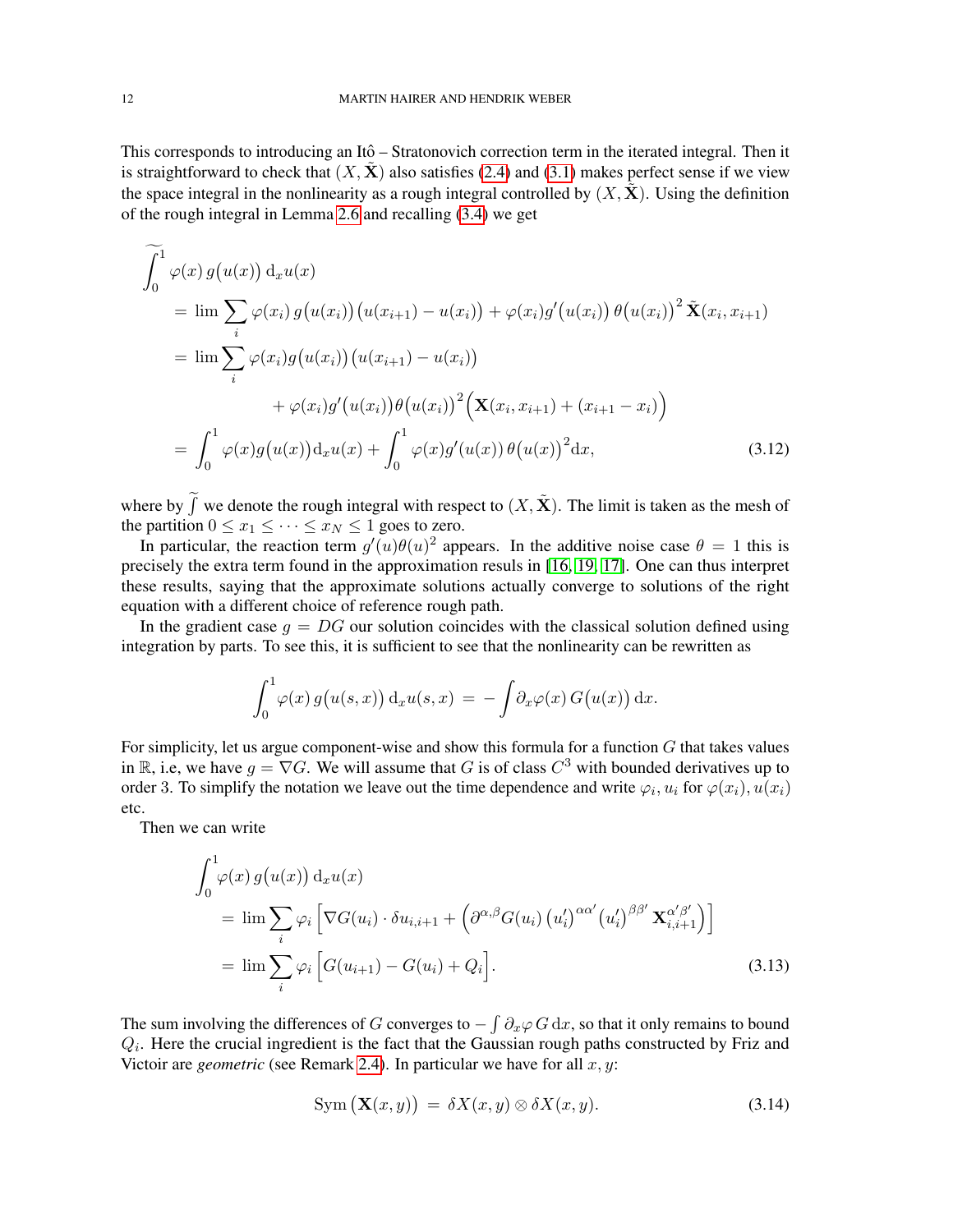As  $D^2G$  is a symmetric matrix the antisymmetric part of **X** does not contribute towards the second term in the second line of [\(3.13\)](#page-11-0) and we can rewrite with Taylor formula

$$
|Q_i| \leq |D^3 G|_0 |\delta u_{i,i+1}|^3 + |D^2 G|_0 |R_u(x_i, x_{i+1})|^2
$$
  
\n
$$
\leq |G|_{C^3} (|u|_{C^\alpha}^3 (x_{i+1} - x_i)^{3\alpha} + |R_u|_{2\alpha}^2 (x_{i+1} - x_i)^{4\alpha}). \tag{3.15}
$$

This shows that the sum involving  $Q_i$  on the right hand side of [\(3.13\)](#page-11-0) vanishes in the limit.

This discussion shows in particular that in the gradient case  $q = DG$  the concept of weak solution is independent of the reference rough path if we impose the additional assumption that it is geometric i.e. that it satisfies [\(3.14\)](#page-11-1). The extra reaction term we obtained above in [\(3.12\)](#page-11-2) is due to the fact that the modified rough path  $(X, X)$  is not geometric.

In the non-gradient case this is no longer true. Extra terms may appear even for geometric rough paths. To see this, one can for example consider the two-dimensional example

$$
\widetilde{\mathbf{X}}(t,x,y) = \mathbf{X}(t,x,y) + (y-x) \begin{pmatrix} 0 & 1 \\ -1 & 0 \end{pmatrix}
$$
 (3.16)

and

$$
g(u_1, u_2) = \begin{pmatrix} u_2 & -u_1 \\ u_2 & -u_1 \end{pmatrix}.
$$
 (3.17)

Then a similar calculation to [\(3.12\)](#page-11-2) shows that an extra reaction term

$$
\operatorname{Tr}\left[\left(\begin{array}{cc} 0 & 1\\ -1 & 0 \end{array}\right)\theta(u)\left(\begin{array}{cc} 0 & 1\\ -1 & 0 \end{array}\right)\theta(u)^T\right]
$$
(3.18)

appears in each coordinate.

We justify our concept of solution by showing that it is stable under smooth approximations. To this end let  $\eta_{\varepsilon}(x) = \varepsilon^{-1} \eta(x/\varepsilon)$  be standard mollifiers as introduced in [\(4.2\)](#page-13-0). For a fixed initial data  $u_0 \in C^{\beta}$  denote by  $u_{\varepsilon}$  the unique solution to the smoothened equation

<span id="page-12-1"></span>
$$
\mathrm{d}u_{\varepsilon} = \left[\Delta u_{\varepsilon} + g(u_{\varepsilon})\partial_x u_{\varepsilon}\right] \mathrm{d}t + \theta(u_{\varepsilon}) \,\mathrm{d}\big(W * \eta_{\varepsilon}\big). \tag{3.19}
$$

Note that due to the spatial smoothening of the noise there is no ambiguity whatsoever in the interpretation of [\(3.19\)](#page-12-1) . We then get

<span id="page-12-2"></span>**Theorem 3.6.** *Fix*  $\frac{1}{4} < \alpha < \beta < \frac{1}{2}$ *. Fix an initial data*  $u_0 \in C^{\beta}$  *and assume that* g *and*  $\theta$  *are as in Theorem [3.5.](#page-10-1) Then we have for any*  $\delta > 0$  *and every*  $T > 0$ 

$$
\mathbb{P}\Big[\|u-u_{\varepsilon}\|_{C^{\alpha/2,\alpha}[0,T]\times[0,1]}\geq\delta\Big]\to 0\qquad as\ \varepsilon\downarrow 0. \tag{3.20}
$$

Recall that the parabolic Hölder norm on  $||u||_{C^{\alpha/2,\alpha}[0,T]\times[0,1]}$  was defined in [\(3.2\)](#page-8-3).

# 4. STOCHASTIC CONVOLUTIONS

<span id="page-12-0"></span>This section deals with properties of stochastic convolutions. Fix a probability space  $(\Omega, \mathcal{F}, \mathbb{P})$ with a right continuous, complete filtration  $(\mathcal{F}_t)$ . Let  $W(t) = (W^1(t), \dots, W^n(t)), t \ge 0$  be a cylindrical Wiener process on  $L^2([0,1],\mathbb{R}^n)$ . Then for any adapted  $L^2([0,1],\mathbb{R}^{n\times n})$  valued process  $\theta$  define

<span id="page-12-3"></span>
$$
\Psi^{\theta}(t) = \int_0^t S(t-s) \,\theta(s) \,dW(s). \tag{4.1}
$$

Recall that  $S(t) = e^{t\Delta}$  denotes the semigroup associated to the Laplacian with periodic boundary conditions, which acts independently on all of the components. The Gaussian case  $\theta = 1$  will play a special role and we will denote it with  $X = \Psi^1$ .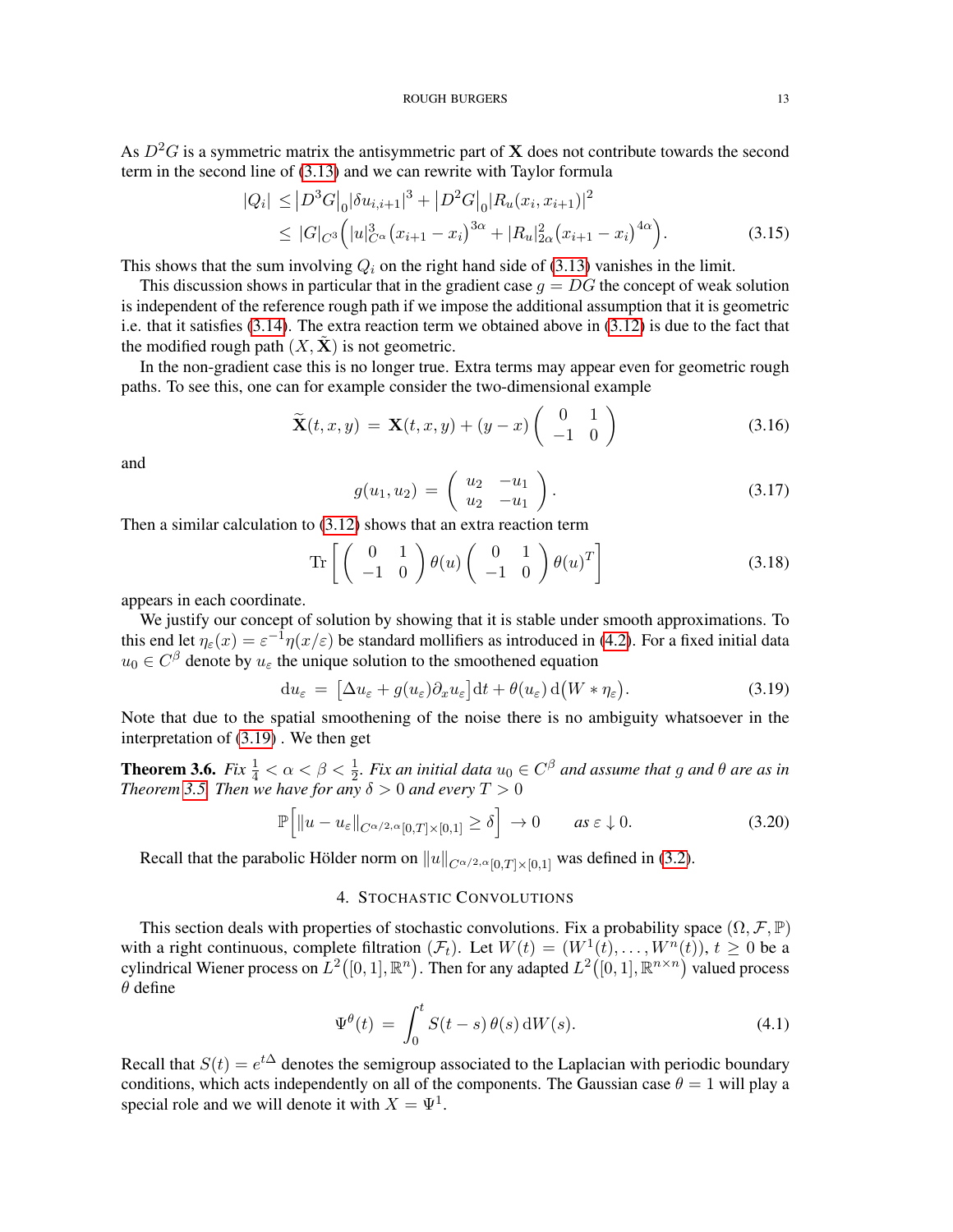We will also treat the stochastic convolution for a smoothened version of the noise. To this end let  $\eta : \mathbb{R} \to \mathbb{R}$  be a smooth, non-negative, symmetric function with compact support and with  $\int \eta(x) dx = 1$ . Furthermore, for  $\varepsilon > 0$ 

<span id="page-13-1"></span><span id="page-13-0"></span>
$$
\eta_{\varepsilon}(x) = \varepsilon^{-1} \eta\left(\frac{x}{\varepsilon}\right). \tag{4.2}
$$

Then denote by

$$
\Psi_{\varepsilon}^{\theta}(t) = \int_0^t S(t-s) \,\theta(s) \,\mathrm{d}\big(W \ast \eta_{\varepsilon}\big)(s),\tag{4.3}
$$

the solution to the stochastic heat equation with spatially smoothened noise. As above in the special case  $\theta = 1$  we will write  $X_{\varepsilon} = \Psi_{\varepsilon}^1$ .

The main purpose of this section is to establish the following facts: In the Gaussian case  $\theta = 1$ for every t the stochastic convolution  $X(t, \cdot) = \Psi^1$  satisfies the criteria of Lemma [2.3](#page-4-2) and therefore can be lifted to a rough path  $(X(t, \cdot), \mathbf{X}(t, \cdot))$  in space direction. Furthermore, we will be able to conclude that  $(X(t, \cdot), \mathbf{X}(t, \cdot))$  is a continuous process taking values in  $\mathcal{D}^{\alpha}$ .

If  $\theta \neq 1$  is not deterministic, the process  $\Psi^{\theta}$  is in general not Gaussian and Lemma [2.3](#page-4-2) does not apply. But we will establish that as soon as  $\theta$  has the right space-time regularity the stochastic convolution  $\Psi^{\theta}(t, \cdot)$  is controlled by  $X(t, \cdot)$  for every t. The essential ingredients are the estimates in Lemma [4.2.](#page-14-0) Finally, we will show that all of these results are stable under approximation with the smoothened version defined in  $(4.3)$ .

Recall that for  $f \in L^2[0,1]$  we can write

$$
S(t)f(x) = \int_0^1 \hat{p}_t(x - y)f(y) \, dy,\tag{4.4}
$$

and that one has an explicit expression for the heat kernel  $\hat{p}_t$  either in terms of the Fourier decomposition

<span id="page-13-2"></span>
$$
\hat{p}_t(x) = \sum_{k \in \mathbb{Z}} \exp\left(-\left(2\pi k\right)^2 t\right) \exp\left(i(2\pi k)(x)\right),\tag{4.5}
$$

or from a reflection principle

<span id="page-13-5"></span><span id="page-13-4"></span>
$$
\hat{p}_t(x) = \sum_{k \in \mathbb{Z}} p_t(x - k), \tag{4.6}
$$

where  $p_t(x) = \frac{1}{(4\pi t)^{1/2}} \exp\left(-x^2/4t\right)$  denotes the usual Gaussian heat kernel.

The following two lemmas about some integrals involving  $\hat{p}_t$  are the central part of the proof of regularity for the stochastic convolutions. We first recall the following bounds:

# <span id="page-13-6"></span>Lemma 4.1. *The following bounds hold:*

*(1)* Spatial regularity: *For*  $x, y \in [0, 1]$  *and*  $t \in [0, T]$ 

<span id="page-13-3"></span>
$$
\int_0^t \int_0^1 \left( \hat{p}_{t-s}(x-z) - \hat{p}_{t-s}(y-z) \right)^2 ds \, dz \le C|x-y|.
$$
 (4.7)

*(2)* Temporal regularity: *For*  $x \in [0, 1]$  *and*  $0 \le s < t \le T$ 

$$
\int_0^s \int_0^1 \left( \hat{p}_{t-\tau}(x-z) - \hat{p}_{s-\tau}(x-z) \right)^2 d\tau dz
$$
  
+ 
$$
\int_s^t \int_0^1 \left( \hat{p}_{t-\tau}(x-z) \right)^2 d\tau dz \le C(t-s)^{1/2}.
$$
 (4.8)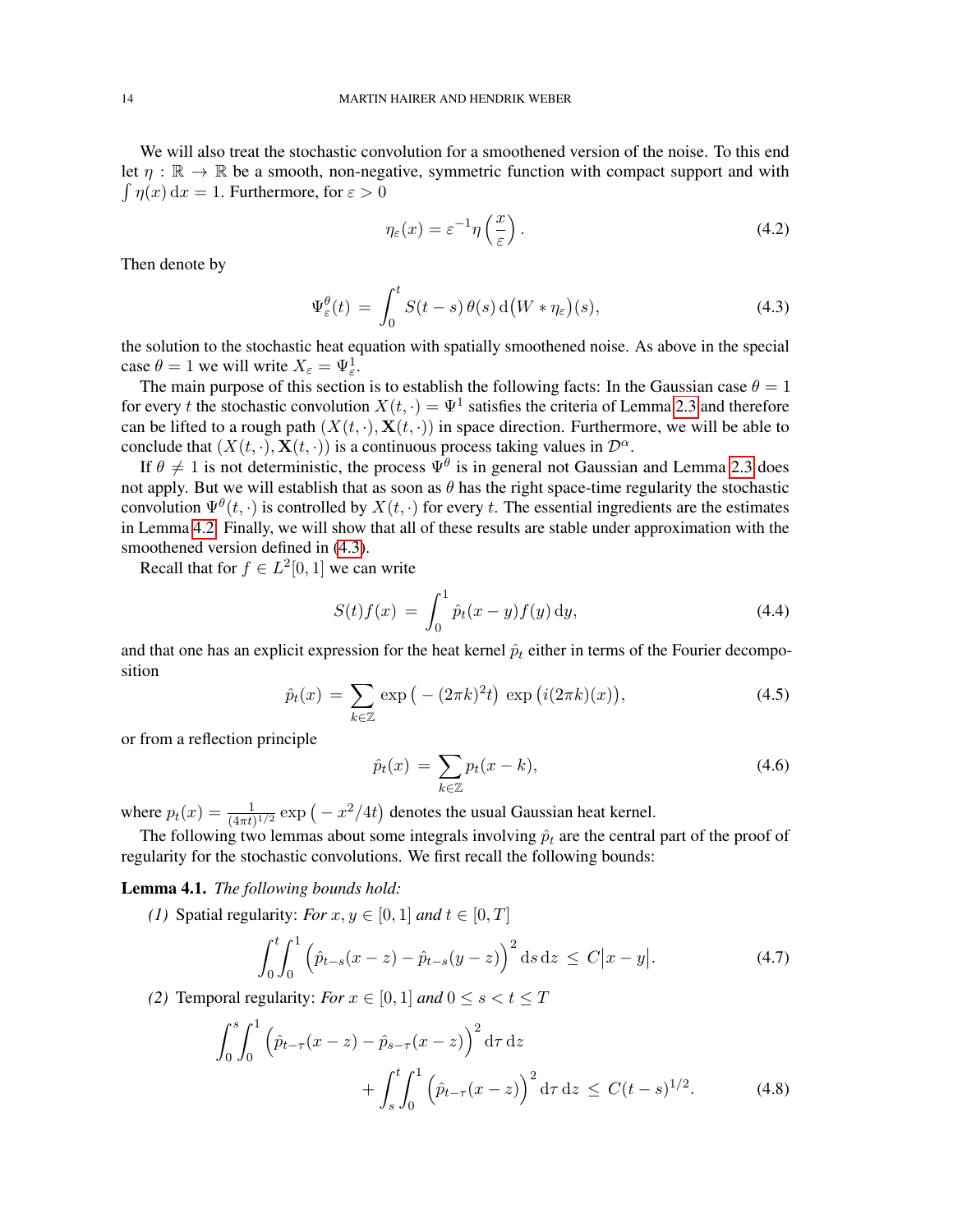*Proof.* These bounds are essentially well-known and can be derived easily from the expression [\(4.5\)](#page-13-2). To see [\(4.7\)](#page-13-3) write

$$
\int_{0}^{t} \int_{0}^{1} \left( \hat{p}_{t-s}(x-z) - \hat{p}_{t-s}(y-z) \right)^{2} ds dz
$$
  
\n
$$
= \sum_{k=1}^{\infty} \frac{2}{(2\pi k)^{2}} \left[ 1 - \exp\left( -2(2\pi k)^{2} t \right) \right] \sin\left( \pi k (x-y) \right)^{2}
$$
  
\n
$$
\leq C \sum_{k=1}^{\infty} \frac{1}{k^{2}} \left( k^{2} (x-y)^{2} \wedge 1 \right) \leq C (x-y). \tag{4.9}
$$

In order to see [\(4.8\)](#page-13-4) write first

<span id="page-14-1"></span>
$$
\int_{0}^{s} \int_{0}^{1} \left( \hat{p}_{t-\tau}(x-z) - \hat{p}_{s-\tau}(x-z) \right)^{2} d\tau dz
$$
\n
$$
= \sum_{k=1}^{\infty} \frac{1}{(2\pi k)^{2}} \left[ 1 - \exp\left( -\left( 2\pi k \right)^{2} (t-s) \right) \right]^{2} \left[ 1 - \exp\left( 2(2\pi k)^{2} s \right) \right]
$$
\n
$$
\leq C \sum_{k=1}^{\infty} \frac{1}{k^{2}} \left[ \left( 2\pi k \right)^{2} (t-s) \wedge 1 \right]^{2} \leq C (t-s)^{1/2}, \tag{4.10}
$$

and

$$
\int_{s}^{t} \int_{0}^{1} \left( \hat{p}_{t-\tau}(x-z) \right)^{2} d\tau dz = \sum_{k=1}^{\infty} \frac{1}{(2\pi k)^{2}} \left[ 1 - \exp \left( 2(2\pi k)^{2} (t-s) \right) \right]
$$
  

$$
\leq C \sum_{k=1}^{\infty} \frac{1}{k^{2}} \left[ k^{2} (t-s) \wedge 1 \right] \leq C (t-s)^{1/2}.
$$
 (4.11)

Then combining  $(4.10)$  and  $(4.11)$  yields  $(4.8)$ .

The following lemma is the essential step to prove that  $\Psi^{\theta}$  is controlled by X:

<span id="page-14-0"></span>Lemma 4.2. *The following bounds hold:*

*(1)* Regularisation by a time dependent function: *For all*  $x, y \in [0, 1]$  *and every*  $t \in [0, T]$ 

<span id="page-14-3"></span><span id="page-14-2"></span>
$$
\int_0^t \int_0^1 \left( \hat{p}_{t-s}(y-z) - \hat{p}_{t-s}(x-z) \right)^2 |s-t|^\alpha \, \mathrm{d}z \, \mathrm{d}s \le C |x-y|^{1+2\alpha}.\tag{4.12}
$$

*(2)* Regularisation by a space dependent function: *For all*  $x, y \in [0, 1]$  *and every*  $t \in [0, T]$ 

<span id="page-14-4"></span>
$$
\int_0^t \int_0^1 \left( \hat{p}_{t-s}(y-z) - \hat{p}_{t-s}(x-z) \right)^2 |x-z|^{2\alpha} dz ds \le C|x-y|^{1+2\alpha}.
$$
 (4.13)

*Proof.* Due the periodicity of  $\hat{p}_t$  we can assume that  $x = 0$  and replace the spatial integral by an integral over  $\left[-\frac{1}{2}\right]$  $\frac{1}{2},\frac{1}{2}$  $\frac{1}{2}$ . Furthermore, without loss of generality we can assume that  $0 \le y \le \frac{1}{4}$  $\frac{1}{4}$ . Due to the explicit formula [\(4.6\)](#page-13-5) one can see that for  $z \in \left[-\frac{3}{4}\right]$  $\frac{3}{4}$ ,  $\frac{3}{4}$  $\frac{3}{4}$ ] one can write  $\hat{p}_t(z) = p_t(z) + p_t^R(z)$ where the remainder  $p_t^R$  is a smooth function with uniformly bounded derivatives of all orders. Thus, using

$$
\left(\hat{p}_{t-s}(z-y)-\hat{p}_{t-s}(z)\right)^2 \le 2\left(p_{t-s}(z-y)-p_{t-s}(z)\right)^2 + 2\left(p_{t-s}^R(z-y)-p_{t-s}^R(z)\right)^2,
$$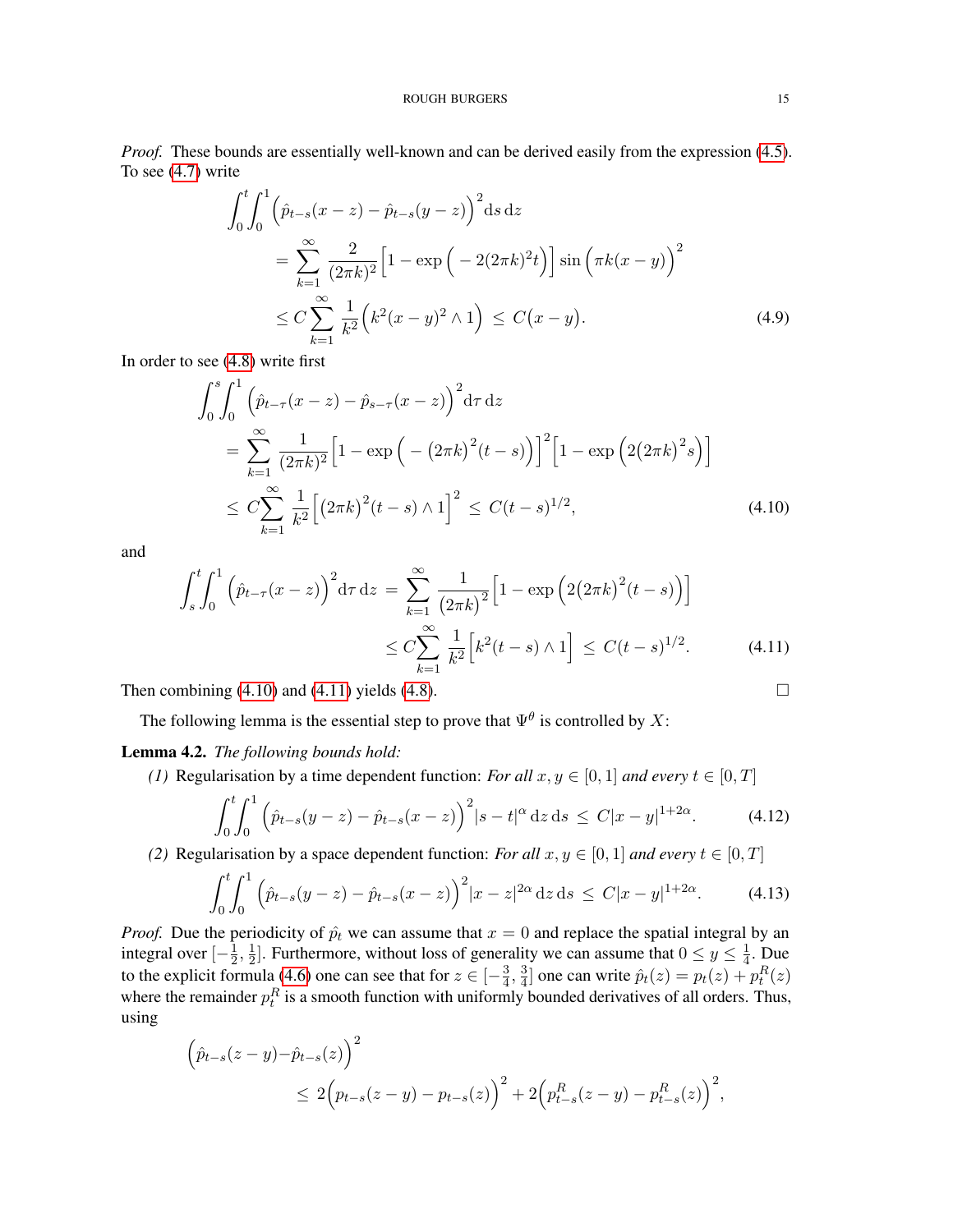and that

$$
\int_0^t \int_0^1 \left( p_{t-s}^R(z-y) - p_{t-s}^R(z) \right)^2 |s-t|^\alpha \, \mathrm{d}z \, \mathrm{d}s \le C |p^R|_{C^1} |y|^2,\tag{4.14}
$$

as well as the analogous bound involving he term  $|x-y|^{2\alpha}$ , one sees that it is sufficient to prove [\(4.12\)](#page-14-3) and [\(4.13\)](#page-14-4) with  $\hat{p}_t$  replaced by the Gaussian heat kernel  $p_t$ .

(i) Let us treat the integral involving  $|s - t|^{\alpha}$  first. To simplify notation we denote by  $I_1 =$  $\int_0^t\int_{-\frac{1}{2}}^{\frac{1}{2}}$  $(\hat{p}_{t-s}(z-y) - \hat{p}_{t-s}(z))^2 |s-t|^\alpha dz ds$ . A direct calculation shows

$$
\int_{\mathbb{R}} \left( p_{t-s}(y-z) - p_{t-s}(z) \right)^2 dz = \frac{1}{\sqrt{2\pi}} (t-s)^{-1/2} \left[ 1 - \exp\left( -\frac{y^2}{8(t-s)} \right) \right]. \tag{4.15}
$$

So one gets:

<span id="page-15-0"></span>
$$
I_1 \leq \frac{1}{\sqrt{2\pi}} \int_0^t (t-s)^{\alpha - 1/2} \left[ 1 - \exp\left( -\frac{y^2}{8(t-s)} \right) \right] ds
$$
  
= 
$$
\frac{1}{\sqrt{2\pi}} 8^{-1/2 - \alpha} |y|^{1+2\alpha} \int_{\frac{y^2}{8t}}^{\infty} \tau^{-3/2 - \alpha} \left[ 1 - e^{-\tau} \right] d\tau.
$$
 (4.16)

Here in the last step we have performed the change of variable  $\tau = \frac{y^2}{8(t-1)}$  $\frac{y}{8(t-s)}$ . Note that the integral in the last line of [\(4.16\)](#page-15-0) converges at 0 due to  $\alpha < \frac{1}{2}$ . Thus we can conclude

$$
I_1 \le \frac{1}{\sqrt{2\pi}} 8^{-1/2-\alpha} |y|^{1+2\alpha} \int_0^\infty \tau^{-3/2-\alpha} \left[1 - e^{-\tau}\right] d\tau \le C|y|^{1+2\alpha}.\tag{4.17}
$$

(ii) Let us now prove the bound [\(4.13\)](#page-14-4). We write

$$
I_2 = \int_0^t \int_0^1 (p_{t-s}(z-y) - p_{t-s}(z))^2 |z|^{2\alpha} dz ds.
$$

We decompose the integral into

$$
I_2 \le \int_{(t-|y|^2)\wedge 0}^t \int_{\mathbb{R}} \left( p_{t-s}(z-y) - p_{t-s}(z) \right)^2 |z|^{2\alpha} dz ds
$$
  
+ 
$$
\int_0^{(t-|y|^2)\wedge 0} \int_{\mathbb{R}} \left( p_{t-s}(z-y) - p_{t-s}(z) \right)^2 |z|^{2\alpha} dz ds
$$
  
=  $I_{2,1} + I_{2,2}.$  (4.18)

For the first term we get

$$
I_{2,1} \leq 2 \int_{(t-|y|^2)\wedge 0}^t \int_{\mathbb{R}} \left[ \left( p_{t-s}(z-y) \right)^2 + \left( p_{t-s}(z) \right)^2 \right] |z|^{2\alpha} dz ds
$$
  
\n
$$
\leq C \int_{(t-|y|^2)\wedge 0}^t \int_{\mathbb{R}} (t-s)^{-1} \exp \left( -\frac{z^2}{2(t-s)} \right) \left( |z|^{2\alpha} + |y|^{2\alpha} \right) dz ds
$$
  
\n
$$
\leq C \int_{(t-|y|^2)\wedge 0}^t (t-s)^{-1+1/2+\alpha} ds + C \int_{(t-|y|^2)\wedge 0}^t (t-s)^{-1+1/2} |y|^{2\alpha} ds
$$
  
\n
$$
\leq C |y|^{1+2\alpha}.
$$
\n(4.19)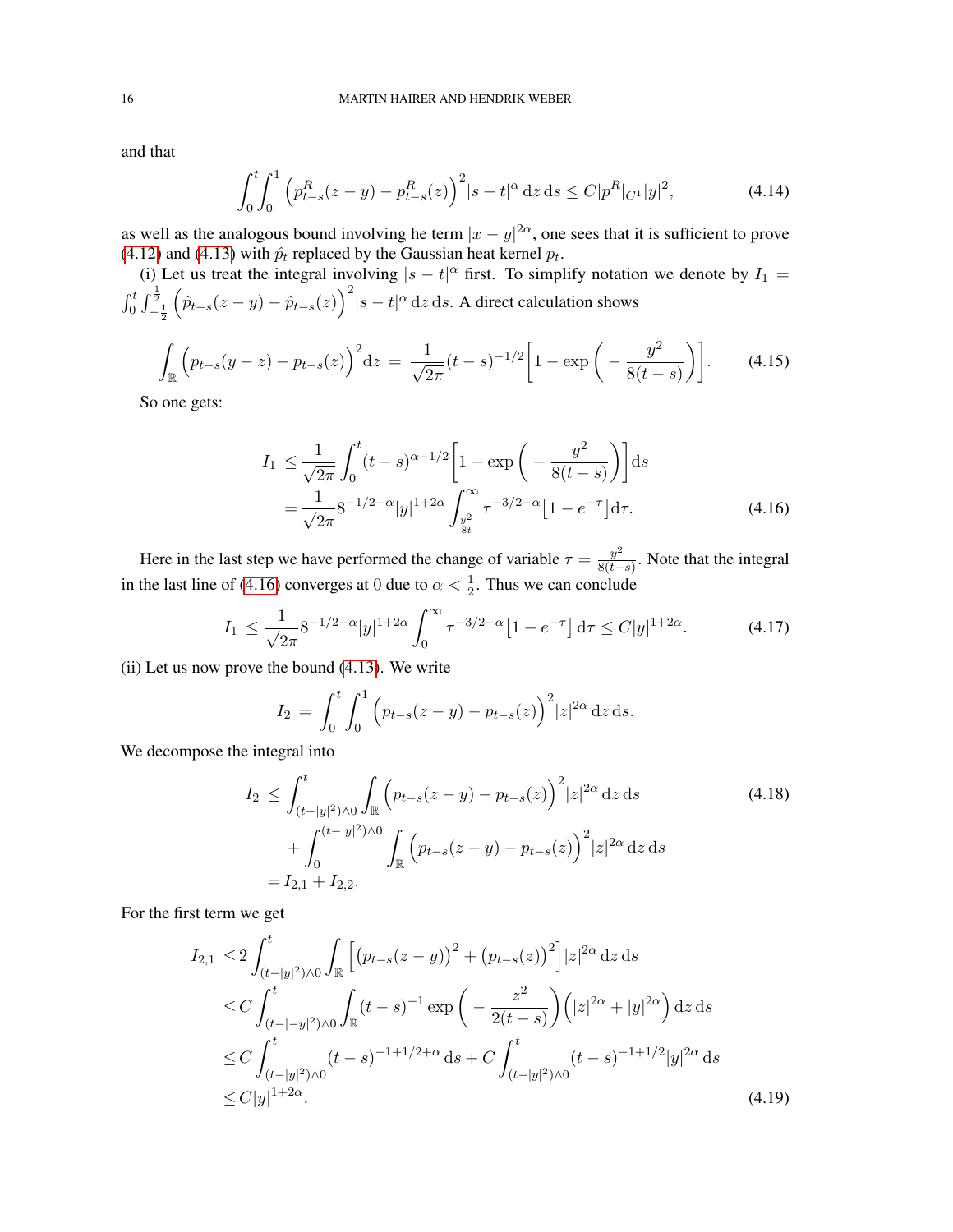In order to get an estimate on the second term we write

$$
\left(p_{t-s}(z-y) - p_{t-s}(z)\right)^2 \le \left(|y| \sup_{\xi \in [z-y,z]} |p'_{t-s}(\xi)|\right)^2.
$$
 (4.20)

We have for  $t \ge y^2$ 

$$
\sup_{\xi \in [z-y,z]} |p'_t(\xi)| \le \sup_{\xi \in [z-y,z]} \frac{|\xi|}{2t\sqrt{4\pi t}} \exp\left(-\frac{\xi^2}{4t}\right)
$$
  

$$
\le \frac{|z| + |y|}{2t\sqrt{4\pi t}} \exp\left(-\frac{z^2}{8t}\right) e^{1/4}, \tag{4.21}
$$

where we have used the the identity  $(a + b)^2 \geq \frac{1}{2}$  $\frac{1}{2}a^2 - b^2$  as well as  $t \ge y^2$ . Thus we can write

$$
I_{2,2} \leq C|y|^2 \int_0^{(t-y^2)\wedge 0} \int_{\mathbb{R}} \frac{z^2 + y^2}{(t-s)^3} \exp\left(-\frac{z^2}{4(t-s)}\right) |z|^{2\alpha} dz ds
$$
  
\n
$$
\leq C y^2 \int_0^{(t-y^2)\wedge 0} \frac{(t-s) + y^2}{(t-s)^3} (t-s)^{1/2+\alpha} ds
$$
  
\n
$$
\leq C|y|^{1+2\alpha}.
$$
\n(4.22)

This completes the proof.  $\Box$ 

It is a well known fact and an immediate consequence of Lemma [4.1](#page-13-6) together with the Kolmogorov criterion that (say for bounded  $\theta$ ) for any  $\alpha < \frac{1}{2}$  the stochastic convolution  $\Psi^{\theta}$  is almost surely  $\alpha$ -Hölder continuous as a function of the space variable x for a fixed value of the time-variable t and almost surely  $\alpha/2$ -Hölder continuous as function of the times variable t for a fixed value of x. The following proposition makes this statement more precise:

<span id="page-16-0"></span>**Proposition 4.3.** *For*  $p \geq 2$  *denote by* 

$$
\|\theta\|_{p,0} = \mathbb{E}\big[\sup_{(t,x)} |\theta(t,x)|^p\big]^{1/p}.\tag{4.23}
$$

*For every*  $\alpha < \frac{1}{2}$  and every  $p > \frac{12}{1-2\alpha}$  set  $\kappa = \frac{1-2\alpha}{4} - \frac{3}{p}$ p *. Then we have*

$$
\mathbb{E}\left[\left\|\Psi^{\theta}\right\|_{C^{\kappa}([0,T];C^{\alpha})}^p\right] \leq C \|\theta\|_{p,0}^p. \tag{4.24}
$$

<span id="page-16-1"></span>**Remark 4.4.** In particular using that  $\Psi(0, x) = 0$  this proposition implies that

<span id="page-16-2"></span>
$$
\mathbb{E}\left[\left\|\Psi^{\theta}\right\|_{C([0,T];C^{\alpha})}^p\right] \leq C T^{\kappa} \|\theta\|_{p,0}^p. \tag{4.25}
$$

On the other hand, by interchanging the roles of  $\kappa$  and  $\alpha$ , one obtains  $\mathbb{E}\left[\|\Psi^{\theta}\right\|$ p  $\left\vert _{C^{(\alpha +\kappa )/2}([0,T];C^{\kappa })}\right\vert \leq$  $C \parallel \theta \parallel_{p,0}^p$  and in particular

<span id="page-16-3"></span>
$$
\mathbb{E}\left[\left\|\Psi^{\theta}\right\|_{C^{\alpha/2}\left([0,T];C^{0}\right)}^{p}\right] \leq CT^{\kappa/2}\|\theta\|_{p,0}^{p}.\tag{4.26}
$$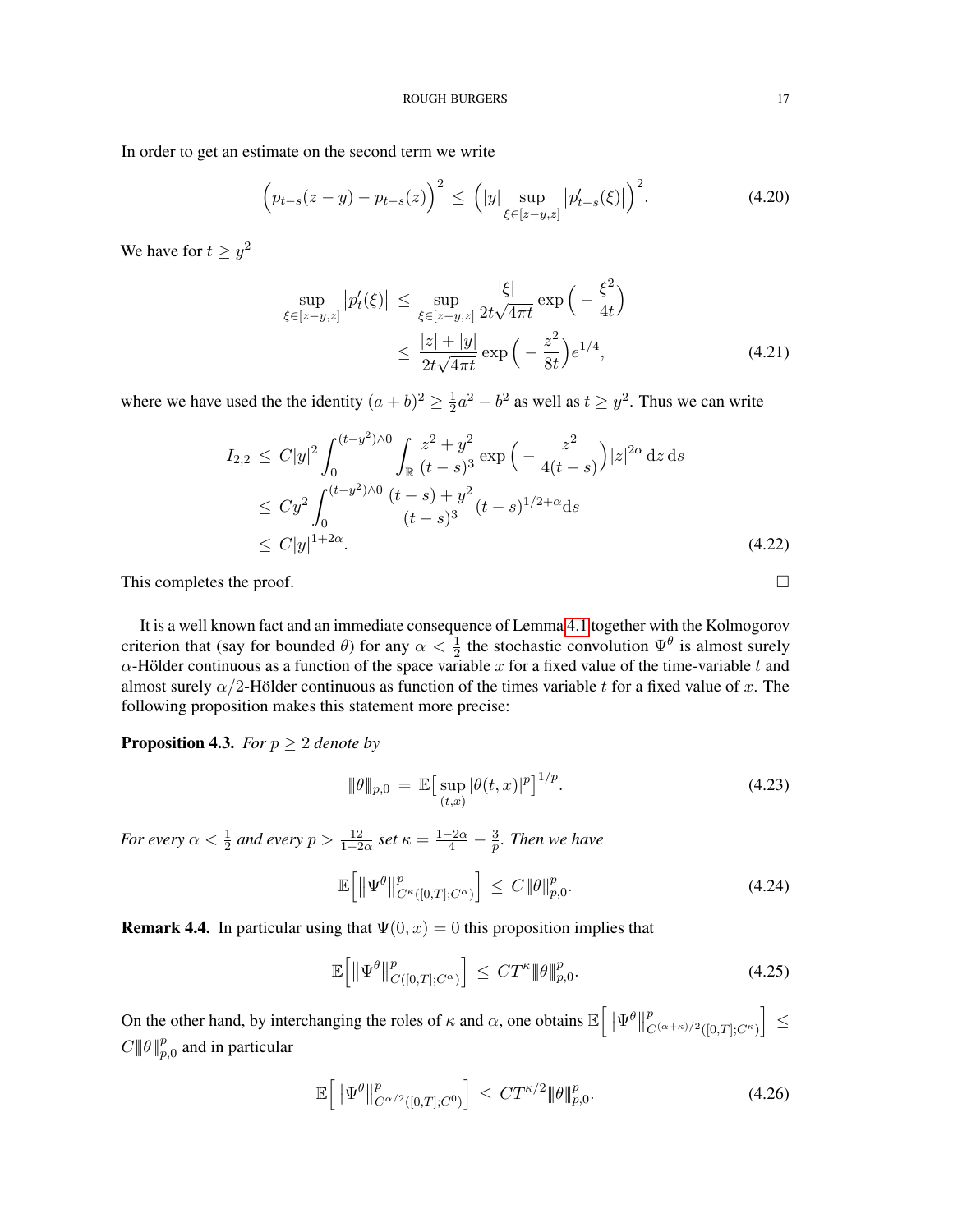*Proof.* Fix an  $0 \le s < t \le T$  and  $x, y \in [0, 1]$ . For every  $\beta \in (0, 1/2)$  we can write using Hölder's inequality

$$
\mathbb{E}\left[\left(\frac{(\Psi(t,x)-\Psi(s,x))-(\Psi(t,y)-\Psi(s,y))}{|x-y|^{\beta}}\right)^{p}\right] \leq \mathbb{E}\left[\left(\frac{|\Psi(t,x)-\Psi(t,y)|}{|x-y|^{1/2}}+\frac{|\Psi(s,x)-\Psi(s,y)|}{|x-y|^{1/2}}\right)^{p}\right]^{2\beta} \leq \mathbb{E}\left[\left(|\Psi(t,x)-\Psi(s,x)|+|\Psi(t,y)-\Psi(s,y)|\right)^{p}\right]^{1-2\beta}.\tag{4.27}
$$

To bound the first term on the right hand side of [\(4.27\)](#page-17-0) we write using BDG-inequality ([\[21,](#page-41-27) Theorem 3.28 p. 166])

$$
\mathbb{E}\left[\left(\frac{|\Psi(t,x) - \Psi(t,y)|}{|x - y|^{1/2}}\right)^p\right] \n\leq \frac{C}{|x - y|^{p/2}} \mathbb{E}\left[\left(\int_0^t \int_0^1 (\hat{p}_{t-s}(z - x) - \hat{p}_{t-s}(z - y))^2 \theta(s,z)^2 ds dz\right)^{p/2}\right] \n\leq C \|\theta\|_{p,0}^p. \tag{4.28}
$$

Here in the last step we have used [\(4.7\)](#page-13-3). A very similar calculation involving [\(4.8\)](#page-13-4) shows that

<span id="page-17-3"></span><span id="page-17-1"></span><span id="page-17-0"></span>
$$
\mathbb{E}\left[\left|\Psi(t,x)-\Psi(s,x)\right|^p\right] \le C \|\theta\|_{p,0}^p (t-s)^{p/4}.\tag{4.29}
$$

So combining [\(4.27\)](#page-17-0) - [\(4.29\)](#page-17-1) we get

<span id="page-17-2"></span>
$$
\mathbb{E}\left[\left(\frac{(\Psi(t,x) - \Psi(s,x)) - (\Psi(t,y) - \Psi(s,y))}{|x - y|^{\beta}}\right)^{p}\right] \leq C \|\theta\|_{p,0}^{p}(t - s)^{p/4(1-2\beta)}.\tag{4.30}
$$

Now applying Lemma [2.11](#page-7-0) to the function  $f = \Psi^{\theta}(t, \cdot) - \Psi^{\theta}(s, \cdot)$  one gets that for  $x \neq y$  and for  $p > \frac{2}{\beta}$ 

$$
\left| f(x) - f(y) \right| \leq C U^{1/p} |x - y|^{\beta - 2/p},\tag{4.31}
$$

where

$$
U = \int_0^1 \int_0^1 \left( \frac{|f(x) - f(y)|}{|x - y|^{\beta}} \right)^p dx dy.
$$
 (4.32)

Noting that [\(4.30\)](#page-17-2) implies that  $\mathbb{E}\left[U\right] \leq C \|\theta\|_{p,0}^p (t-s)^{p/4}$  one can conclude that

$$
\mathbb{E}\left[\left|\Psi(t,\cdot)-\Psi(s,\cdot)\right|_{\beta-\frac{2}{p}}^p\right] \le C \|\theta\|_{p,0}^p (t-s)^{p(1-2\beta)/4}.
$$
 (4.33)

Using the identity  $|\Psi(t, \cdot) - \Psi(s, \cdot)|_0 \le C (|\Psi(t, 0) - \Psi(s, 0)|_0 + |\Psi(t, \cdot) - \Psi(s, \cdot)|_\alpha)$  and using [\(4.29\)](#page-17-1) as well as [\(4.30\)](#page-17-2) we get the same bound for the expectation of  $|\Psi(t, \cdot) - \Psi(s, \cdot)|_0$  so that finally we get

$$
\mathbb{E}\left[\left|\Psi(t,\cdot)-\Psi(s,\cdot)\right|_{C^{\beta-\frac{2}{p}}}^p\right] \le C \|\theta\|_{p,0}^p (t-s)^{p(1-2\beta)/4}.
$$
\n(4.34)

Now setting  $\beta = \alpha + \frac{2}{n}$  $\frac{2}{p}$ , which is less than  $\frac{1}{2}$  by the assumtion on p, and using Lemma [2.11](#page-7-0) once more in the time variable yields the desired result.  $\square$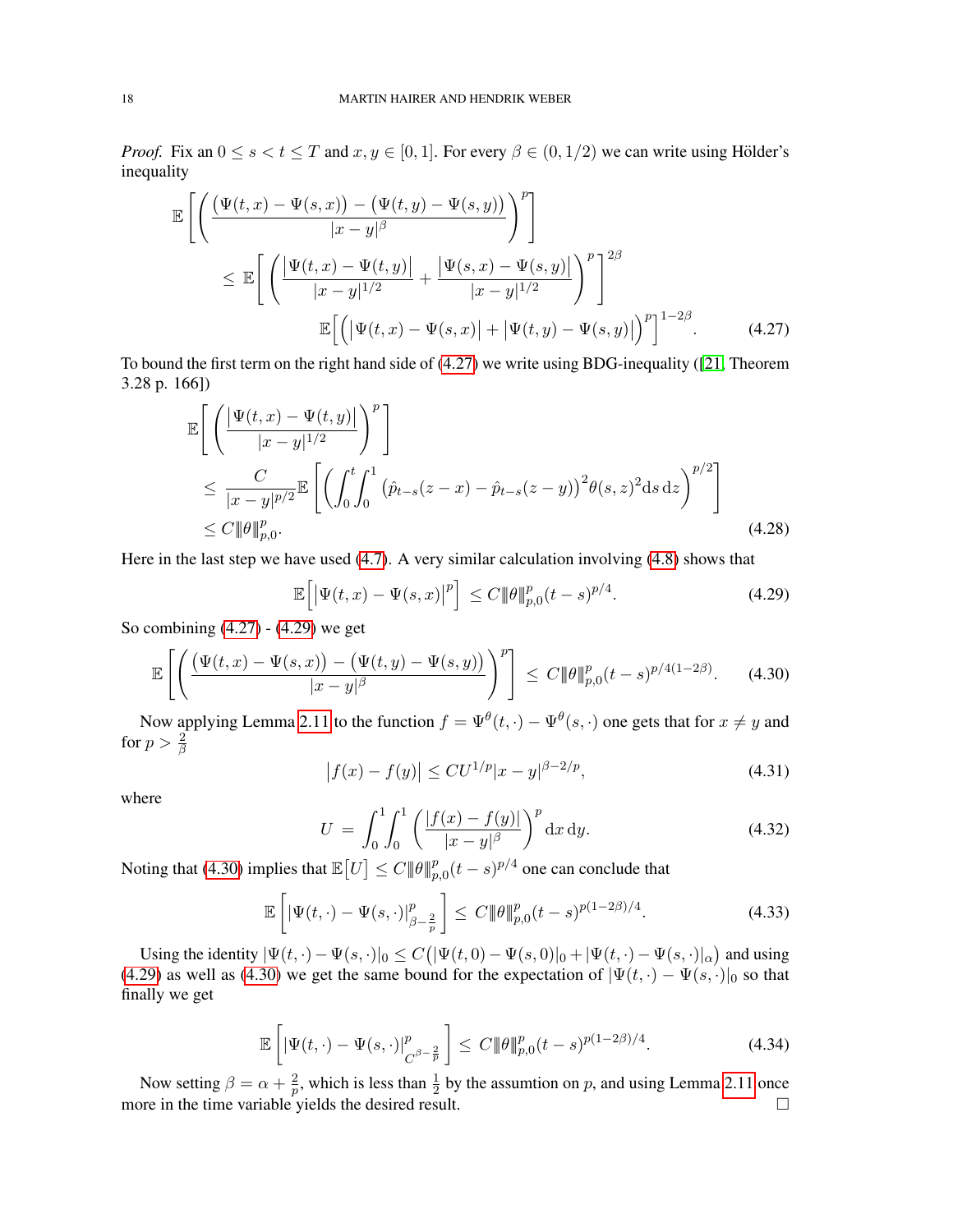In order to get stability of this regularity result under smooth approximations it is useful to impose a regularity assumption on  $\theta$ . For any  $\alpha < \frac{1}{2}$  and for  $p \ge 2$  denote by

<span id="page-18-4"></span>
$$
\|\theta\|_{p,\alpha} = \mathbb{E}\bigg[\sup_{x\neq y, s\neq t} \frac{|\theta(t,x) - \theta(s,y)|^p}{\left(|t-s|^{\alpha/2} + |x-y|^{\alpha}\right)^p} + \sup_{x,t} |\theta(t,x)|\bigg]^{1/p}.\tag{4.35}
$$

Then we have the following result:

**Proposition 4.5.** *Choose*  $\alpha$  *and*  $p$  *as in Proposition [4.3.](#page-16-0) Then for any* 

<span id="page-18-6"></span>
$$
\gamma < \alpha \left( 1 - 2\alpha - \frac{12}{p} \right) \tag{4.36}
$$

*there exists a constant C such that for any*  $\varepsilon \in [0,1]$ 

<span id="page-18-5"></span>
$$
\mathbb{E}\left[\left\|\Psi^{\theta}-\Psi^{\theta}_{\varepsilon}\right\|_{C([0,T];C^{\alpha})}^p\right] \leq C \|\theta\|_{p,\alpha}^p \varepsilon^{p\gamma} \tag{4.37}
$$

*and*

<span id="page-18-7"></span>
$$
\mathbb{E}\Big[\|\Psi^{\theta} - \Psi^{\theta}_{\varepsilon}\|_{C^{\alpha/2}([0,T];C)}^p\Big] \leq C \|\theta\|_{p,\alpha}^p \varepsilon^{p\gamma}.\tag{4.38}
$$

**Remark 4.6.** Actually we only need the spatial Hölder regularity of  $\theta$  in the proof. We introduce the space-time parabolic regularity condition on  $\theta$  as we will need it in the sequel.

*Proof.* We first establish the bound

<span id="page-18-3"></span><span id="page-18-1"></span><span id="page-18-0"></span>
$$
\mathbb{E}\big[\big|\Psi_{\varepsilon}(t,x)-\Psi(t,x)\big|^{p}\big] \leq C\varepsilon^{\alpha p},\tag{4.39}
$$

where the constant C is uniform in x and  $t \leq T$ .

By BDG-inequality and the definitions of  $\Psi_{\varepsilon}^{\theta}$  and  $\Psi^{\theta}$  we get

$$
\mathbb{E}\left[\left|\Psi_{\varepsilon}(t,x)-\Psi(t,x)\right|^{p}\right] \leq C \mathbb{E}\left[\left(\int_{0}^{t} \int_{0}^{1} \left(\int_{0}^{1} \eta_{\varepsilon}(y-z)\left(\hat{p}_{t-s}(x-y)\,\theta(s,y)-\hat{p}_{t-s}(x-z)\,\theta(s,z)\right)\mathrm{d}z\right)^{2} \mathrm{d}y \,\mathrm{d}s\right)^{\frac{p}{2}}\right].
$$
\n(4.40)

The inner integral on the right hand side of [\(4.40\)](#page-18-0) can be bounded by

$$
\int_0^1 \eta_{\varepsilon}(y-z) \left( \hat{p}_{t-s}(x-y) \theta(s,y) - \hat{p}_{t-s}(x-z) \theta(s,z) \right) dz
$$
  
\n
$$
\leq |\theta(t)|_{\alpha} \hat{p}_{t-s}(x-y) \int_0^1 \eta_{\varepsilon}(y-z) |y-z|^{\alpha} dz
$$
  
\n
$$
+ |\theta(t)|_{0} \int_0^1 \eta_{\varepsilon}(y-z) |\hat{p}_{t-s}(x-y) - \hat{p}_{t-s}(x-z)| dz.
$$
 (4.41)

For the first term on the right hand side of [\(4.41\)](#page-18-1) we get

<span id="page-18-2"></span>
$$
\mathbb{E}\bigg[\bigg(\int_0^t \int_0^1 \Big(|\theta(t)|_{\alpha}\hat{p}_{t-s}(x-y) \int_0^1 \eta_{\varepsilon}(y-z) \, |y-z|^{\alpha} \, dz\bigg)^2 dy ds\bigg)^{\frac{p}{2}}\bigg] \leq C \varepsilon^{\alpha p} \mathbb{E}\bigg[\bigg(\int_0^t \int_0^1 |\theta(t)|_{\alpha}^2 \, \hat{p}_{t-s}^2(x-y) \, dy ds\bigg)^{\frac{p}{2}}\bigg] \leq C \, \|\theta\|_{p,\alpha}^p \varepsilon^{\alpha p}.\tag{4.42}
$$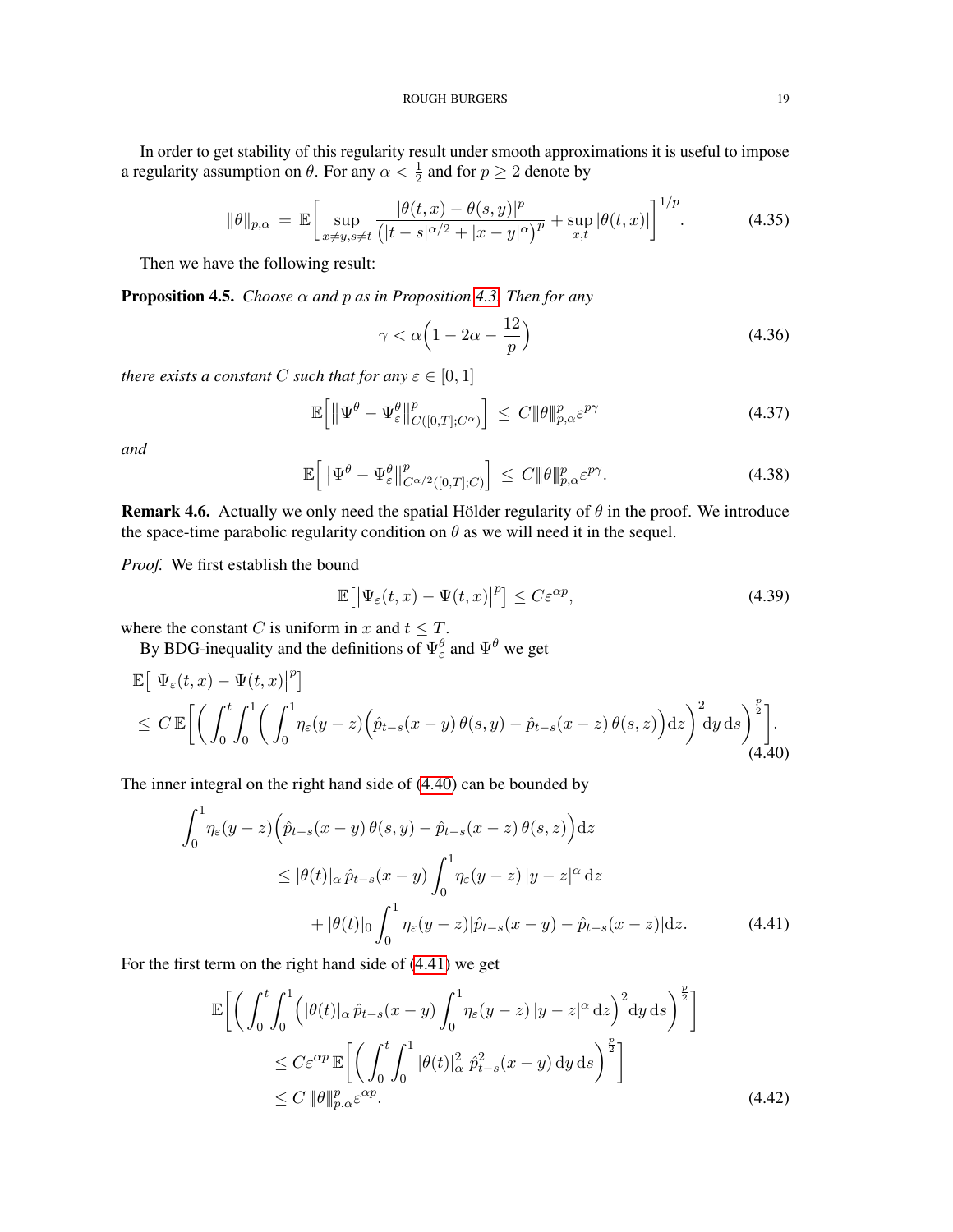For the second term in the right hand side of [\(4.41\)](#page-18-1) we devide the time integral into the integral over  $s \ge t - \varepsilon^2$  and the integral over  $s \le t - \varepsilon^2$ . For the first one we get using Young's inequality

<span id="page-19-1"></span>
$$
\mathbb{E}\bigg[\bigg(\int_{t-\varepsilon^2}^t \int_0^1 \Big(\int_0^1 |\theta(t)|_0 \eta_{\varepsilon}(y-z)|\hat{p}_{t-s}(x-y) - \hat{p}_{t-s}(x-z)|dz\bigg)^2 dy ds\bigg)^{\frac{p}{2}}\bigg] \leq C \, \|\theta\|_{p,0} \bigg(\int_{t-\varepsilon^2}^t \int_0^1 \hat{p}_{t-s}^2(x-y) dy\bigg)^{\frac{p}{2}} \leq C \, \|\theta\|_{p,0} \, \varepsilon^{\frac{p}{2}}.\tag{4.43}
$$

Using Young's inequality again the term involving the integral over  $s \le t - \varepsilon^2$  can be bounded by

<span id="page-19-0"></span>
$$
\|\theta\|_{p,0}^p \bigg( \int_0^{t-\varepsilon^2} \bigg\{ \int_0^1 \int_0^1 \eta_{\varepsilon}(y-z) |\hat{p}_{t-s}(x-y) - \hat{p}_{t-s}(x-z)|^2 \mathrm{d}z \, \mathrm{d}y \bigg\} \mathrm{d}s \bigg)^{\frac{p}{2}}. \tag{4.44}
$$

Similarly to the proof of Lemma [4.2](#page-14-0) we decompose  $\hat{p}_t = p_t + p_t^R$  into the Gaussian heat kernel and a smooth remainder. The term in [\(4.44\)](#page-19-0) with  $\hat{p}_t$  replaced by  $p_t^R$  can be bounded by  $C \|\theta\|_{p,0}^p \varepsilon^p$  so it is sufficient to consider [\(4.44\)](#page-19-0) with  $\hat{p}_t$  replaced by  $p_t$ . But then we get from the scaling property of  $p_t$ 

<span id="page-19-2"></span>
$$
\|\theta\|_{p,0}^p \left( \int_0^{t-\varepsilon^2} \left\{ \int_0^1 \int_0^1 \eta_{\varepsilon}(y-z) |p_{t-s}(x-y) - p_{t-s}(x-z)|^2 dz dy \right\} ds \right)^{\frac{p}{2}} \n\leq \|\theta\|_{p,0}^p \left( \int_0^{t-\varepsilon^2} \frac{\varepsilon^3}{(t-s)^2} \left\{ \int_{\mathbb{R}} \int_{\mathbb{R}} \eta_1(y-z) |p'_1|_0 |y-z|^2 dz dy \right\} ds \right)^{\frac{p}{2}} \n\leq C \|\theta\|_{p,0}^p \varepsilon^{\frac{p}{2}}.
$$
\n(4.45)

Thus combining [\(4.42\)](#page-18-2), [\(4.43\)](#page-19-1) and [\(4.45\)](#page-19-2) we obtain the desired bound [\(4.39\)](#page-18-3).

The rest of the argument follows along the same lines as the proof of Proposition [4.3.](#page-16-0) Writing  $f_{\varepsilon}(t,x) = \Psi^{\theta}(t,s) - \Psi^{\theta}_{\varepsilon}(t,s)$  we get similarly to [\(4.27\)](#page-17-0):

$$
\mathbb{E}\left[\left(\frac{\left(f_{\varepsilon}(t,x)-f_{\varepsilon}(s,x)\right)-\left(f_{\varepsilon}(t,y)-f_{\varepsilon}(s,y)\right)}{|x-y|^{\beta}}\right)^{p}\right] \leq C \sup_{t,\varepsilon} \mathbb{E}\left[\left(\frac{\left|f_{\varepsilon}(t,x)-f_{\varepsilon}(t,y)|}{|x-y|^{1/2}}\right)^{p}\right]^{2\beta_{1}} \sup_{x,\varepsilon} \mathbb{E}\left[\left(\left|f_{\varepsilon}(t,x)-f_{\varepsilon}(s,x)|\right)^{p}\right|^{1-2\beta_{1}-\beta_{2}}\right] \sup_{x,t} \mathbb{E}\left[\left(\left|f_{\varepsilon}(t,x)|\right)^{p}\right]^{3\beta_{2}}.\tag{4.46}
$$

Noting that due to Young's inequality, the bounds on the space-time regularity of  $\Psi$  [\(4.28\)](#page-17-3) and [\(4.29\)](#page-17-1) also hold for  $\Psi_{\varepsilon}$  with a constant independent of  $\varepsilon$ . Using [\(4.39\)](#page-18-3) we can bound the right hand side of [\(4.46\)](#page-19-3) by

<span id="page-19-3"></span>
$$
\mathbb{E}\left[\left(\frac{\left(f_{\varepsilon}(t,x)-f_{\varepsilon}(s,x)\right)-\left(f_{\varepsilon}(t,y)-f_{\varepsilon}(s,y)\right)}{|x-y|^{\beta}}\right)^{p}\right]\leq C\|\theta\|_{p,\alpha}^{p}(t-s)^{\frac{p(1-2\beta_{1}-\beta_{2})}{4}}\varepsilon^{\frac{\beta_{2}p}{2}}.
$$

Thus, as in the proof of Proposition [4.3,](#page-16-0) by applying the Garsia-Rodemich-Rumsey Lemma [2.11](#page-7-0) twice we get the desired result.

In the Gaussian case one can apply the results from [\[9\]](#page-41-8) to obtain a canonical rough path version of X. We have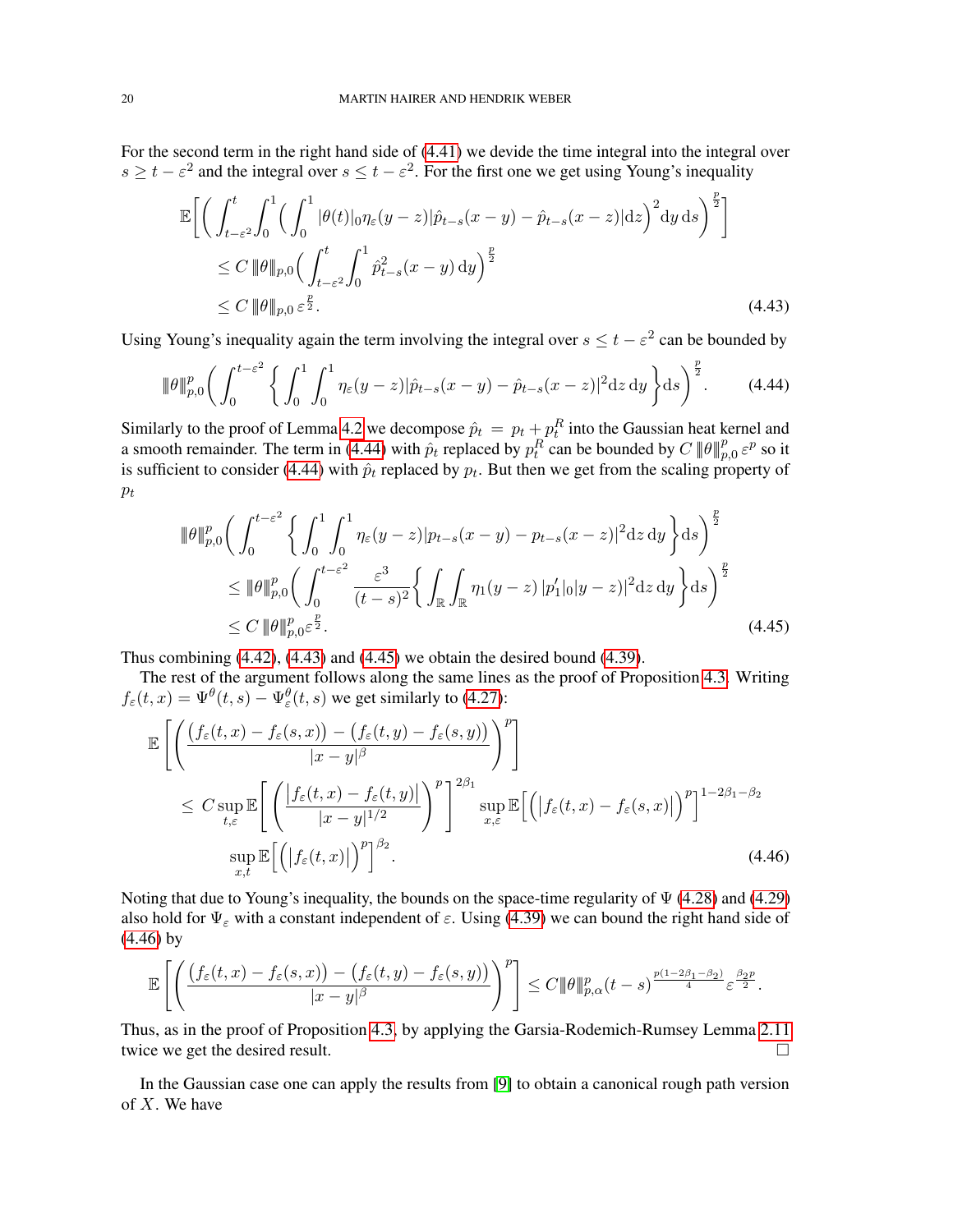<span id="page-20-0"></span>**Proposition 4.7.** For a fixed time t the stochastic convolution  $X(t, x)$  viewed as a process in x *can be lifted canonically to an*  $\alpha$  *rough path, which we denote by*  $(X(t), \mathbf{X}(t))$ *. Furthermore, the* process  $(X(t), X(t))$  is almost surely continuous and one has for all  $p$ 

$$
\mathbb{E}\left[\left\|\mathbf{X}\right\|_{\Omega C_{T}^{2\alpha}}^{p}\right]<\infty.\tag{4.47}
$$

*Furthermore, for*  $\varepsilon > 0$  *the Gaussian paths*  $X_{\varepsilon}$  *are smooth and*  $\mathbf{X}_{\varepsilon}$  *can be defined using* [\(2.5\)](#page-4-0). Then *one has for*  $\varepsilon \downarrow 0$ 

<span id="page-20-1"></span>
$$
\mathbb{E}\left[\left\|\mathbf{X}-\mathbf{X}_{\varepsilon}\right\|_{\Omega C_{T}^{2\alpha}}^{p}\right]\to 0.\tag{4.48}
$$

 $\left. \textit{Here} \right. \left. \left. \right\vert \mathbf{X} \right\vert \right\vert_{\Omega C_{T}^{2\alpha}} = \sup_{0 \leq t \leq T} \left\vert \mathbf{X}(t) \right\vert_{\Omega C^{2\alpha}}.$ 

*Proof.* For a given  $t \in [0, T]$  the covariance function of every component of  $X(t, \cdot)$  is given by  $\mathbb{E}[X(t, x) X(t, y)] = K_t(x - y) + t$  where

$$
K_t(x) = \sum_{k \ge 1} \frac{1}{(2\pi k)^2} \left[ 1 - \exp(-2(2\pi k)^2 t) \right] \cos(2\pi k x). \tag{4.49}
$$

The constant term  $t$  does not contribute to the two-dimensional 1-variation of the covariance. To treat the second term note that

$$
K_t^1(x) = \sum_{k \ge 1} \frac{1}{(2\pi k)^2} \cos(2\pi kx) = \frac{1}{2}|x| - \frac{1}{2}x^2 - \frac{1}{12},\tag{4.50}
$$

for  $x \in [-1, 1]$  and periodically extended outside of this interval. In particular, the two-dimensional 1-variation of the term corresponding to  $K_t^1$  is given as

$$
|K_t^1(x - y)|_{1 - \text{var}}[x_1, x_2] \times [y_1, y_2] = \int_{x_1}^{x_2} \int_{y_1}^{y_2} (1 + \delta_{x = y}) \, dx \, dy. \tag{4.51}
$$

Noting that the second term

$$
K_t^2(x) = -\sum_{k\geq 1} \frac{1}{(2\pi k)^2} \left[ \exp(-2(2\pi k)^2 t) \right] \cos(2\pi k x)
$$
 (4.52)

is given by the convolution (on the torus) of  $K_t^1$  with the heat kernel  $\hat{p}_t$  one can easily see that the two-dimensional 1-variation of K satisfies condition  $(2.8)$  with a uniform constant in t. This shows that for every t the process  $X(t, \cdot)$  can be lifted to a rough path.

To deal with the continuity note that by [\(4.29\)](#page-17-1)

$$
\mathbb{E}\big[\big(X(t,x) - X(s,x)\big)^2\big] \le C|t-s|^{1/4},\tag{4.53}
$$

such that by in interpolation argument one gets

$$
|K_{X(t)-X(s)}|_{\beta-\text{var}} \le C|t-s|^{\kappa} \tag{4.54}
$$

for any  $\alpha < \beta < 1$  and a small  $\theta > 0$ . Thus the second part of Lemma [2.3](#page-4-2) and an application of the Garsia-Rodemich-Rumsey Lemma [2.11](#page-7-0) yield the result. The bound [\(4.48\)](#page-20-1) follows in the same way noting that in the case  $\theta = 1$  the bound [\(4.39\)](#page-18-3) reads

$$
\mathbb{E}\left[\left|X_{\varepsilon}(t,x)-X(t,x)|^{p}\right]\right| \leq C\varepsilon^{\frac{p}{2}}.
$$
\n(4.55)

 $\Box$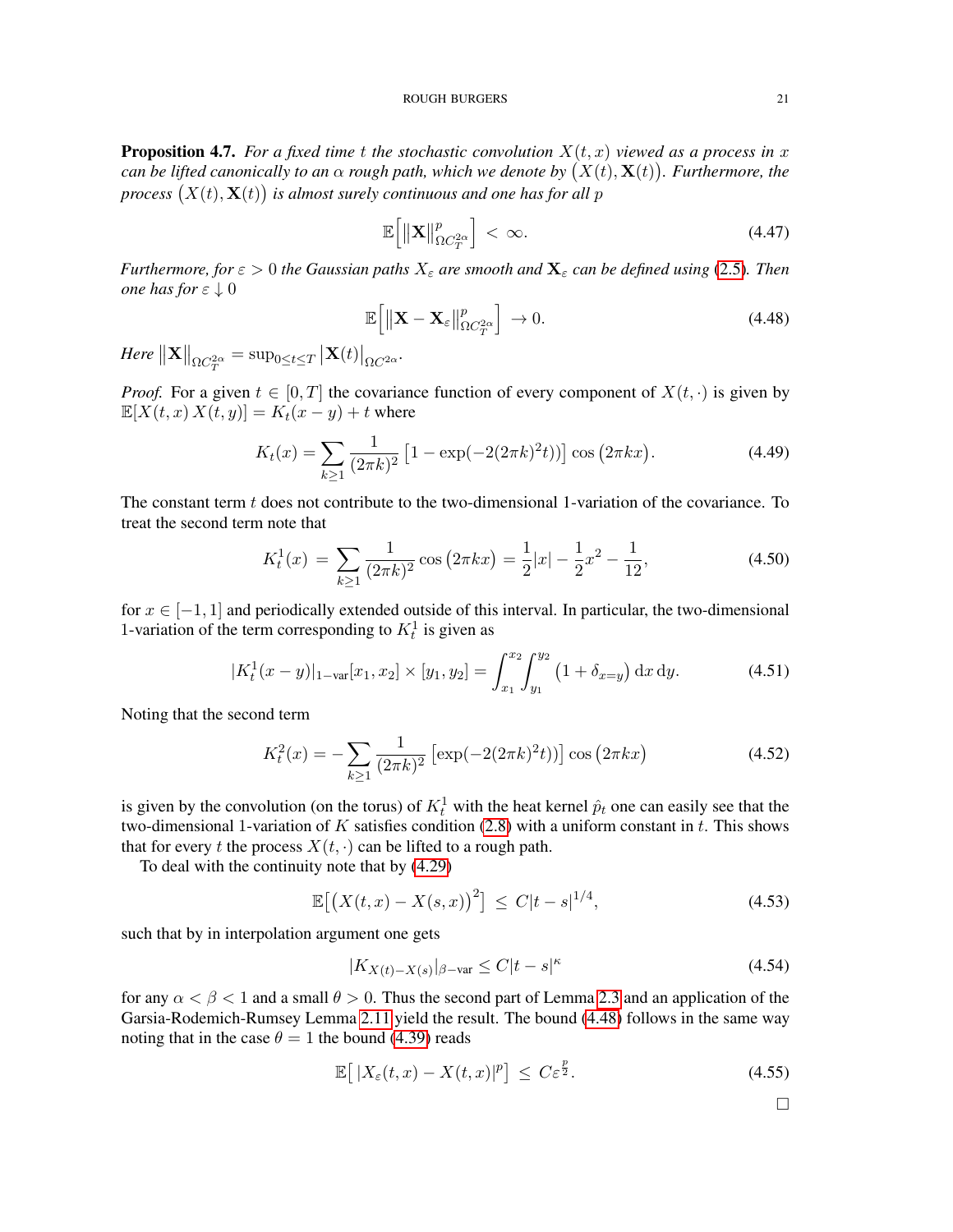As the processes  $\Psi^{\theta}$  are not Gaussian for general  $\theta$  we cannot draw the same conclusion to define iterated integrals for  $\Psi^{\theta}$ . The crucial observation is that as soon as  $\theta$  possesses a certain regularity the worst fluctuations are controlled by those of the Gaussian process  $\overrightarrow{X}$ .

For  $K > 0$  and for  $\alpha \in (0, 1/2)$  we introduce the stopping time

$$
\tau_K^{\|X\|_{\alpha}} = \inf \left\{ t \in [0, T] : \sup_{\substack{x_1 \neq x_2 \\ 0 \le s_1 < s_2 \le t}} \frac{\left| X(s_1, x_1) - X(s_2, x_2) \right|}{|s_1 - s_2|^{\alpha/2} + |x_1 - x_2|^{\alpha}} > K \right\} \tag{4.56}
$$

Note that by Proposition [4.3](#page-16-0) for every  $\alpha < \frac{1}{2}$  one has  $\tau_K^{||X||_\alpha} > 0$  and  $\lim_{K \uparrow \infty} \tau_K = T$  almost surely.

# <span id="page-21-0"></span>Proposition 4.8. *Denote by*

$$
R^{\theta}(t, x, y) = \Psi^{\theta}(t, y) - \Psi^{\theta}(t, x) - \theta(t, x) (X(t, y) - X(t, x)).
$$
\n(4.57)

*For every*

<span id="page-21-6"></span><span id="page-21-4"></span><span id="page-21-2"></span><span id="page-21-1"></span>
$$
p > \frac{2(6\alpha + 2)}{\alpha(1 - 2\alpha)}\tag{4.58}
$$

*set*

<span id="page-21-5"></span>
$$
\kappa = \frac{\alpha(1 - 2\alpha)}{2(1 + 2\alpha)} - \frac{6\alpha + 2}{p(1 + 2\alpha)} > 0.
$$
 (4.59)

*Then one has*

$$
\mathbb{E}\bigg[\|R^{\theta}\|_{C^{\kappa}\big([0,\tau_K^{\|X\|_{\alpha}}];\Omega C^{2\alpha}\big)}^p\bigg] \leq C\big(1+K^p\big)\|\theta\|_{p,\alpha}^p. \tag{4.60}
$$

Remark 4.9. Similar to above [\(4.60\)](#page-21-1) implies in particular that

<span id="page-21-3"></span>
$$
\mathbb{E}\bigg[\|R^{\theta}\|_{C^{0}\left([0,\tau_K^{\|X\|_{\alpha}}];\Omega C^{2\alpha}\right)}^{p}\bigg] \leq CT^{\kappa}\big(1+K^{p}\big)\|\theta\|_{p,\alpha}^{p}.\tag{4.61}
$$

*Proof.* Similar to the proof of Proposition [4.3](#page-16-0) we begin by noting that for  $0 \le s < t \le T$  and for any  $\beta \in (0, \frac{1}{2} + \alpha)$ ,

$$
\mathbb{E}\left[\left(\frac{R^{\theta}(t,x,y)-R^{\theta}(s,x,y)}{|x-y|^{\beta}}\right)^{p}\right] \leq \mathbb{E}\left[\left(\frac{|R^{\theta}(t,x,y)|-|R^{\theta}(s,x,y)|}{|x-y|^{\frac{1}{2}+\alpha}}\right)^{p}\right]^{\frac{2\beta}{1+2\alpha}}\mathbb{E}\left[|R^{\theta}(t,x,y)-R^{\theta}(s,x,y)|^{p}\right]^{\left(1-\frac{2\beta}{1+2\alpha}\right)}.\tag{4.62}
$$

Using the definition [\(4.57\)](#page-21-2) of  $R^{\theta}(t, x, y)$  one obtains

$$
R^{\theta}(t, x, y) = \int_0^t \int_{\mathbb{R}} \left( \hat{p}_{t-s}(z-y) - \hat{p}_{t-s}(z-x) \right) \left( \theta(s, z) - \theta(t, x) \right) W(\mathrm{ds}, \mathrm{dz}). \tag{4.63}
$$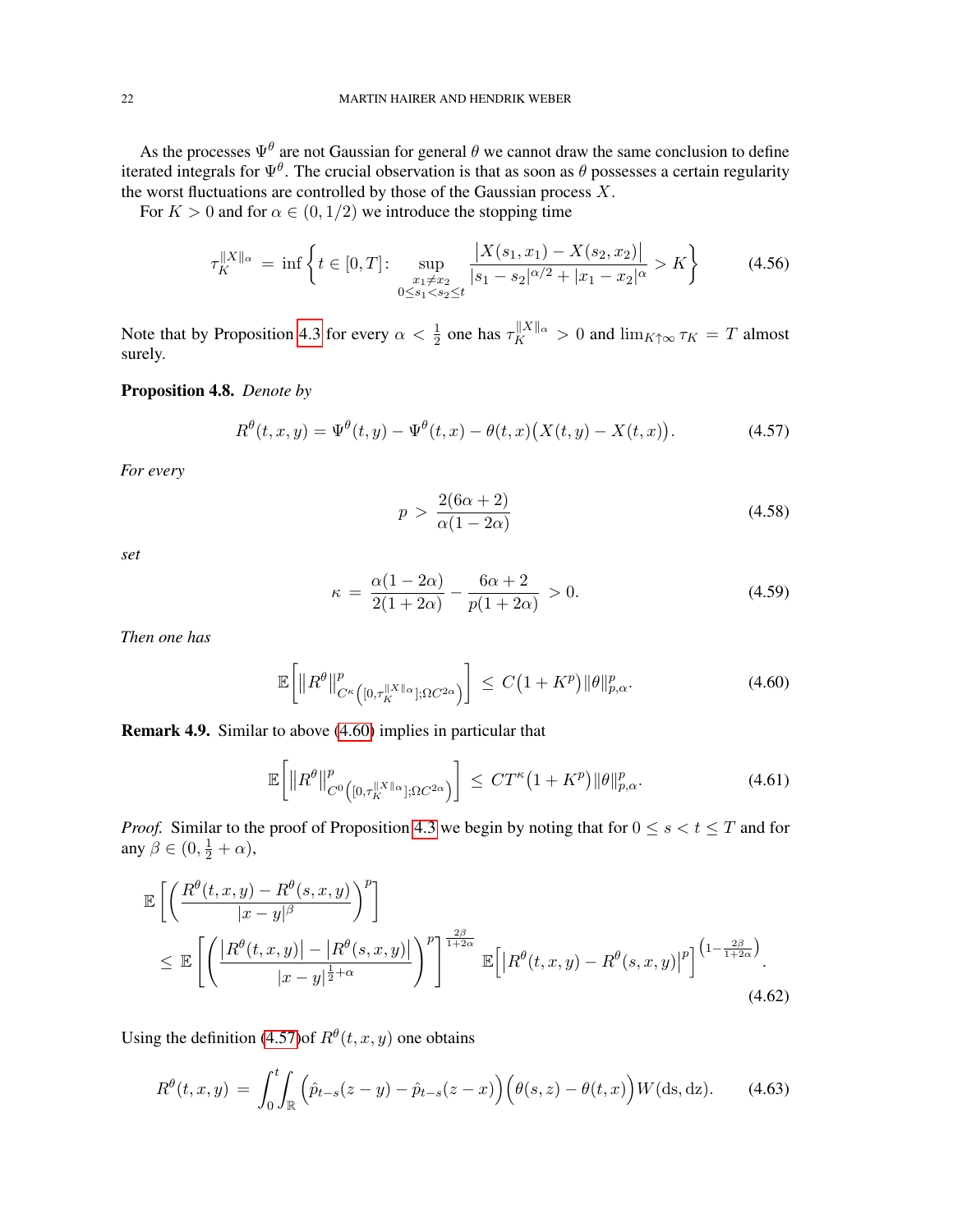So by BDG inequality we have

$$
\mathbb{E}\left[\left(R^{\theta}(t,x,y)\right)^{p}\right] \leq C \mathbb{E}\left[\left(\int_{0}^{t}\int_{\mathbb{R}}\left(\hat{p}_{t-s}(y,z)-\hat{p}_{t-s}(x,z)\right)^{2}\left(\theta(s,z)-\theta(t,x)\right)^{2}\mathrm{d}z\,\mathrm{d}s\right)^{p/2}\right] \leq C \mathbb{E}\left[\sup_{z\neq x,s\neq t}\left(\frac{\theta(s,z)-\theta(t,x)}{|z|^{\alpha}+|s-t|^{\alpha/2}}\right)^{p}\right] \leq C \mathbb{E}\left[\sup_{\theta\in\mathcal{R}}\left(\int_{0}^{t}\int_{\mathbb{R}}\left(\hat{p}_{t-s}(z-y)-\hat{p}_{t-s}(z-x)\right)^{2}\left(|z-x|^{\alpha}+|s-t|^{\alpha/2}\right)^{2}\mathrm{d}z\,\mathrm{d}s\right)^{p/2}\leq C \|\theta\|_{p,\alpha}^{p}|x-y|^{(1+2\alpha)p/2}.
$$
\n(4.64)

Here we have used [\(4.12\)](#page-14-3) and [\(4.13\)](#page-14-4) in the last line.

Similarly, one can write using [\(4.57\)](#page-21-2)

$$
\mathbb{E}\left[\left|R^{\theta}(t,x,y)-R^{\theta}(s,x,y)\right|^{p}\right] \n\leq C \mathbb{E}\left[\left|\Psi^{\theta}(t,y)-\Psi^{\theta}(s,y)\right|^{p}\right] + C \mathbb{E}\left[\left|\Psi^{\theta}(s,x)-\Psi^{\theta}(t,x)\right|^{p}\right] \n+ C \mathbb{E}\left[\left|\theta(t,x)-\theta(s,x)\right|^{p}\right]X(t,y) - X(t,x)\right|^{p}\right] \n+ C \mathbb{E}\left[\left|\theta(s,x)|^{p}\right|X(t,y) - X(s,y)\right|^{p}\right] + C \mathbb{E}\left[\left|\theta(s,x)|^{p}\right|X(s,x) - X(t,x)\right|^{p}\right] \n= C\left(I_{1} + I_{2} + I_{3} + I_{4} + I_{5}\right).
$$
\n(4.65)

The terms  $I_1$  and  $I_2$  are bounded by  $C \|\theta\|_{p,0}^p (t-s)^{p/4}$ . To bound  $I_3$  we use the definition of  $\tau_K^{\|X\|_\alpha}$ K

$$
\mathbb{E}\Big[\big|\theta(t,x)-\theta(s,x)\big|^p\big|\Psi(t,y)-\Psi(t,x)\big|^p\Big] \leq K^p \|\theta\|_{p,\alpha}^p(t-s)^{\alpha p/2}.\tag{4.66}
$$

To bound  $I_4$  and  $I_5$  we write using the definition of  $\tau_K^{\parallel X \parallel_\alpha}$  again

<span id="page-22-1"></span><span id="page-22-0"></span>
$$
\mathbb{E}\Big[|\theta(s,x)|^p\big|X(t,y) - X(s,y)\big|^p\Big] \le K^p \|\theta\|_{p,0}^p(t-s)^{p\alpha/2}.
$$
 (4.67)

Thus summarising  $(4.62)$  -  $(4.67)$  we get

$$
\mathbb{E}\left[\left(\frac{R^{\theta}(t,x,y)-R^{\theta}(s,x,y)}{|x-y|^{\beta}}\right)^{p}\right] \leq C\|\theta\|_{p,\alpha}^{p}\left(K^{p}|t-s|^{p\alpha/2}\right)^{\left(1-\frac{2\beta}{1+2\alpha}\right)}.\tag{4.68}
$$

To be able to apply Lemma [2.11](#page-7-0) we need similar bounds for

$$
NR^{\theta}(t, x, y, z) = (\theta(t, y) - \theta(t, x))(X(t, z) - X(t, y)).
$$
\n(4.69)

Recall that the operator  $N$  was defined in [\(2.2\)](#page-3-2). Similar to the calculation in [\(4.62\)](#page-21-3) observe that

$$
\mathbb{E}\left[\sup_{\substack{0\leq x\leq u<\\v\n
$$
\leq C \mathbb{E}\left[\sup_{x\in\mathcal{F}}\frac{|NR^{\theta}(t,u,v,r)|^{p}+|NR^{\theta}(s,u,v,r)|^{p}}{|x-y|^{2\alpha p}}\right]^{\frac{\beta}{2\alpha}}
$$
\n
$$
\mathbb{E}\left[\sup_{x\in\mathcal{F}}|NR^{\theta}(t,u,v,r)-NR^{\theta}(s,u,v,r)|^{p}\right]^{1-\frac{\beta}{2\alpha}}.
$$
\n(4.70)
$$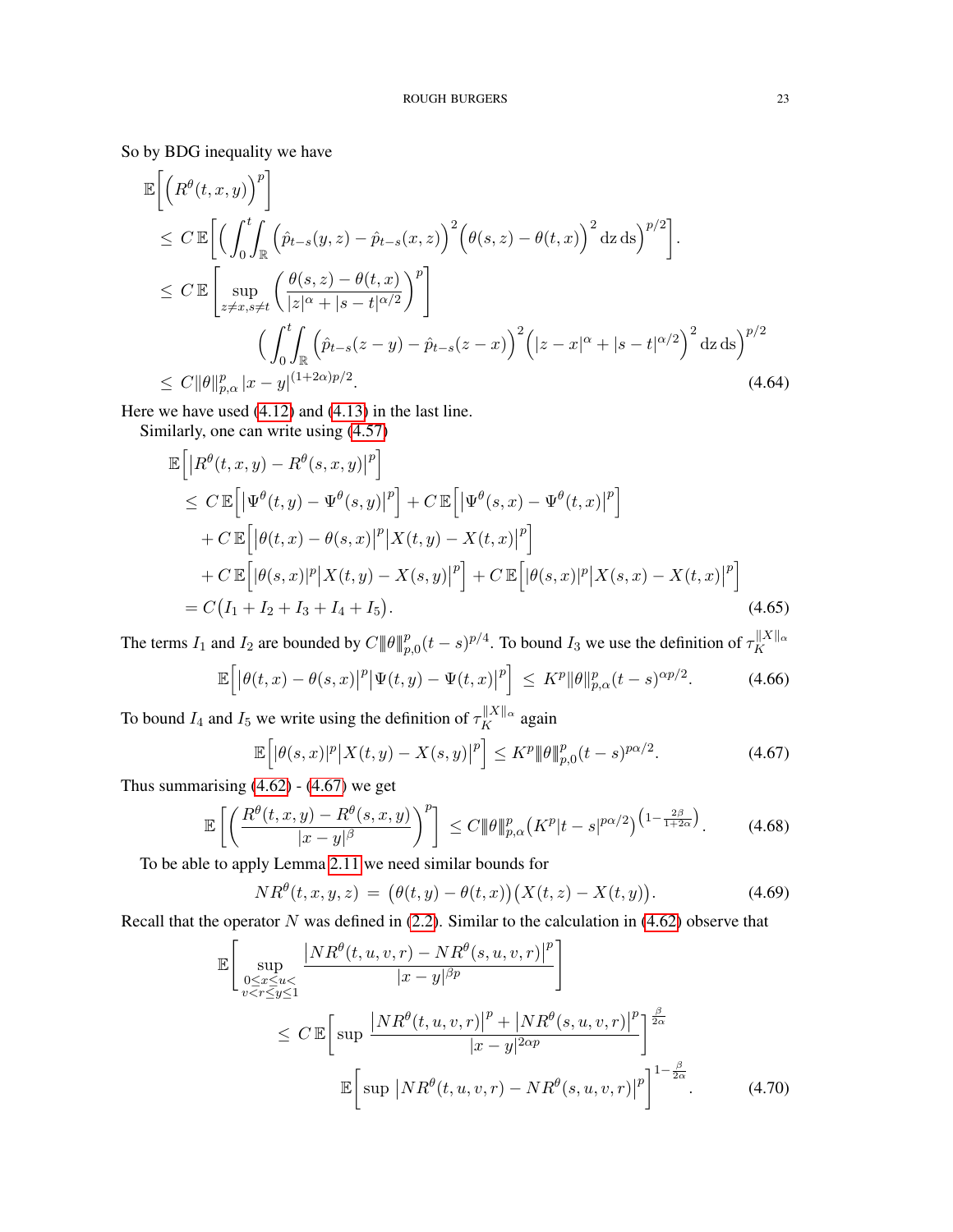To bound the first expectation we calculate using the definition of  $\tau_K^{\|X\|_{\alpha}}$ K

$$
\mathbb{E}\bigg[\sup\frac{\big|NR^{\theta}(t,u,v,r)\big|^{p}}{|x-y|^{\alpha p}}\bigg] \leq \mathbb{E}\big[\big|\theta(t,\cdot)\big|_{\alpha}^{p}\big|X(t,\cdot)\big|_{\alpha}^{p}\big] \leq CK^{p}|\!|\theta|\!|\!|_{p,\alpha}^{p}.\tag{4.71}
$$

Similarly to  $(4.65) - (4.67)$  $(4.65) - (4.67)$  $(4.65) - (4.67)$  one can see that

$$
\mathbb{E}\bigg[\sup|NR^{\theta}(t,u,v,r) - NR^{\theta}(s,u,v,r)|^{p}\bigg] \leq C \|\theta\|_{p,\alpha}^{p}|t-s|^{p\alpha/2}.
$$
 (4.72)

Thus applying Lemma [2.11](#page-7-0) one gets

$$
\mathbb{E}\Big[\big|R^{\theta}(t,\cdot,\cdot)-R^{\theta}(s,\cdot,\cdot)\big|_{\beta-\frac{2}{p}}\Big] \leq C(1+K_1^p)\|\theta\|_{p,\alpha}^p|t-s|^{p\alpha/2(1-\frac{2\beta}{1+2\alpha})}.\tag{4.73}
$$

Applying Lemma [2.11](#page-7-0) once more in time direction and setting  $\beta = 2\alpha + \frac{2}{n}$  $\frac{2}{p}$  one obtains the desired bound  $(4.60)$ .

To finish this section, we show that the bound [\(4.60\)](#page-21-1) is stable under approximations as well. To this end denote by

$$
\tau_K^{\|X\|_{\alpha}, \varepsilon} = \inf \left\{ t \colon \sup_{\substack{x_1 \neq x_2 \\ 0 \le s_1 < s_2 \le t}} \frac{|(X_{\varepsilon}(s_1, x_1)) - X_{\varepsilon}(s_2, x_2)|}{|s_1 - s_2|^{\alpha/2} + |x_1 - x_2|^{\alpha}} > K \right\}.
$$
\n(4.74)

Furthermore, we define the  $\varepsilon$ -remainder as

$$
R_{\varepsilon}^{\theta}(t,x,y) = \Psi_{\varepsilon}^{\theta}(t,y) - \Psi_{\varepsilon}^{\theta}(t,x) - \theta(t,x) \big( X_{\varepsilon}(t,y) - X_{\varepsilon}(t,x) \big). \tag{4.75}
$$

<span id="page-23-0"></span>**Proposition 4.10.** Assume that  $|\theta|_0$  is a deterministic constant. Then for any p as in [\(4.58\)](#page-21-4) and for *any*

<span id="page-23-2"></span>
$$
\gamma < \frac{\alpha(1 - 2\alpha)}{1 + 2\alpha} - \frac{12\alpha + 4}{p(1 + 2\alpha)}\tag{4.76}
$$

*there exists a constant* C *such that*

<span id="page-23-1"></span>
$$
\mathbb{E}\bigg[\|R^{\theta} - R^{\theta}_{\varepsilon}\|_{C^{0}\left([0, T\wedge\tau_K^{\|X\|_{\alpha}}\wedge\tau_K^{\|X\|_{\alpha}, \varepsilon}]; \Omega C^{2\alpha}\right)}^p\bigg] \leq C\big(1 + K^p\big)\|\theta\|_{p,\alpha}^p \varepsilon^{\gamma}.\tag{4.77}
$$

*Proof.* Due to the deterministic bound on  $|\theta|_0$  we get using [\(4.39\)](#page-18-3) as well as the definition of  $R_\varepsilon^{\theta}$  that

$$
\mathbb{E}\big[\big|R^{\theta}(t,x,y) - R^{\theta}_{\varepsilon}(t,x,y)\big|\big] \leq C \|\theta\|_{p,\alpha}^p \varepsilon^{\alpha p}.\tag{4.78}
$$

Then in the same way as in [\(4.46\)](#page-19-3) we get for  $h_{\varepsilon} = R_{\varepsilon}^{\theta} - R^{\theta}$  that

$$
\mathbb{E}\left[\left(\frac{h_{\varepsilon}(t,x,y)-h_{\varepsilon}(s,x,y)}{|x-y|^{\beta_1}}\right)^p\right] \le C \|\theta\|_{p,\alpha}^p (1+K^p)\big(|t-s|^{p\alpha/2}\big)^{\left(1-\frac{2\beta}{1+2\alpha}\right)-\beta_2} \varepsilon^{\alpha\beta_2}.\tag{4.79}
$$

Here we have used again that by Young's inequality the bounds on the space-time regularity of  $R$ hold for  $R_{\varepsilon}$  as well with constants that are uniform in  $\varepsilon$ . The bounds on  $Nh_{\varepsilon}$  are derived in the same way as in the proof of [\(4.8\)](#page-21-0). Then the proof is again finished by the Garsia-Rodemich-Rumsey Lemma [2.11.](#page-7-0)  $\Box$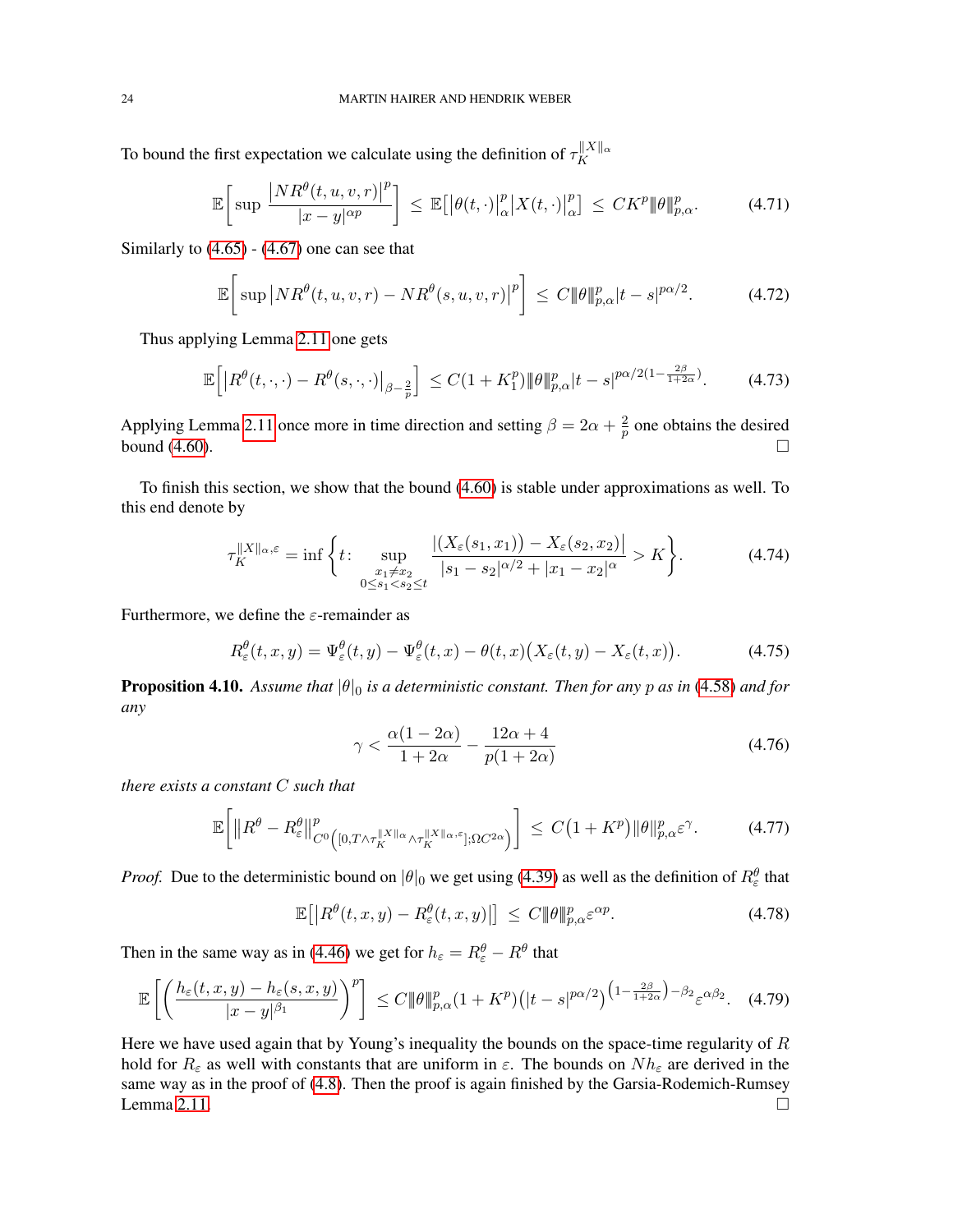### ROUGH BURGERS 25

## 5. EXISTENCE OF SOLUTIONS

<span id="page-24-0"></span>In this section we prove Theorem [3.5](#page-10-1) and Theorem [3.6.](#page-12-2) As the argument is quite long and technical we give an outline of the proof.

We will construct mild solutions to the equation [\(1.1\)](#page-0-0) i.e. solutions of the equation

<span id="page-24-1"></span>
$$
u(t) = S(t) u_0 + \int_0^t S(t-s) \theta(u(s)) dW(s) + \int_0^t S(t-s) g(u(s)) \partial_x u(s) ds, \qquad (5.1)
$$

where as above  $S(t)$  denotes the heat semigroup which is given by convolution with the heat kernel  $\hat{p}_t(x)$ . Note that the two integral terms in [\(5.1\)](#page-24-1) are of a very different nature: The first one  $\int_0^t S(t-s) \theta(u(s)) dW(s)$  is a stochastic integral in time whereas the second term is a usual One  $J_0 \cup (v - s) \cup (a(s))$  aw (s) is a stochastic integral in time whereas the set

$$
S(t-s) g(u(s)) \partial_x u(s)(x) = \int_0^1 \hat{p}_{t-s}(x-y) g(u(s,y)) \, d_y u(s,y).
$$
 (5.2)

These terms have different natural spaces for solving a fixed point argument. It thus seems advisable to separate the construction into two parts.

In the additive noise case [\[15\]](#page-41-1)  $\theta = 1$  this can be done using the following trick. As it has been observed in several similar cases (see e.g. [\[7\]](#page-41-18)) subtracting the solution  $X$  to the linearised equation [\(1.2\)](#page-0-1) regularises the solution. Actually, we expect  $v = u - X - U$  to be a  $C<sup>1</sup>$  function of the space variable  $x$ . Here for technical convenience we have also removed the term involving the initial condition by subtracting the solution  $U(t) = S(t)u_0$  to the linear heat equation with the given initial data. Then for fixed  $(X, X)$  one can obtain v by solving the deterministic fixed point problem

$$
v(t) = \int_0^t S(t-s) \left[ g(v(s) + X(s) + U(s)) \partial_x (v(s) + U(s)) \right] ds
$$
  
+ 
$$
\int_0^t \int_0^1 \hat{p}_{t-s}(\cdot - y) g(v(s, y) + X(s, y)) \, dy X(s, y) ds
$$
(5.3)

in  $C([0,T], C^1[0,1])$ . Then by adding X and U to the v one can recover the solution u. The crucial ingredient for this fixed point problem is the regularisation of the heat semigroup. Lemma [5.1](#page-25-0) gives a way to express this property in the rough path context.

In the multiplicative noise case some extra care is necessary. For a general adapted process  $\theta$ , the stochastic convolution  $\Psi^{\theta}$  is not Gaussian and thus Lemma [2.3](#page-4-2) can not be applied to get a canonical rough path lift. But we have seen in Proposition [4.8](#page-21-0) that it can be viewed as an  $X$  controlled rough path.

Given a fixed controlled rough path valued process  $\Psi$  we can again perform a pathwise construction to obtain  $v^{\Psi}$  for this particular rough path valued function in the same manner as before by solving the fixed point equation [\(5.3\)](#page-24-2) with X replaced by  $\Psi$ . Furthermore,  $v^{\Psi}$  depends continuously on  $\Psi$  (and on  $(X, \mathbf{X})$ ). To be more precise, we will prove in Proposition [5.10](#page-32-0) that the  $C([0, T], C^1)$ and the  $C^{1/2}([0,T], C)$  norms depend continuously on the controlled rough path norm of  $\Psi$ .

This can then finally be used to construct  $u$  as a solution to another fixed point problem in a space of adapted stochastic processes possessing the right space-time regularity. We solve the fixed point problem

<span id="page-24-2"></span>
$$
u \mapsto U + v^{\theta(u)} + \Psi^{\theta(u)}
$$

with finite norm  $||u||_{p,\alpha}$  (recall that the space-time Hölder norm  $|| \cdot ||_{p,\alpha}$  was defined in [\(4.35\)](#page-18-4)). Here it is crucial to assume regularity for the process  $u$  as the bounds that control the rough path norms of  $\Psi^{\theta(u)}$  depend on the regularity of  $\theta(u)$ . This is where we need that space time norms of v depend continuously on the rough path norms of  $\Psi^{\theta}$ .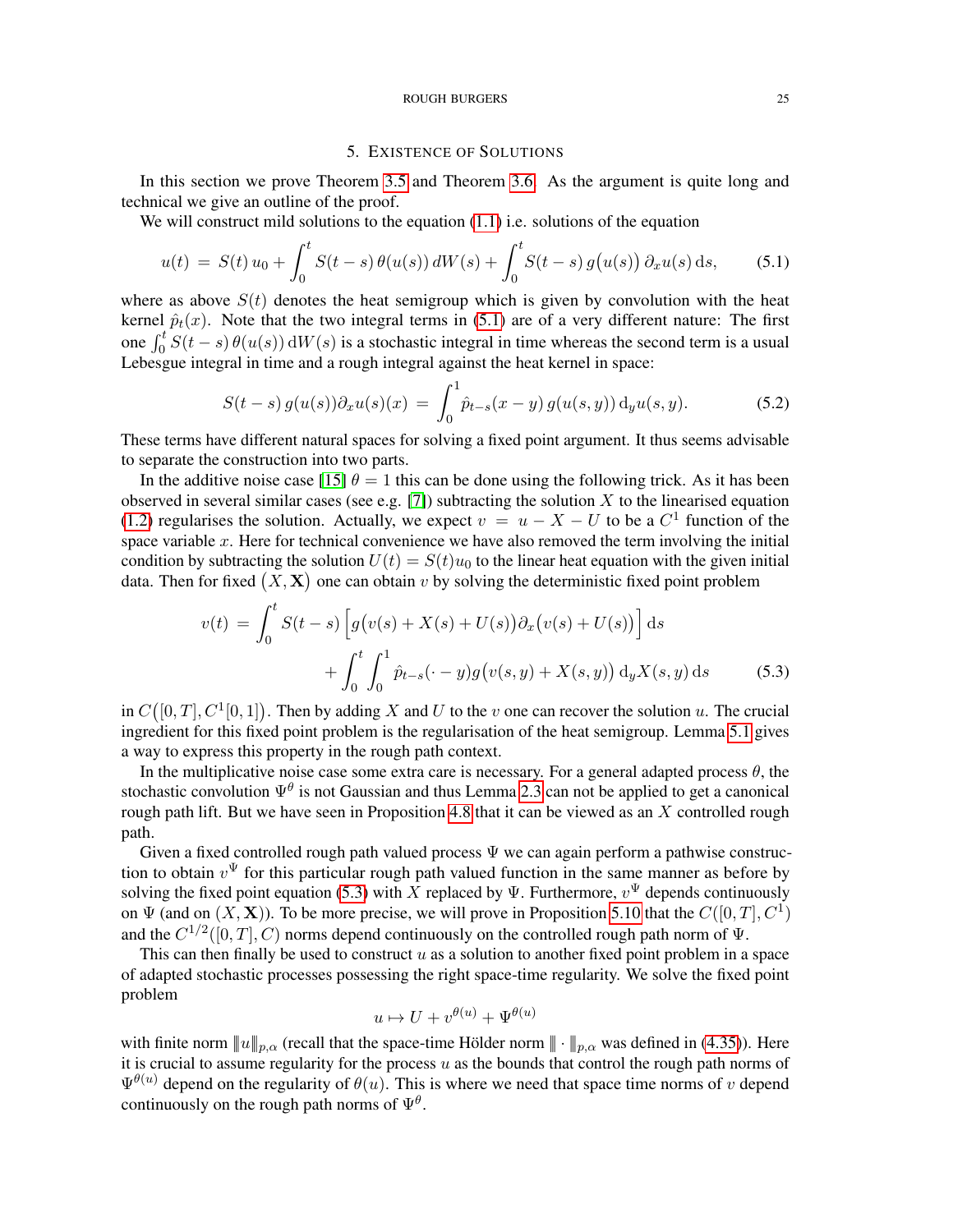In order to perform this fixed point argument we need to introduce several cutoffs. These will then finally be removed in the last step of the proof by deriving some suitable a priori bounds.

The entire construction is continuous in all the data. Using this and the stability results derived in Section [4](#page-12-0) we finally prove Theorem [3.6.](#page-12-2)

Fix functions  $X(t, x) \in C_T^{\alpha} = C([0, T], C^{\alpha})$  and  $\mathbf{X}(t, x, y) \in \Omega C_T^{2\alpha} = C([0, T], \Omega C^{2\alpha})$ . We assume that for every fixed time t the pair  $(X(t, \cdot), \mathbf{X}(t, \cdot))$  is a rough path in space i.e. we assume that [\(2.4\)](#page-3-1) holds. This reference rough path will remain fixed throughout the first (deterministic) part of the construction. We will use the notation

$$
\left\| (X, \mathbf{X}) \right\|_{\mathcal{D}_T^{\alpha}} = \sup_{0 \le t \le T} \left| \left( X(t, \cdot), \mathbf{X}(t, \cdot) \right) \right|_{\mathcal{D}^{\alpha}}.
$$
 (5.4)

Of course, in the end  $X$  will be the Gaussian rough path constructed in Proposition [4.7.](#page-20-0)

Furthermore, we fix a function  $\Psi \in C_T^{\alpha}$ . We assume that for every t the function  $\Psi(t, \cdot)$  is an X-controlled rough path i.e. that there are functions  $\Psi' \in C_T^{\alpha}$  and  $R_{\Psi} \in \Omega C_T^{2\alpha}$  such that for every t [\(2.14\)](#page-5-0) holds. We write

<span id="page-25-1"></span>
$$
\|\Psi\|_{\mathcal{C}_{X,T}^{\alpha}} = \sup_{0 \le t \le T} |\Psi(t, \cdot)|_{\mathcal{C}_{X(t)}^{\alpha}}.
$$
\n(5.5)

Finally, we fix the initial data  $u_0 \in C^{\beta}$  for  $\frac{1}{3} < \alpha < \beta < \frac{1}{2}$ . For  $t > 0$  write  $U(t, \cdot) = S(t)u_0$ . Note that by standard regularisation properties of the heat semigroup

$$
|U(t, \cdot)|_{C^{2\alpha}} \le C t^{\frac{\beta - 2\alpha}{2}} |u_0|_{\beta} \quad \text{and} \quad |U(t, \cdot)|_{C^1} \le C t^{\frac{\beta - 1}{2}} |u_0|_{\beta}. \tag{5.6}
$$

For  $v \in C_T^1 = C([0, T], C^1)$  define the operator  $G_T = G_{T, \Psi, u_0}$  as

$$
G_T(v)(t,x) = \int_0^t S(t-s) \left[ g(u(s)) \partial_x (v(s) + U(s)) \right] ds(x)
$$
  
+ 
$$
\int_0^t \int_0^1 p_{t-s}(x-y) g(u(y,s)) dy \Psi(y,s) ds.
$$
 (5.7)

Here to abreviate the notation we write  $u(t, x) = U(t, x) + \Psi(t, x) + v(t, x)$ . The spatial integral in the second line of [\(5.7\)](#page-25-1) is to be interpreted as a rough integral: For every s the path  $\Psi(s, \cdot)$  is in  $\mathcal{C}_{X(s)}^{\alpha}$  and so is  $g(u(s)) = g(v(s) + U(s) + \Psi(s))$  (see Lemma [5.5\)](#page-27-0). Thus the integral can be defined as in Lemma [2.6.](#page-6-2) Note that as the spatial integral is the limit of the approximations [\(2.18\)](#page-5-1) they are in particular measurable in s and the temporal integral can be defined as a usual Lebesgue integral.

The next lemma is a modification of Proposition 2.5 and Lemma 3.9 in [\[15\]](#page-41-1). It is the crucial ingredient in proving the regularising properties of the convolution with the heat kernel if understood in the rough path sense.

<span id="page-25-0"></span>**Lemma 5.1.** *Let*  $(X, \mathbf{X})$  *be an*  $\alpha$  *rough path and*  $Y, Z \in C_X^{\alpha}$ *. Furthermore, assume that*  $f : \mathbb{R} \to \mathbb{R}$ *is a* C 1 *function such that*

<span id="page-25-2"></span>
$$
|f|_{1,1} = \sum_{k \in \mathbb{Z}} \sup_{x \in [k,k+1]} |f(x)| + |f'(x)| \tag{5.8}
$$

*is finite. Then for any*  $\lambda_0 > 0$  *there exists a*  $C > 0$  *such that the following bound holds for every*  $\lambda \geq \lambda_0$ 

$$
\left| \int_{0}^{1} f(\lambda x) Y(x) dZ(x) \right| \leq C |f|_{1,1} \lambda^{-\alpha} \left[ |Y|_{0} |Z|_{\alpha} + |R_{Y}|_{2\alpha} |Z|_{\alpha} + |X|_{\alpha} |Y'|_{0} |R_{Z}|_{2\alpha} + |X|_{2\alpha} \left( |Y'|_{0} |Z'|_{\alpha} + |Y'|_{C^{\alpha}} |Z'|_{0} \right) + |X|_{\alpha}^{2} |Y'|_{0} |Z|_{\alpha} \right].
$$
\n(5.9)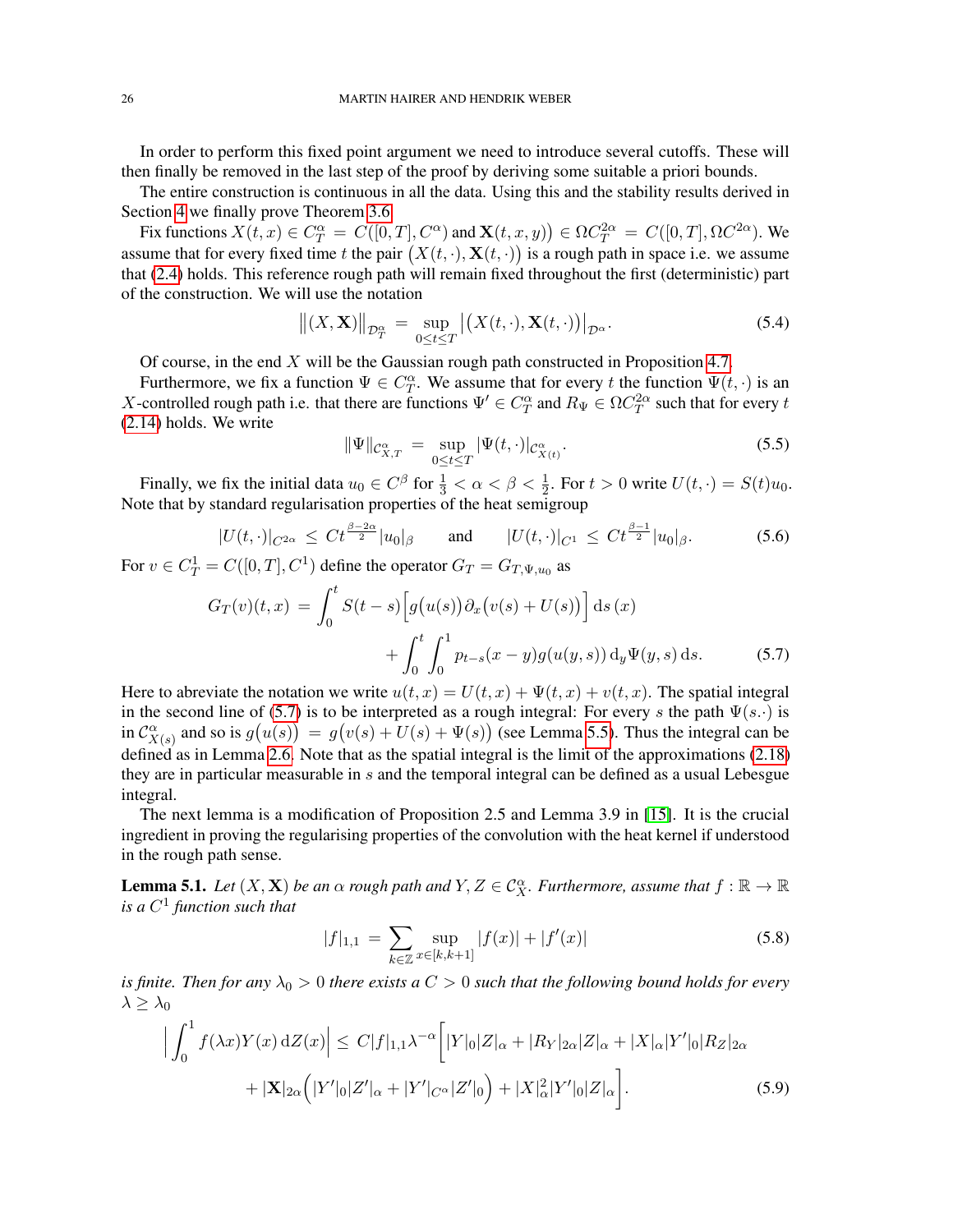Remark 5.2. In most of the sequel we will not need the detailed version [\(5.9\)](#page-25-2) but instead work with the simplified bound

<span id="page-26-0"></span>
$$
\left| \int_0^1 f(\lambda x) Y(x) \, \mathrm{d}Z(x) \right| \le C |f|_{1,1} \lambda^{-\alpha} \big( 1 + |(X, \mathbf{X})|_{\mathcal{D}^{\alpha}} \big) |Y|_{C_X^{\alpha}} |Z|_{C_X^{\alpha}}.\tag{5.10}
$$

Note however, that to derive the a priori bounds to prove global existence we will need to use that in [\(5.9\)](#page-25-2) we do not have any term involving the product  $|R_Y|_{2\alpha}|R_Z|_{2\alpha}$  or the product  $|Y|_{\alpha}|Z|_{\alpha}$ .

Remark 5.3. Using the bound [\(2.23\)](#page-6-3) in the proof one can see that the same scaling behaviour holds true for the difference of integrals with respect to different rough paths. Assume that  $(X,\mathbb{X})$  is another  $\alpha$  rough path and  $\tilde{Y}, \tilde{Z} \in \mathcal{C}^{\alpha}_{\tilde{X}}$ . Then one has

$$
\left| \int_{0}^{1} f(\lambda x) Y(x) dZ(x) - \int_{0}^{1} f(\lambda x) \tilde{Y}(x) d\tilde{Z}(x) \right|
$$
  
\n
$$
\leq C |f|_{1,1} \lambda^{-\alpha} \left[ (|Y|_{\mathcal{C}_{X}^{\alpha}} + |\tilde{Y}|_{\mathcal{C}_{\tilde{X}}^{\alpha}}) (|Z|_{\mathcal{C}_{X}^{\alpha}} + |\tilde{Z}|_{\mathcal{C}_{\tilde{X}}^{\alpha}}) (|X - \tilde{X}|_{C^{\alpha}} + |\mathbf{X} - \tilde{\mathbf{X}}|_{2\alpha}) \right]
$$
  
\n
$$
+ C (|Z|_{\mathcal{C}_{X}^{\alpha}} + |\tilde{Z}|_{\mathcal{C}_{\tilde{X}}^{\alpha}}) (1 + |(X, \mathbf{X})|_{\mathcal{D}^{\alpha}} + |(\tilde{X}, \tilde{\mathbf{X}})|_{\mathcal{D}^{\alpha}}) \right.
$$
  
\n
$$
\cdot (|Y - \tilde{Y}|_{C^{\alpha}} + |Y' - \tilde{Y}'|_{C^{\alpha}} + |R_{Y} - R_{\tilde{Y}}|_{2\alpha})
$$
  
\n
$$
+ C (1 + |(X, \mathbf{X})|_{\mathcal{D}^{\alpha}} + |(\tilde{X}, \tilde{\mathbf{X}})|_{\mathcal{D}^{\alpha}}) (|Y|_{\mathcal{C}_{X}^{\alpha}} + |\tilde{Y}|_{\mathcal{C}_{\tilde{X}}^{\alpha}}) \cdot (|Z - \tilde{Z}|_{C^{\alpha}} + |Z' - \tilde{Z}'|_{C^{\alpha}} + |R_{Z} - R_{\tilde{Z}}|_{2\alpha}) \big]. \tag{5.11}
$$

<span id="page-26-3"></span>**Remark 5.4.** We will only apply Lemma [5.1](#page-25-0) in the case when  $f(x)$  is the heat kernel  $\hat{p}_t$  or its derivative. Actually using the expression [\(4.6\)](#page-13-5) it is easy to see that for every  $t \in [0, 1]$  there are functions  $f_t$  and  $g_t$  such that  $\sup_{t \in [0,1]} |f_t|_{1,1} + |g_t|_{1,1} < \infty$  and such that  $\hat{p}_t(x) = \frac{1}{\sqrt{2\pi}}$  $\frac{1}{t} f_t(x/\sqrt{t})$ and  $\partial_x \hat{p}_t(x) = \frac{1}{t} g_t(x/\sqrt{t})$ . Then applying [\(5.10\)](#page-26-0) one gets

<span id="page-26-5"></span>
$$
\left| \int_0^1 \partial_x \hat{p}_t(x, y) Z(x) \mathrm{d}X(x) \right| \leq C t^{\alpha/2 - 1} \left( 1 + |(X, \mathbf{X})|_{\mathcal{D}^{\alpha}} \right) |Y|_{\mathcal{C}_X^{\alpha}} |Z|_{\mathcal{C}_X^{\alpha}}.
$$
 (5.12)

and a similar bound for  $\hat{p}$  instead of  $\partial_x \hat{p}_t$  with scaling  $t^{\alpha/2-1}$  instead of  $t^{\alpha/2-1/2}$ .

*Proof.* (of Lemma [5.1\)](#page-25-0) Without loss of generality we can assume  $\lambda \in \mathbb{N}$ . Then we can write

<span id="page-26-4"></span><span id="page-26-2"></span><span id="page-26-1"></span>
$$
\int_0^1 f(\lambda x) Y(x) \, \mathrm{d}Z(x) = \sum_{k=1}^{\lambda} \int_0^1 f(x+k) Y_{\lambda,k}(x) \, \mathrm{d}Z_{\lambda,k}(x),\tag{5.13}
$$

where  $Y_{\lambda,k}(x) = Y((x+k)/\lambda)$  and similarly  $Z_{\lambda,k}(x) = Z((x+k)/\lambda)$ . The integrals on the right hand side have to be understood as rough integrals with respect to the reference rough path  $X_{\lambda,k}(x) = X((x-k)/\lambda)$  and  $\mathbb{X}_{\lambda,k}(x,y) = \mathbb{X}_{\lambda,k}((x-k)/\lambda, (y-k)/\lambda)$ . Then according to [\(2.19\)](#page-6-0) and [\(2.20\)](#page-6-1) the integrals on the right hand side of [\(5.13\)](#page-26-1) are given as

$$
\int_0^1 f(x+k) Y_{\lambda,k}(x) dZ_{\lambda,k}(x)
$$
  
=  $f(k) Y\left(\frac{k}{\lambda}\right) \delta Z\left(\frac{k}{\lambda}, \frac{k+1}{\lambda}\right) + f(k) Y'\left(\frac{k}{\lambda}\right) \mathbf{X}\left(\frac{k}{\lambda}, \frac{k+1}{\lambda}\right) Z'\left(\frac{k}{\lambda}\right)^T + Q_{\lambda,k},$  (5.14)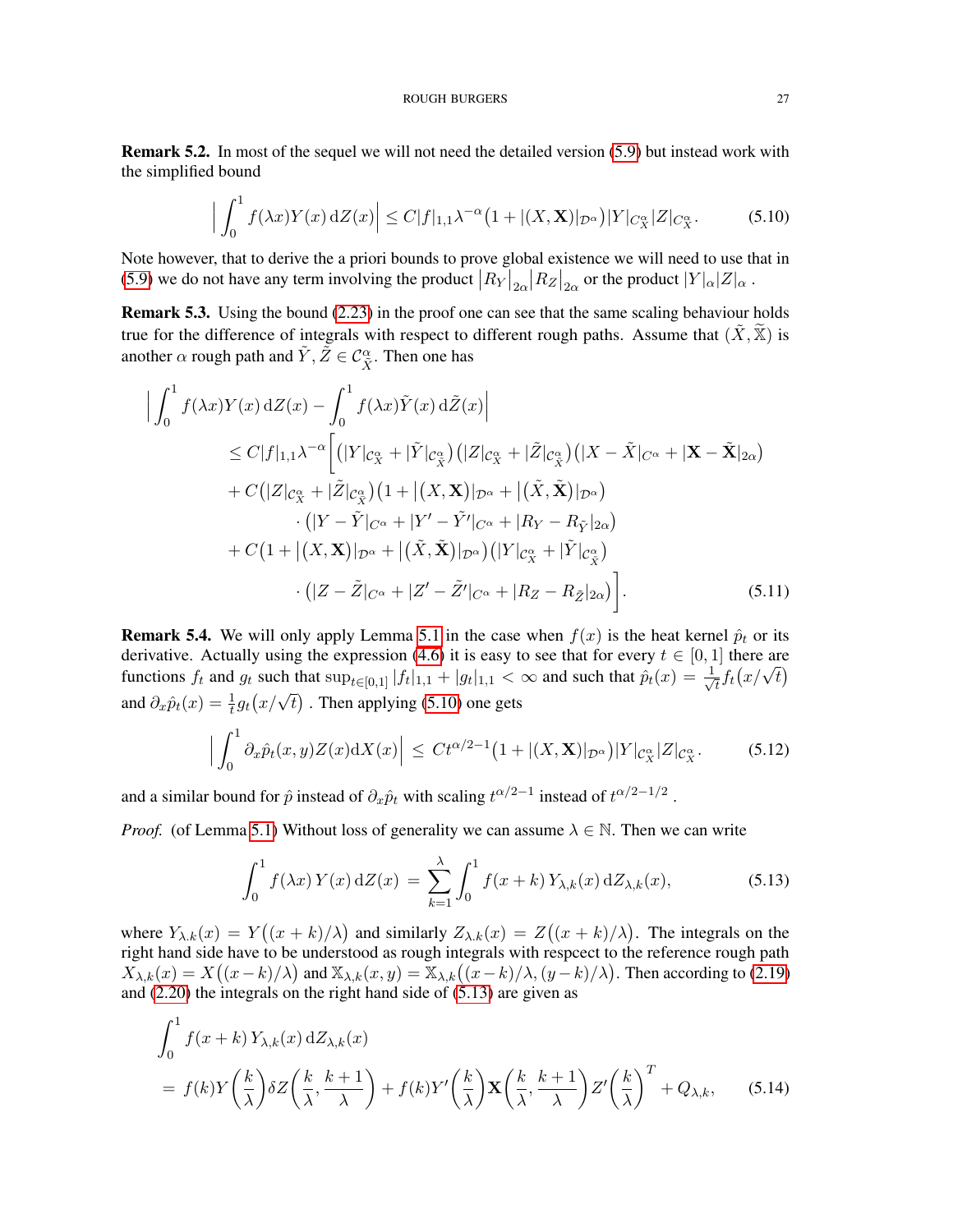where

$$
|Q_{\lambda,k}| \leq C\alpha_k \lambda^{-3\alpha} \bigg[ |Y|_0 |Z|_\alpha + |R_Y|_{2\alpha} |Z|_\alpha + |X|_\alpha |Y'|_0 |R_Z|_{2\alpha} + |X|_{2\alpha} (|Y'|_0 |Z'|_\alpha + |Y'|_{C^\alpha} |Z'|_0) + |X|_\alpha^2 |Y'|_0 |Z|_\alpha \bigg].
$$
 (5.15)

Here we have set  $\alpha_k = \sup_{x \in [k,k+1]} |f(x)| + |f'(x)|$ . The first two terms on the right hand side of [\(5.14\)](#page-26-2) can be bounded by

$$
\alpha_k\left(\lambda^{-\alpha}|Y|_0|Z|_\alpha+\lambda^{-2\alpha}|Y'|_0|Z'|_0|\mathbf{X}|_{2\alpha}\right).
$$
\n(5.16)

Thus summing over k and recalling we obtain [\(5.9\)](#page-25-2).  $\Box$ 

We need the following property:

<span id="page-27-0"></span>**Lemma 5.5.** Let  $(X, X) \in \mathcal{D}^{\alpha}$  be a rough path and  $\Psi \in C_X^{\alpha}$ . Furthermore, assume that w is a  $C^{2\alpha}$ *path and* g *is a* C 3 *function with bounded derivatives up to order* 3*. Then*

<span id="page-27-1"></span>
$$
Y = g(\Psi + w) \tag{5.17}
$$

*is a controlled rough path with derivative process*  $Y' = Dg(\Psi + w)\Psi'$ . Furthermore, we have the *following bounds*

$$
|Y|_{C^{\alpha}} \le |g|_{0} + |Dg|_{0} (|\Psi|_{\alpha} + |w|_{\alpha})
$$
  
\n
$$
|Y'|_{C^{\alpha}} \le |Dg|_{0} |\Psi'|_{C^{\alpha}} + |D^{2}g|_{0} |\Psi|_{0} (|\Psi|_{\alpha} + |w|_{\alpha})
$$
  
\n
$$
|R_{Y}|_{2\alpha} \le |Dg|_{0} |w|_{2\alpha} + |D^{2}g|_{0} |\Psi|_{\alpha}^{2} + |Dg|_{0} |R_{\Psi}|_{2\alpha}.
$$
\n(5.18)

*Furthermore let If*  $(\bar{X}, \bar{X})$  *be another rough path,*  $\bar{\Psi} \in C^{\alpha}_{\bar{X}}$ *, and*  $\bar{w} \in C^{2\alpha}$  *and write*  $\bar{Y} = g(\bar{\Psi} + \bar{w})$ *. Then we have the following bounds*

$$
|Y - \bar{Y}|_{C^{\alpha}} \le |g|_{C^2} \Big( 1 + |\Psi|_{\alpha} + |\bar{\Psi}|_{\alpha} + |w|_{\alpha} + |\bar{w}|_{\alpha} \Big) \Big( |\Psi - \bar{\Psi}|_{C^{\alpha}} + |w - \bar{w}|_{C^{\alpha}} \Big)
$$
  
\n
$$
|Y' - \bar{Y}'|_{C^{\alpha}} \le C|g|_{C^3} \Big( 1 + |\Psi|_{C^{\alpha}} + |\bar{\Psi}|_{C^{\alpha}} + |w|_{C^{\alpha}} + |\bar{w}|_{C^{\alpha}} \Big)
$$
  
\n
$$
\Big[ (|\Psi' - \bar{\Psi}|_{C^{\alpha}}) + (|\Psi'|_{C^{\alpha}} + |\bar{\Psi}|_{C^{\alpha}}) \Big( |\Psi - \bar{\Psi}|_{C^{\alpha}} + |w - \bar{w}|_{C^{\alpha}} \Big) \Big]
$$
  
\n
$$
|R_Y - R_{\bar{Y}}|_{2\alpha} \le C|g|_{C^3} \Big[ |w - w|_{2\alpha} + |R_{\Psi} - R_{\bar{\Psi}}|_{2\alpha} \Big)
$$
  
\n
$$
+ \Big( 1 + |\Psi|_{C^{\alpha}}^2 + |\bar{\Psi}|_{C^{\alpha}}^2 + |w|_{C^{2\alpha}} + |\bar{w}|_{C^{2\alpha}} \Big) \Big( |\Psi - \bar{\Psi}|_{C^{\alpha}} + |w - \bar{w}|_{C^{\alpha}} \Big) \Big].
$$
  
\n(5.19)

Remark 5.6. It will sometimes be convenient to work with the following simplified version of [\(5.18\)](#page-27-1)

<span id="page-27-5"></span><span id="page-27-4"></span><span id="page-27-3"></span><span id="page-27-2"></span>
$$
|Y|_{\mathcal{C}_X^{\alpha}} \leq C|g|_{C^2} \big(1 + |\Psi|_{\mathcal{C}_X^{\alpha}}^2\big) \big(1 + |w|_{2\alpha}\big). \tag{5.20}
$$

In the first fixed point argument we will use the following simplified version of [\(5.19\)](#page-27-2) for the case when  $X = \overline{X}$  and  $\Psi = \overline{\Psi}$ :

$$
|Y - \bar{Y}|_{\mathcal{C}_X^{\alpha}} \le C|g|_{C^3} \Big( 1 + |\Psi|_{\mathcal{C}_X^{\alpha}}^2 \Big) \Big( 1 + |w|_{C^{2\alpha}} \Big) |w - \bar{w}|_{C^{2\alpha}}. \tag{5.21}
$$

*Proof.* We can write

$$
\delta Y(x,y) = \int_0^1 Dg(\Psi(x) + w(x) + \lambda \delta \Psi(x,y)) \delta \Psi(x,y) d\lambda + \int_0^1 Dg(\Psi(y) + w(x) + \lambda \delta w(x,y)) \delta w(x,y) d\lambda.
$$
 (5.22)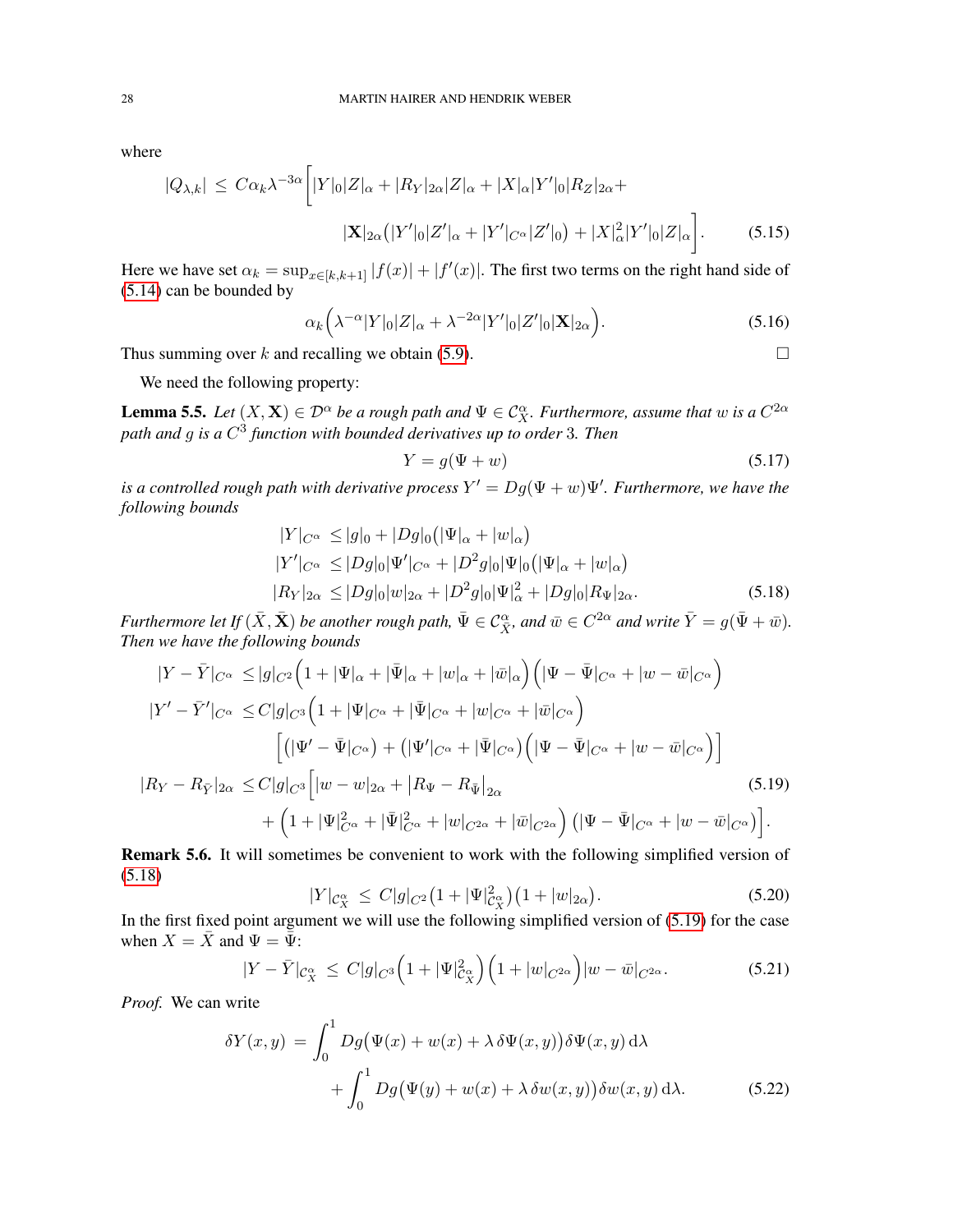The second integral can be bounded by  $|Dg|_0|w|_{2\alpha}|x-y|^{2\alpha}$ . The first integral in [\(5.22\)](#page-27-3) can be rewritten as

$$
\int_0^1 \left( Dg(\Psi(x) + w(x) + \lambda \delta \Psi(x, y)) - Dg(\Psi(x) + w(x)) \right) \delta \Psi(x, y) d\lambda + Dg(\Psi(x) + w(x)) \delta \Psi(x, y).
$$
\n(5.23)

The integral in [\(5.23\)](#page-28-0) can be bounded by  $|D^2g|_0|\Psi|^2_{\alpha}|x-y|^{2\alpha}$ . Rewriting the term in the second line as

<span id="page-28-1"></span><span id="page-28-0"></span>
$$
Dg(\Psi + w)\delta\Psi = Dg(\Psi + w)(\Psi'\delta X + R_{\Psi})
$$
\n(5.24)

finishes the proof of [\(5.18\)](#page-27-1).

Let us now derive [\(5.19\)](#page-27-2). To get a bound on the  $\alpha$  -Hölder semimorm of  $Y - \overline{Y}$  write

$$
\delta Y(x, y) - \delta \bar{Y}(x, y)
$$
  
=  $\delta \int_0^1 Dg\left(\lambda(\Psi + w) + (1 - \lambda)(\bar{\Psi} + \bar{w})\right) \left(\Psi - \bar{\Psi} + w - \bar{w}\right) d\lambda(x, y)$   
 $\leq |x - y|^{\alpha} \int_0^1 \left|Dg\left(\lambda(\Psi + w) + (1 - \lambda)(\bar{\Psi} + \bar{w})\right)\right|_{\alpha} \left(\left|\Psi - \bar{\Psi}\right|_0 + \left|w - \bar{w}\right|_0\right)$   

$$
\left|Dg\left(\lambda(\Psi + w) + (1 - \lambda)(\bar{\Psi} + \bar{w})\right)\right|_0 \left(\left|\Psi - \bar{\Psi}\right|_{\alpha} + \left|w - \bar{w}\right|_{\alpha}\right) d\lambda.
$$
 (5.25)

This together with the bound  $|Y - \bar{Y}| \le |g|_{C^1} |\Psi - \bar{\Psi}|_0 + |w - \bar{w}|_0$  yields the first bound in [\(5.19\)](#page-27-2). Note in particular, that  $\Psi$  and  $W$  appear quadratically in this estimate. The bound on

<span id="page-28-2"></span>
$$
Y' - \bar{Y}' = Dg(w + \Psi)\Psi' - Dg(\bar{w} + \bar{\Psi})\bar{\Psi}' \tag{5.26}
$$

is obtained in the same way. To treat the remainder  $R<sup>Y</sup>$  observe that [\(5.22\)](#page-27-3) - [\(5.24\)](#page-28-1) show that

$$
R^{Y}(x, y) = \left(g(\Psi(y) + w(y)) - g(\Psi(y) + w(x))\right) + Dg(\Psi(x) + w(x))R_{\Psi}(x, y)
$$

$$
\int_{0}^{1} Dg(\lambda(\Psi(x) + w(x)) + (1 - \lambda)(\Psi(y) + w(y)) d\lambda \delta \Psi(x, y),
$$
(5.27)

and similarly for  $R^{\bar{Y}}$ . The bounds on the individual terms of  $R^Y(x, y) - R^{\bar{Y}}(x, y)$  are obtained in an elementary way using similar integration as in [\(5.25\)](#page-28-2) and we therefore omit the details.

Finally, we will need a version of Gronwall's Lemma (See [\[27,](#page-41-28) Lemma 7.6] for a similar calculation):

<span id="page-28-5"></span>**Lemma 5.7.** *Fix*  $\alpha, \beta \ge 0$  *with*  $\alpha + \beta < 1$  *and*  $a, b > 0$ *. Let*  $x : [0, \infty) \rightarrow [0, \infty)$  *be continuous and suppose that for every*  $t > 0$ 

<span id="page-28-3"></span>
$$
x(t) \le a + b \int_0^t (t - s)^{\alpha} s^{-\beta} x(s) \, \mathrm{d}s. \tag{5.28}
$$

*Then there exists a constant*  $c_{\alpha,\beta}$  *that only depends on*  $\alpha, \beta$  *such that for all t* 

<span id="page-28-4"></span>
$$
x(t) \le a \, c_{\alpha,\beta} \exp\left(c_{\alpha,\beta} \, b^{\frac{1}{1-\beta-\alpha}} \, t\right). \tag{5.29}
$$

*Proof.* Define inductively the sequences

$$
A_0(t) = 1 \quad \text{and} \quad R_0(t) = x(t),
$$
  
\n
$$
A_{n+1}(t) = b \int_0^t (t-s)^{\alpha} s^{-\beta} A_n(s) ds \quad R_{n+1}(t) = b \int_0^t (t-s)^{\alpha} s^{-\beta} R_n(s) ds. \quad (5.30)
$$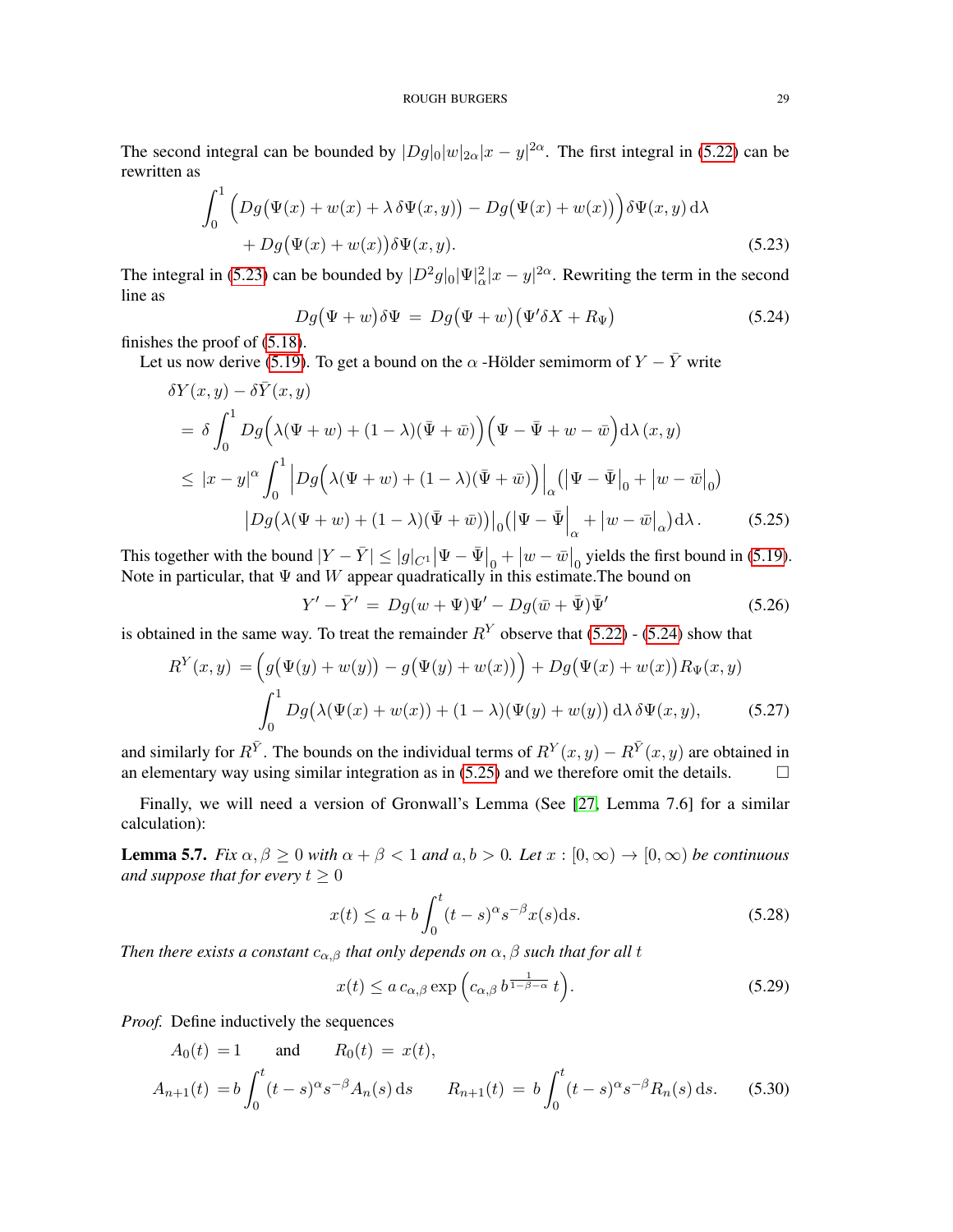Then one can show by induction that

$$
A_n(t) = \left(b t^{1-\beta-\alpha} \Gamma(1-\alpha)\right)^n \prod_{i=1}^n \frac{\Gamma\big(i-(i-1)\alpha - i\beta\big)}{\Gamma\big(i+1-i\alpha - i\beta\big)}.\tag{5.31}
$$

One can furthermore show by another induction using  $(5.28)$  that for any N

<span id="page-29-0"></span>
$$
x_t \le a \sum_{n=0}^{N} A_n(t) + R_{N+1}(t)
$$
\n(5.32)

and that for all  $0 \le t \le T$ 

$$
R_n(t) \le \left(\sup_{0\le s\le T} x_s\right) A_n(t). \tag{5.33}
$$

In order to see [\(5.29\)](#page-28-4) it thus remains only to bound the sum over the  $A_n$ . To this end note that the product in [\(5.31\)](#page-29-0) is almost telescoping as due to the monotonicity of the Gamma function on [1,  $\infty$ ) for  $i \geq N_0 = \left\lceil \frac{\beta}{1-\alpha} \right\rceil$  $\frac{\beta}{1-\alpha-\beta}$ 

$$
\frac{\Gamma(i+1-i\alpha-i\beta-\beta)}{\Gamma(i+1-i\alpha-i\beta)} \le 1.
$$
\n(5.34)

For  $i < N_0$  we bound the same quotient by

$$
\frac{\Gamma(i+1-i\alpha-i\beta-\beta)}{\Gamma(i+1-i\alpha-i\beta)} \le c_0 = \sup_{t \in [2-\alpha-2\beta]} \Gamma(t),\tag{5.35}
$$

so that finally we get

$$
\beta_n(t) \le (bt^{1-\beta-\alpha}\Gamma(1-\alpha))^n \Gamma(1-\beta) c_0^{N_0} \frac{1}{\Gamma(n+1-n\alpha-n\beta)}.
$$
\n(5.36)

Then the claim follows, as for all  $z \ge 0$  and  $\gamma > 0$ ,

<span id="page-29-1"></span>
$$
1 + \sum_{n=1}^{\infty} \frac{z^n}{\Gamma(n\gamma + 1)} \le C(\gamma) e^{2z^{1/\beta}}.
$$
 (5.37)

Actually, to see [\(5.37\)](#page-29-1) one can assume without loss of generality that  $z \ge 1$  and calculate

$$
1 + \sum_{n=1}^{\infty} \frac{z^n}{\Gamma(n\gamma + 1)} \le 1 + \sum_{k=0}^{\infty} \left( \sum_{n \colon \lfloor n\gamma \rfloor = k} \frac{\left(z^{1/\gamma}\right)^{\gamma n}}{k!} \right)
$$
  

$$
\le 1 + \sum_{k=0}^{\infty} \left[ \frac{1}{\gamma} \right] \left( z \frac{\left(z^{1/\gamma}\right)^k}{k!} \right)
$$
  

$$
\le C(\gamma) z e^{z^{1/\gamma}} \le C(\gamma) e^{2z^{1/\gamma}}.
$$
 (5.38)

Setting  $\gamma = 1 - \beta - \alpha$  this finishes the argument.

Now we have all the ingredients to treat the operator  $G_T$  defined in [\(5.7\)](#page-25-1). For a fixed  $K > 0$ . Define

$$
B_K = \left\{ v \in C_T^1 \colon \|v\|_{C_T^1} \le K \right\},\tag{5.39}
$$

where we have set

<span id="page-29-2"></span>
$$
||v||_{C_T^1} = \sup_{0 \le t \le T} |v(t)|_{C^1}.
$$
\n(5.40)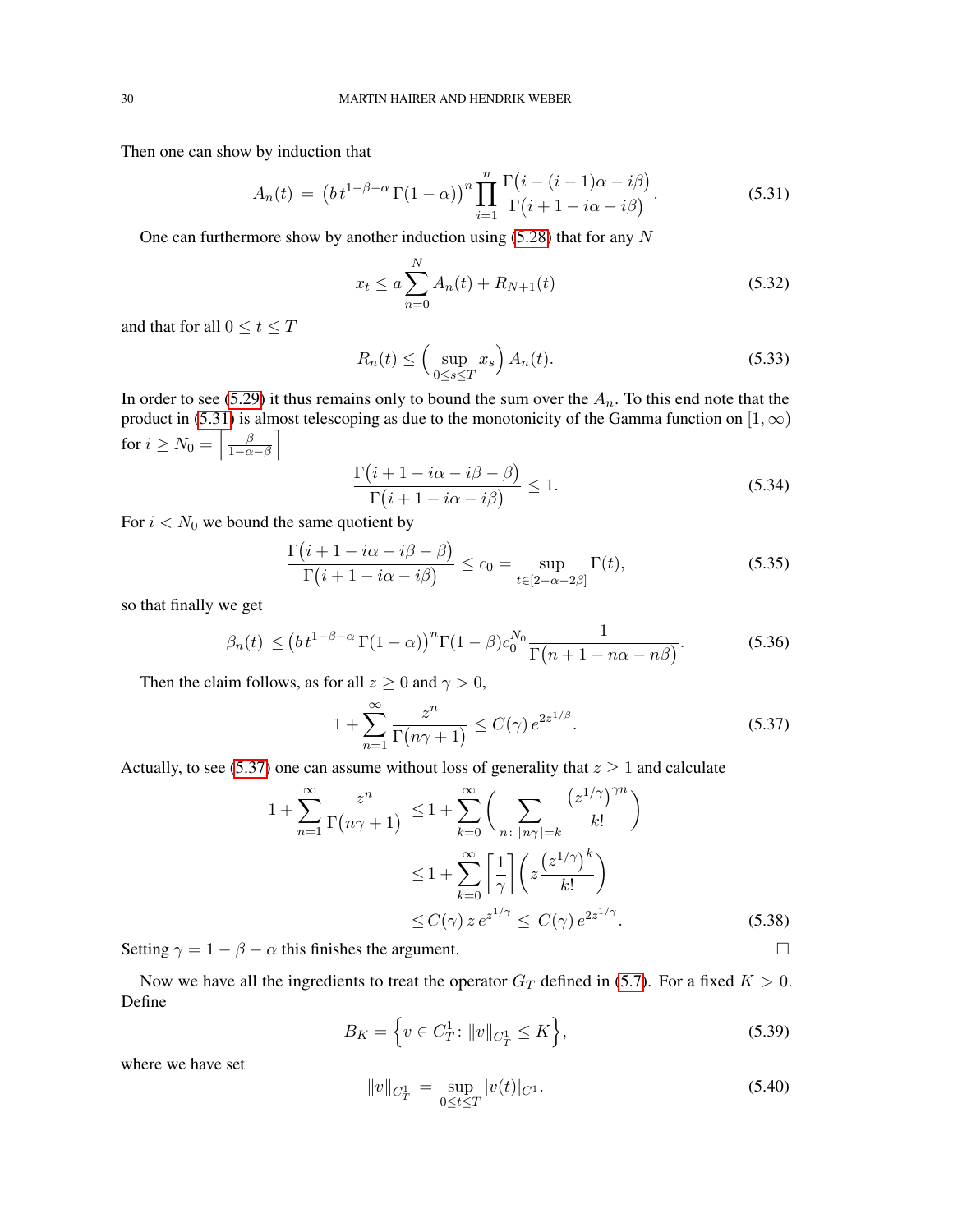<span id="page-30-1"></span>**Proposition 5.8.** *Let*  $(X, X)$  *and*  $\Psi$  *be as described above and fix the constant*  $K > 0$ *. Then there*  $e$ xists a  $T=T(K,\|(X,\mathbf{X})\|_{\mathcal{C}_{X,T}^{\alpha}},\|\Psi\|_{\mathcal{C}_{X,T}^{\alpha}})>0$  such that the mapping  $G_{\Psi,T}$  is a contraction on  $B_K$ . In particular, there exists a unique fixed point which we will denote by  $v^{\Psi}$ .

Remark 5.9. The proof is very similar to the proof of Theorem 4.7 in [\[15\]](#page-41-1). We can not apply this result directly as here the integrator  $\Psi$  is an X controlled rough path instead of a rough path by itself. Of course,  $\Psi$  can be viewed as a rough path by itself, by defining the iterated integral as a rough integral, but this would lead to problems in the next step of the construction as the mapping  $\Psi \mapsto \int \delta \Psi d\Psi$  maps a stochastic  $L^p$  space continuously into a  $L^{p/2}$  but not into itself, and it is not clear how to define a suitable stopping time to avoid this problem.

*Proof.* We write

<span id="page-30-2"></span>
$$
G_T(v)(t,x) = \int_0^t S(t-s) \left[ g(u(s)) \partial_x (v(s) + U(s)) \right] ds(x)
$$
  
+ 
$$
\int_0^t \int_0^1 p_{t-s}(x-y) g(u(y,s)) dy \Psi(y,s) ds
$$
  
= 
$$
G_T^{(1)}v(t,x) + G_T^{(2)}v(t,x).
$$
 (5.41)

Let us treat the operator  $G_T^{(1)}$  $T<sup>(1)</sup>$  first. Using the fact that the operator  $S(t)$  is bounded by  $Ct^{-1/2}$ from  $L^{\infty}$  to  $C^1$  one gets

<span id="page-30-3"></span>
$$
\left| G_T^{(1)} v(t, \cdot) \right|_{C^1} \leq \int_0^t \left| S(t - s) \right|_{L^\infty \to C^1} \left| g \right|_0 \left( \left| v(s) \right|_{C^1} + \left| U(s) \right|_{C^1} \right) ds
$$
  
 
$$
\leq C |g|_0 \left( t^{1/2} \| v \|_{C_T^1} + t^{\frac{\beta}{2}} |u_0|_{\beta} \right), \tag{5.42}
$$

such that for T small enough  $G_T^{(1)}$  maps  $B_K$  into  $B_{K/2}$ . Regarding the modulus of continuity of  $G_T^{(1)}$  we write for  $v, \bar{v}$  in  $B_K$ 

$$
\left| G_T^{(1)} v(t) - G_T^{(1)} \bar{v}(t) \right|_{C^1} \leq \left| \int_0^t S(t-s) \Big[ \Big( g(u(s)) - g(\bar{u}(s)) \Big) \partial_y (v(s) + U(s)) \Big] ds \right|_{C^1} + \left| \int_0^t S(t-s) \Big[ \Big( g(\bar{v}(s) + \Psi(s)) \Big) \partial_y (v(s) - \bar{v}(s)) \Big] ds \right|_{C^1},
$$

such that

<span id="page-30-0"></span>
$$
\left|G_T^{(1)}v(t) - G_T^{(1)}\bar{v}(t)\right|_{C^1} \leq C|g|_{C^1}\Big(t^{1/2}(K+1) + t^{\frac{\beta}{2}}|u_0|_{\beta}\Big)\|v - \bar{v}\|_{C_T^1}.
$$

For T small enough the last expression can be bounded by  $\frac{1}{3} ||v - \bar{v}||_{C_T^1}$ .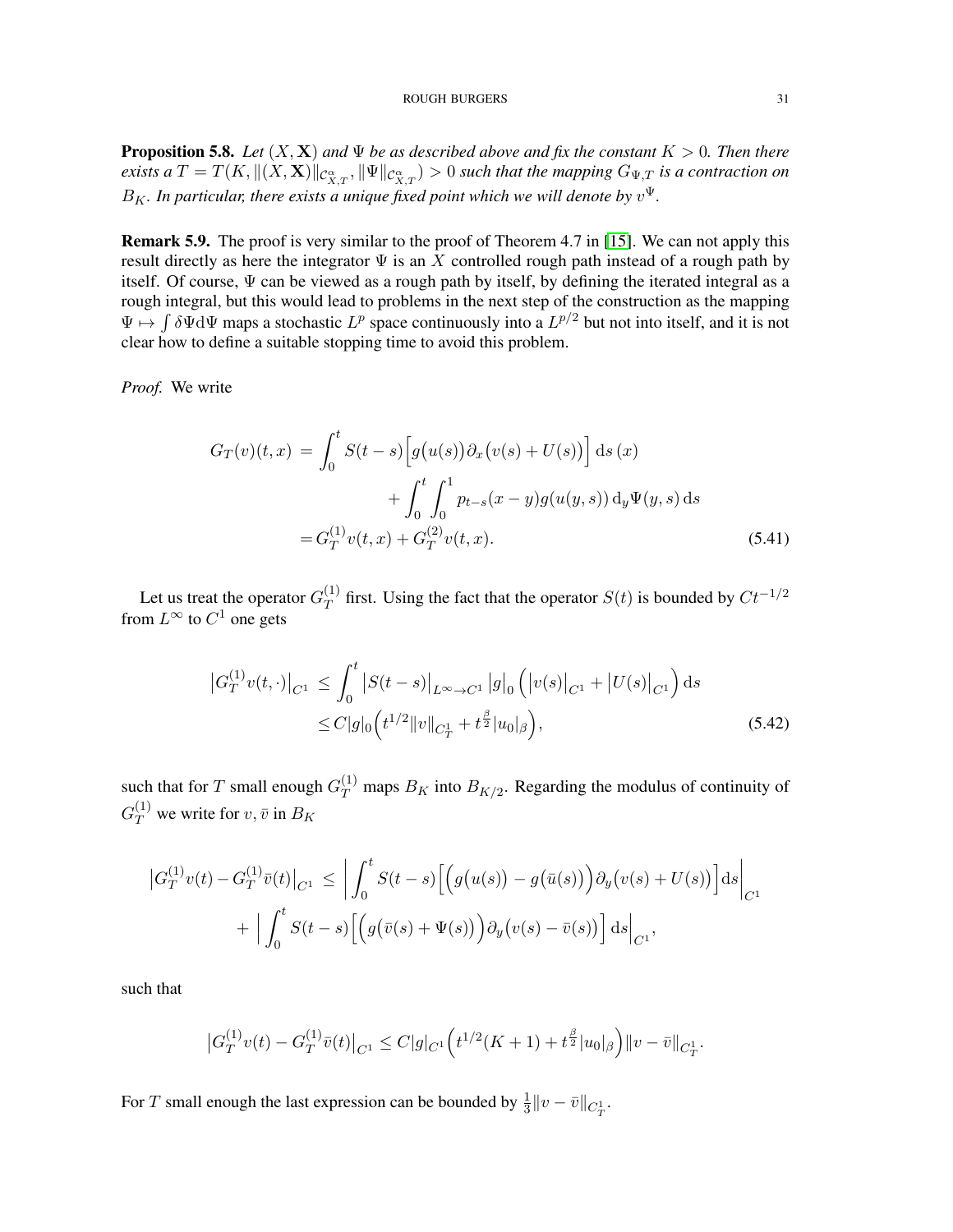Let us now treat the operator  $G_T^{(2)}$  $T$ . Using Lemma [5.1](#page-25-0) (see also Remark [5.4\)](#page-26-3) and then Lemma [5.5](#page-27-0) as well as [\(5.20\)](#page-27-4) we get

$$
\begin{split}\n\left|\partial_{x}G_{T}^{(2)}v(t,x)\right| &= \Big|\int_{0}^{t}\int_{0}^{1}\partial_{x}\hat{p}_{t-s}(x-y)g\big(u(s,y)\big)\mathrm{d}_{y}\Psi(s,y)\,\mathrm{d}s\Big| \\
&\leq C\int_{0}^{t}(t-s)^{\frac{\alpha}{2}-1}\big(1+|(X(s),\mathbf{X}(s)|_{\mathcal{D}^{\alpha}})\left|g\big(u(s)\big)\right|_{\mathcal{C}_{X(s)}^{\alpha}}\left|\Psi(s)\right|_{\mathcal{C}_{X(s)}^{\alpha}}\mathrm{d}s \\
&\leq C\big(1+\|(X,\mathbf{X}\|_{\mathcal{D}^{\alpha}_{T}})\left|g\right|_{C^{2}} \\
&\int_{0}^{t}(t-s)^{\frac{\alpha}{2}-1}\big(1+\left|\Psi(s)\right|_{\mathcal{C}_{X(s)}^{\alpha}}^{2}+K+\left|u_{0}\right|_{\beta}s^{\frac{\beta-2\alpha}{2}}\big)\left|\Psi(s)\right|_{\mathcal{C}_{X(s)}^{\alpha}}\mathrm{d}s \\
&\leq C\big(1+\|(X,\mathbf{X}\|_{\mathcal{D}^{\alpha}_{T}})\left|g\right|_{C^{2}}\big[ t^{\frac{\alpha}{2}}\big(1+K+\left|\Psi(s)\right|\right|_{\mathcal{C}_{X}^{\alpha}}^{3}\big)+t^{\frac{\beta-\alpha}{2}}\left|u_{0}\right|_{\beta}\left|\Psi\right|\right|_{\mathcal{C}_{X}^{\alpha}}\big].\n\end{split}
$$

A very similar calculation for the heat kernel without derivative using [5.1](#page-25-0) (see also Remark [5.4\)](#page-26-3) gives

$$
\left| G_T^{(2)} v(t, x) \right| \le C \left( 1 + \left\| (X, \mathbf{X} \|_{\mathcal{D}_T^{\alpha}}) \right| g \right|_{C^2} \n\left( 1 + \left| \Psi(s) \right|_{\mathcal{C}_X^{\alpha}}^2 \right) \left[ t^{\frac{\alpha + 1}{2}} \left( 1 + K \right) + t^{\frac{\beta - \alpha + 1}{2}} \left| u_0 \right|_{\beta} \right] \left\| \Psi \right\|_{\mathcal{C}_X^{\alpha}}.
$$
\n(5.43)

So we can conclude that for T small enough  $G_T^{(2)}$  maps  $B_K$  into  $B_{K/2}$  as well.

To treat the modulus of continuity of  $G_T^{(2)}$  write

$$
\partial_x G_T^{(2)} v(t, x) - \partial_x G_T^{(2)} \bar{v}(t, x)
$$
\n
$$
= \int_0^t \int_0^1 \partial_x \hat{p}_{t-s}(x, y) \Big( g(u(s, y)) - g(\bar{u}(s, y)) \Big) \mathrm{d}_y \Psi(s, y) \, \mathrm{d}s. \tag{5.44}
$$

Recall that  $\bar{u}(s) = \bar{v}(s) + U(s) + \Psi(s)$ . Using Lemma [5.5](#page-27-0) we see that for every s the function  $g(u(s)) - g(\bar{u}(s))$  is an  $X(s)$  controlled rough path. Thus applying [\(5.12\)](#page-26-4) once more and then using [\(5.21\)](#page-27-5) we get

<span id="page-31-0"></span>
$$
\begin{split}\n&\left|\partial_{x}G_{T}^{(2)}v(t,x)-\partial_{x}G_{T}^{(2)}\bar{v}(t,x)\right| \\
&\leq C\int_{0}^{t} (t-s)^{\frac{\alpha}{2}-1}\left(1+|(X(s),\mathbf{X}(s)|_{\mathcal{D}^{\alpha}})\left|g(u(s))-g(\bar{u}(s))\right|_{\mathcal{C}_{X(s)}^{\alpha}}|\Psi(s)|_{\mathcal{C}_{X(s)}^{\alpha}}\mathrm{d}s \\
&\leq C\left(1+\|(X,\mathbf{X}\|_{\mathcal{D}_{T}^{\alpha}})\left|g\right|_{C^{3}}\left(1+|\Psi|_{\mathcal{C}_{X,T}^{\alpha}}^{3}\right)\right) \\
&\int_{0}^{t} (t-s)^{\frac{\alpha}{2}-1}\left(1+K+|u_{0}|_{\beta} s^{\frac{\beta-2\alpha}{2}}\right)|v(s)-\bar{v}(s)|_{C^{1}}\mathrm{d}s \\
&\leq C\left(1+\|(X,\mathbf{X}\|_{\mathcal{D}_{T}^{\alpha}})\left|g\right|_{C^{3}}\left(1+|\Psi|_{\mathcal{C}_{X,T}^{\alpha}}^{3}\right)\right) \\
&\left[t^{\frac{\alpha}{2}}\left(1+K\right)+t^{\frac{\beta-\alpha}{2}}|u_{0}|_{\beta}\right]||v(s)-\bar{v}(s)||_{C_{T}^{1}}.\n\end{split} \tag{5.45}
$$

Repeating the same calculation yields a similar bound for  $|G_T^{(2)}|$  $T(T^{(2)}v(t,x)-G_T^{(2)})$  $\int_T^{(2)} \bar{v}(t,x) \vert$  with the same exponents of t as in [\(5.43\)](#page-30-0). Thus for T small enough we can also bound  $||G_T^{(2)}||$  $\overset{(2)}{T}v-G_T^{(2)}$  $\frac{d^{(2)}}{T} \bar v \big\|_{C_T^1}$  by 1  $\frac{1}{3}$ ||v −  $\bar{v}$ ||<sub>C<sup>1</sup>1</sub>. This finishes the proof.  $\Box$ 

We now discuss the continuous dependence of the fixed point  $v^{\Psi}$  on the data. To this end let  $(X, \mathbf{X}) \in \mathcal{D}_T^{\alpha}, \Psi \in \mathcal{C}_{X,T}^{\alpha}$  and the initial condition  $u_0$  be as above and let  $(X, \bar{\mathbf{X}}) \in \mathcal{D}_T^{\alpha}, \Psi \in \mathcal{C}_{\bar{X},T}^{\alpha}$ ,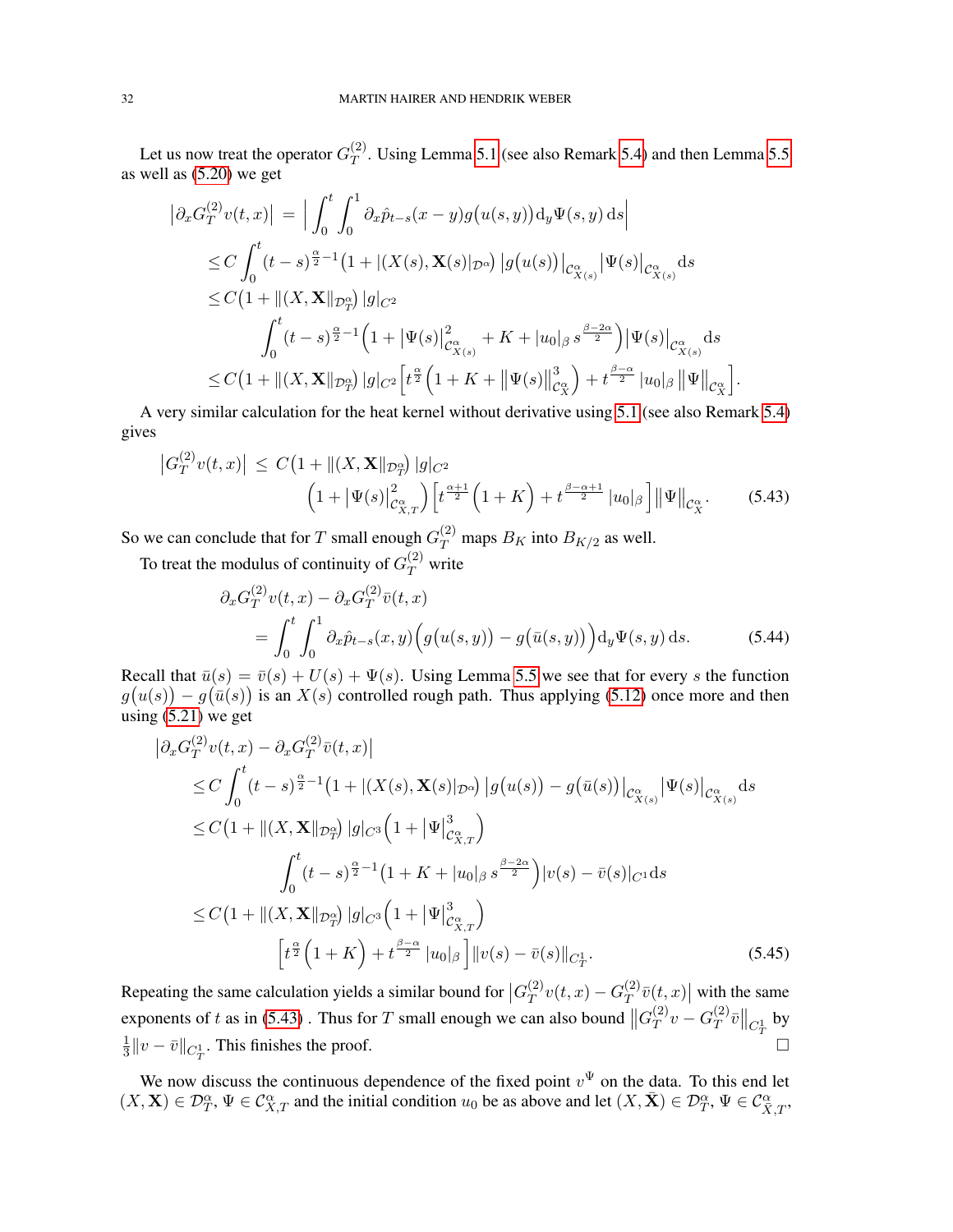$\bar{u}_0$  be another set of data. Assume that all the norms  $\|(X, \mathbf{X})\|_{\mathcal{D}_T^{\alpha}}$ ,  $\|\Psi\|_{\mathcal{C}_X^{\alpha}}$  and  $|u_0|_{\beta}$  as well as the corresponding norms for  $\bar{X}$ ,  $\bar{\Psi}$ , and  $\bar{u}$  are bounded by the constant K which defines the size of the ball in which we solve the fixed point problem (see [\(5.39\)](#page-29-2)). Note that by changing the existence time of the fixed point argument this can always be achieved. In particular, the existence time  $T$ only depends on  $K$  and will be fixed for the next proposition

<span id="page-32-0"></span>**Proposition 5.10.** Denote by  $v = v^{X,\Psi,u_0}$  and by  $\bar{v} = \bar{v}^{\bar{X},\bar{\Psi},\bar{u}_0}$  the fixed points constructed in *Proposition [5.8](#page-30-1) with the corresponding data. Then we have the following bounds*

<span id="page-32-1"></span>
$$
||v - \bar{v}||_{C_T^1} \le C\Delta_{\Psi, \bar{\Psi}} \tag{5.46}
$$

*and*

$$
||v - \bar{v}||_{C^{1/2}([0,T],C^0)} \le C\Delta_{\Psi,\bar{\Psi}},
$$
\n(5.47)

*where we use*  $\Delta_{\Psi,\bar{\Psi}}$  *as abbreviation for* 

$$
\Delta_{\Psi,\bar{\Psi}} = \left[ \|X - \bar{X}\|_{C_T^{\alpha}} + \|\mathbf{X} - \bar{\mathbf{X}}\|_{\Omega C_T^{2\alpha}} + \|\Psi - \bar{\Psi}\|_{C_T^{\alpha}} + \|\Psi' - \bar{\Psi}'\|_{C_T^{\alpha}} + \|R_{\Psi} - R_{\bar{\Psi}}\|_{\Omega C_T^{2\alpha}} + |u_0 - \bar{u}_0|_{\beta} \right].
$$
\n(5.48)

*The constant C here depends on T*, *K*, *and*  $|g|_{C^2}$ *.* 

<span id="page-32-5"></span>**Remark 5.11.** Performing the same proof with a single set of data  $X, \Psi, u_0$  shows that one also has the bounds

$$
||v||_{C_T^1} \le C \left[||(X, \mathbf{X})||_{\mathcal{D}_T^{\alpha}} + ||\Psi||_{\mathcal{C}_{X,T}^{\alpha}} + |u_0|_{\beta}\right]
$$
(5.49)

and

$$
||v||_{C^{1/2}([0,T],C^0)} \le C \bigg[||(X,\mathbf{X})||_{\mathcal{D}_T^{\alpha}} + ||\Psi||_{\mathcal{C}_{X,T}^{\alpha}} + |u_0|_{\beta}\bigg].
$$
\n(5.50)

*Proof.* Let us show the bound [\(5.46\)](#page-32-1) for the spatial regularity first. By the definition of v and  $\bar{v}$  we can write

<span id="page-32-4"></span><span id="page-32-3"></span><span id="page-32-2"></span>
$$
v - \bar{v} = \left( G^{(1)}v - \bar{G}^{(1)}\bar{v} \right) + \left( G^{(2)}v - \bar{G}^{(2)}\bar{v} \right). \tag{5.51}
$$

The operators  $G^{(i)}$  and  $\bar{G}^{(i)}$  are the same as those defined as in [\(5.41\)](#page-30-2) with respect to the respective data  $\overline{X}$ ,  $\Psi$ ,  $u_0$  and  $\overline{X}$ ,  $\overline{\Psi}$ ,  $\overline{u_0}$ . To simplify the notation we omit the dependence on T.

As above we use that the heat semigroup  $S(t)$  is bounded by  $C t^{-1/2}$  as operator from  $L^{\infty}$  to  $C^{1}$ we get for the first term

$$
\left| G^{(1)}v(t) - \bar{G}^{(1)}\bar{v}(t) \right|_{C^1} \leq C(1+K)|g|_{C^1} \int_0^t (t-s)^{-1/2} s^{\frac{\beta-1}{2}} \cdot \left( |v(s) - \bar{v}(s)|_{C^1} + |\Psi(s) - \bar{\Psi}(s)|_0 + |u_0 - \bar{u}_0|_{\beta} \right) ds. \tag{5.52}
$$

For the second term in [\(5.51\)](#page-32-2) a similar calculation to [\(5.45\)](#page-31-0) using the scaling bound for different reference rough paths [\(5.11\)](#page-26-5) shows

$$
\left| G^{(2)}v(t) - \bar{G}^{(2)}\bar{v}(t) \right|_{C^1} \le C \left| g \right|_{C^3} \int_0^t (t-s)^{\frac{\alpha}{2}-1} \left( 1 + K^4 + K^3 s^{\frac{\beta - 2\alpha}{2}} \right) ds \, \Delta_{\Psi, \bar{\Psi}} + C \left| g \right|_{C^3} \int_0^t (t-s)^{\frac{\alpha}{2}-1} \left( 1 + K^4 + K^3 s^{\frac{\beta - 2\alpha}{2}} \right) |v(s) - \bar{v}(s)|_{C^1} ds.
$$
 (5.53)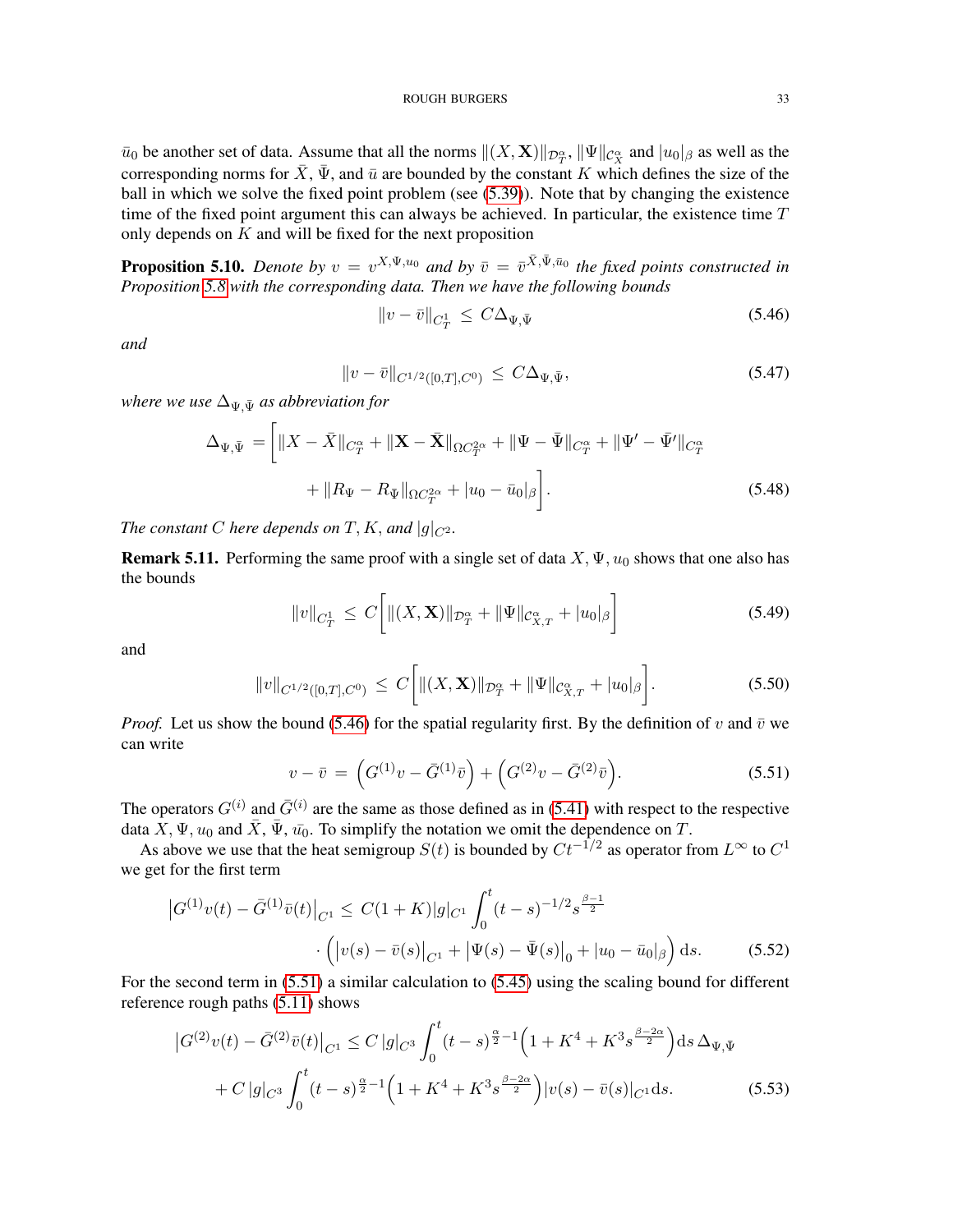Now applying the Gronwall Lemma [5.7](#page-28-5) to [\(5.52\)](#page-32-3) and [\(5.53\)](#page-32-4) yields [\(5.46\)](#page-32-1). To treat the time regularity we write similarly to [\(5.51\)](#page-32-2)

$$
\big(v(t)-\bar{v}(t)\big)-\big(v(s)-\bar{v}(s)\big) = \Big(Gv(t)-\bar{G}\bar{v}(t)\Big)-\Big(Gv(s)-\bar{G}\bar{v}(s)\Big). \hspace{1cm} (5.54)
$$

We again separate G into  $G^{(1)}$  and  $G^{(2)}$  and get

$$
\begin{split} \left(G^{(1)}v(t) - \bar{G}^{(1)}\bar{v}(t)\right) - \left(G^{(1)}v(s) - \bar{G}^{(1)}\bar{v}(s)\right) \\ &= \left(S(t-s) - 1\right) \int_0^s S(s-\tau) \left[g(u(\tau))\partial_x\left(v(\tau) + U(\tau)\right) - g(\bar{u}(\tau))\partial_x\left(v^{\bar{\Psi}}(\tau) + \bar{U}(\tau)\right)\right] d\tau \\ &+ \int_s^t S(t-u) \left[g(u(\tau))\partial_x\left(v(\tau) + U(\tau)\right) - g(\bar{u}(\tau))\partial_x\left(\bar{v}(\tau) + \bar{U}(\tau)\right)\right] d\tau. \end{split} \tag{5.55}
$$

Note that here we write  $\bar{u} = \bar{v} + \bar{\Psi} + \bar{U}$ . The first term on the right hand side of [\(5.55\)](#page-33-0) can be bounded using [\(5.46\)](#page-32-1)

<span id="page-33-0"></span>
$$
C||S(t-s)-1||_{C^1\to C^0}|G^{(1)}v(s)-\bar{G}^{(1)}\bar{v}(s)|_{C^1}\leq C(t-s)^{\frac{1}{2}}\Delta_{\Psi,\bar{\Psi}},
$$

because  $||S(t-s)-1||_{C^1\to C^0} \leq C(t-s)^{1/2}$ . The second term on the right hand side of [\(5.55\)](#page-33-0) can be bounded by

$$
\int_{s}^{t} (|g|_{0} (|v(\tau) - \bar{v}(\tau)|_{C^{1}} + \tau^{\frac{\beta-1}{2}} |u_{0} - \bar{u}_{0}|_{\beta}) \n+ (1 + \tau^{\frac{\beta-1}{2}}) K |Dg|_{0} (|v(\tau) - \bar{v}(\tau)|_{0} + |\Psi(\tau) - \bar{\Psi}(\tau)|_{0} + |u_{0} - \bar{u}_{0}|_{\beta}) d\tau \n\leq C(t - s)^{\frac{\beta+1}{2}} \Delta_{\Psi, \bar{\Psi}},
$$

where we use the fact that  $S(t - u)$  is a contraction from  $C^0$  into itself.

For the term involving  $G^{(2)}$  we write

$$
\left(G^{(2)}v(t,x) - \bar{G}^{(2)}\bar{v}(t,x)\right) - \left(G^{(2)}v(s,x) - \bar{G}^{(2)}\bar{v}(s,x)\right)
$$
\n
$$
= \int_0^s \left(\int_0^1 (\hat{p}_{t-\tau}(x-y) - \hat{p}_{s-\tau}(x-y)) g(u(\tau,y)) \, d_y \Psi(\tau,y) - \int_0^1 (\hat{p}_{t-\tau}(x-y) - \hat{p}_{s-\tau}(x-y)) g(\bar{u}(\tau,y)) \, d_y \bar{\Psi}(\tau,y)\right) d\tau \qquad (5.56)
$$
\n
$$
+ \int_s^t \left(\int_0^1 \hat{p}_{t-\tau}(x-y) g(u(\tau,y)) \, d_y \Psi(\tau,y) - \int_0^1 \hat{p}_{t-\tau}(x-y) g(\bar{v}(y,\tau)) \, d_y \bar{\Psi}(\tau,y)\right) d\tau.
$$

The second summand in [\(5.56\)](#page-33-1) can be bounded as above (see e.g. [\(5.45\)](#page-31-0), [\(5.53\)](#page-32-4)) by:

<span id="page-33-1"></span>
$$
C|g|_{C^3}(t-s)^{\frac{\beta-\alpha+1}{2}}\Delta_{\Psi,\bar{\Psi}}.\tag{5.57}
$$

In order to treat the first summand note that by the semigroup property

$$
\hat{p}_{t-\tau}(x-y) = \int_0^1 \hat{p}_{t-s}(x-z)\hat{p}_{s-u}(z-y) \,dz. \tag{5.58}
$$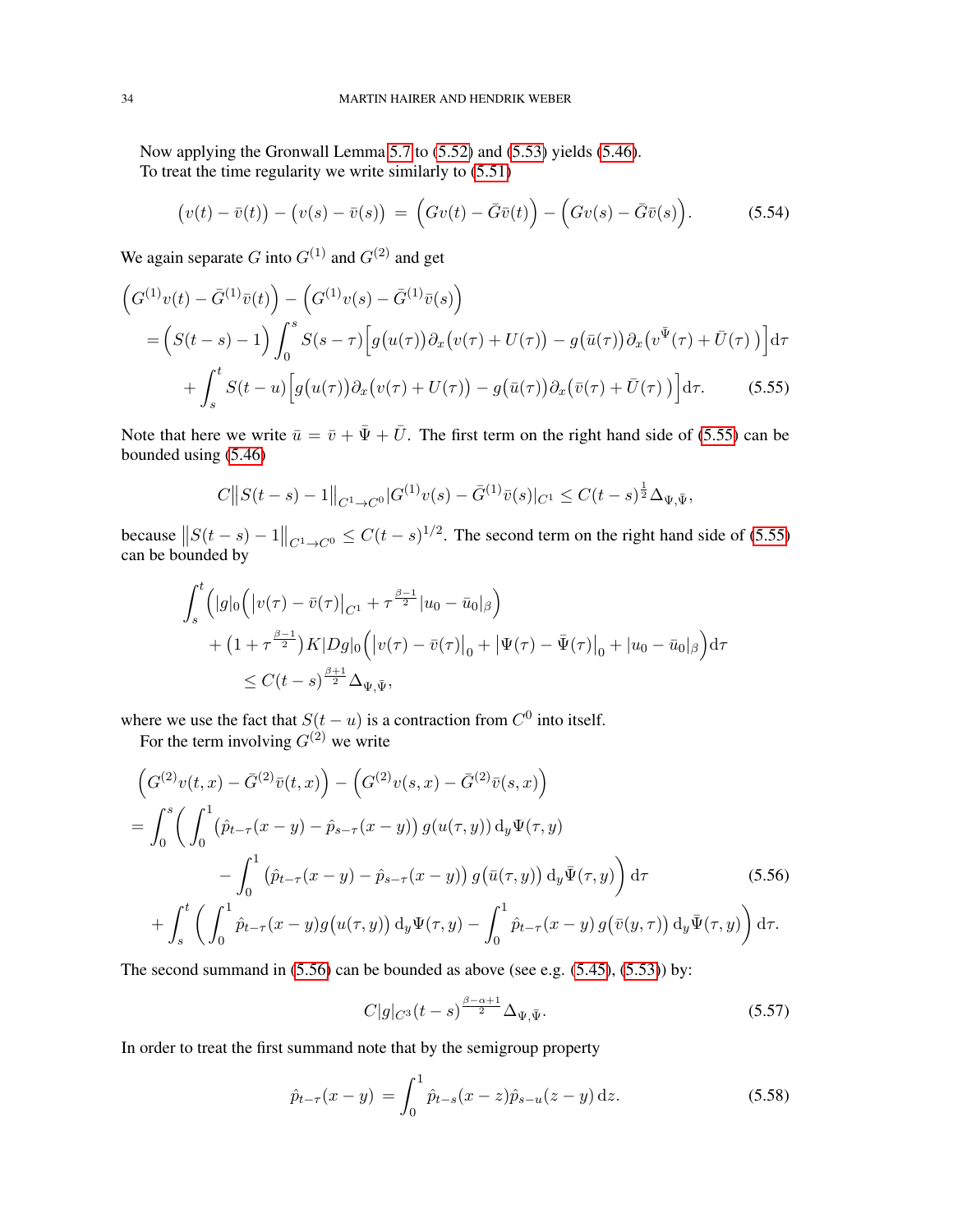Thus in the first integral in [\(5.56\)](#page-33-1) we can rewrite using Lemma [2.10,](#page-7-2) the Fubini-Theorem for rough integrals:

$$
\int_{0}^{1} p_{t-u}(x-y) g(u(\tau, y)) d_y \Psi(u, y) du
$$
\n
$$
= \int_{0}^{1} \left( \int_{0}^{1} \hat{p}_{t-s}(x-z) \hat{p}_{s-\tau}(z-y) dz \right) g(u(\tau, y)) d_y \Psi(\tau, y)
$$
\n
$$
= S(t-s) \left( \int_{0}^{1} \hat{p}_{s-\tau}(\cdot - y) g(u(\tau, y)) d_y \Psi(\tau, y) \right)(x), \tag{5.59}
$$

and similarly for the integral involving  $\bar{\Psi}$ . Thus the first difference in [\(5.56\)](#page-33-1) can be bounded by

$$
\left| S(t-s) - 1 \right|_{C^1 \to C^0} \left| G^{(2)} v(s) - \bar{G}^{(2)} \bar{v}(s) \right|_{C^1} \le C(t-s)^{1/2} \Delta_{\Psi, \bar{\Psi}}.
$$
 (5.60)

Here we have used [\(5.46\)](#page-32-1) again. This finishes the proof.  $\Box$ 

Now we are ready to construct local solutions to [\(1.1\)](#page-0-0). To this end we introduce the following families of stopping times. For  $K_1, K_2, K_3 > 0$  and for any adapted processes  $\Psi$ , R taking values in  $C^{\alpha}$  resp.  $\Omega C^{\alpha}$  denote by

$$
\tau_{K_1}^X = \inf \left\{ t \in [0, T] : \sup_{\substack{x_1 \neq x_2 \\ 0 \leq s_1 < s_2 \leq t}} \frac{|X(s_1, x_1) - X(s_2, x_2)|}{|s_1 - s_2|^{\alpha/2} + |x_1 - x_2|^{\alpha}} + |\mathbf{X}(t)|_{2\alpha} > K_1 \right\}
$$
\n
$$
\tau_{K_2}^{|\Psi|_{C^{\alpha}}} = \inf \left\{ t \in [0, T] : |\Psi(t)|_{C^{\alpha}} > K_2 \right\}
$$
\n
$$
\tau_{K_3}^{|R|_{2\alpha}} = \inf \left\{ t \in [0, T] : |R(t)|_{2\alpha} > K_3 \right\}. \tag{5.61}
$$

<span id="page-34-0"></span>**Proposition 5.12.** For any initial data  $u_0 \in C^{\beta}$  there exists a  $T^* > 0$ , an adapted process  $u^*(t, x)$  $for (t, x) \in [0, T^*] \times [0, 1]$  and a stopping time  $\sigma_{K_1, K_2, K_3}^3$  such that up to  $T^* \wedge \sigma_{K_1, K_2, K_3}^3$  the *process* u ∗ *satisfies* [\(3.3\)](#page-9-0)*. Furthermore, the time* T <sup>∗</sup> *only depends on* |u0|β, K1, K2, K<sup>3</sup> *and the stopping time*  $\sigma_{K_1,K_2,K_3}^3$  *is given by* 

$$
\sigma_{K_1, K_2, K_3}^3 = \tau_{K_1}^X \wedge \tau_{K_2}^{|\Psi^{\theta(u)}|_{C^{\alpha}}} \wedge \tau_{K_3}^{|R^{\theta(u)}|_{2\alpha}}.
$$
\n(5.62)

*Proof.* We construct u by another fixed point argument, this time in the space of adapted stochastic processes on a time interval  $[0, T]$ , such that  $|| \cdot ||_{p,\alpha}$  is finite for suitably chosen p. (Recall that  $|| \cdot ||_{p,\alpha}$  was defined in [\(4.35\)](#page-18-4)). Let us denote the space of all these processes by  $\mathcal{A}^{\alpha,p}$ . Furthermore, denote by  $\mathcal{A}_{K_A}^{\alpha,p}$  $\alpha, p \atop K_4$  the set of processes  $u \in \mathcal{A}^{\alpha, p}$  with  $||u||_{p,\alpha} \le K_4$ .

We first need to introduce a cutoff function: Note that by definition of the stopping times for  $t \le \sigma_{K_1, K_2}^2$  and for  $u \in \mathcal{A}_{K_4}^{\alpha, p}$  one has  $\|\Psi^{\theta(u)}\|_{\mathcal{C}_{X,T}^{\alpha}} \le C|\theta|_{C^1}K_4 + K_2 + K_3 = K_5$ . Then for or  $K_5 > 1$  let  $\chi_{K_5}$  be a decreasing, non-negative  $C^1$  function which is constantly equal to one on  $(-\infty, K_5)$  and such that  $|\chi'_{K_5}|_0 \leq 1$  and for all  $x \geq K_5$ 

$$
x \chi_{K_5}(x) \le 2K_5. \tag{5.63}
$$

Now for  $u \in A^{\alpha, p}$  define the operator N as

$$
\mathcal{N}u(t) = S(t_{K_1})u_0 + \Psi^{\theta(u)}(t_{K_1}) + v^{\Psi_{K_2}^{\theta(u)}}(t_{K_1}),
$$
\n(5.64)

where we write  $t_{K_1} = t \wedge \tau_{K_1}^X$ .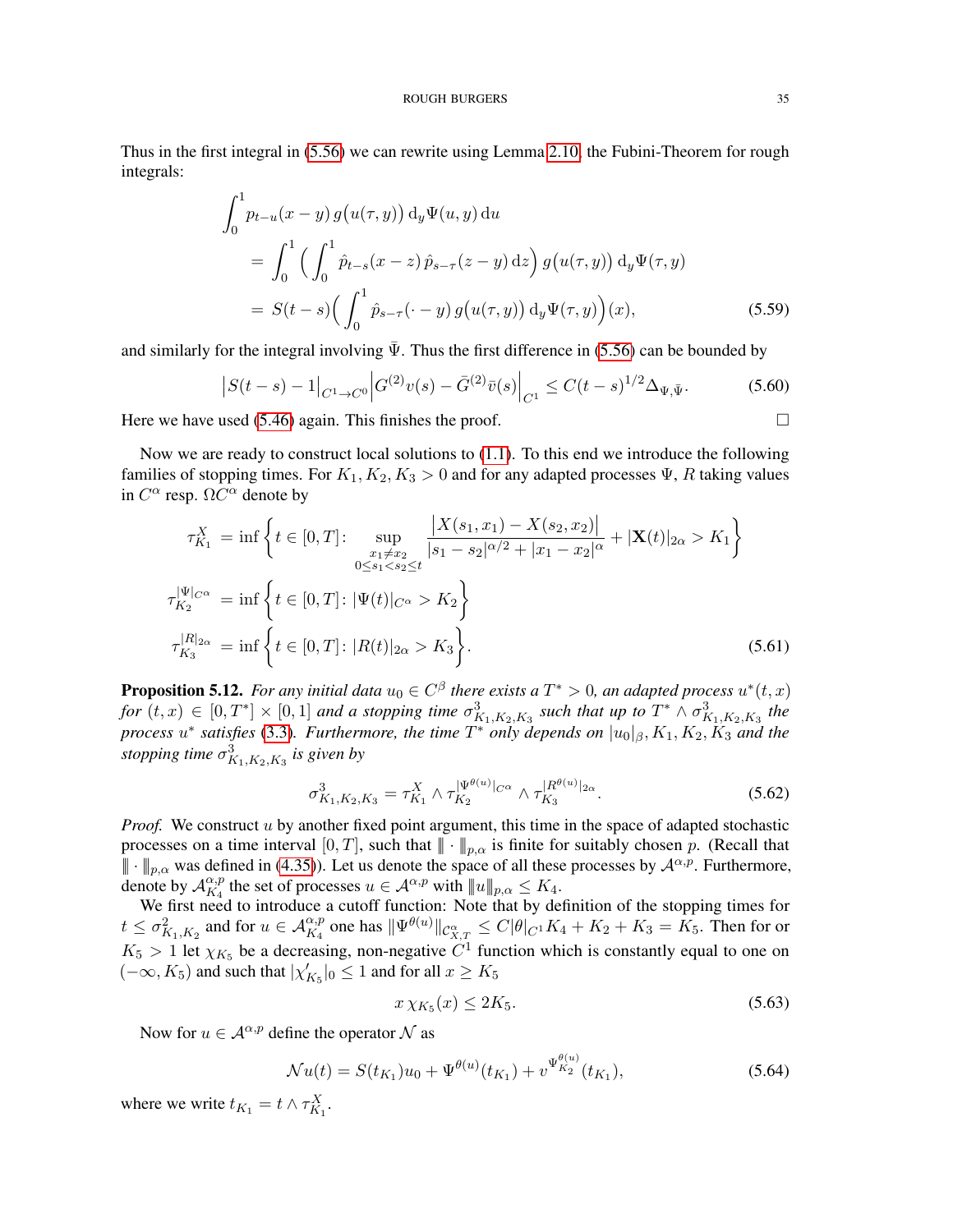Here the  $\Psi^{\theta(u)}$  is the stochastic convolution defined in [\(4.1\)](#page-12-3) for the adapted process  $\theta(u(t,x))$ .  $\mathrm{By}\ \Psi_{K_2}^{\theta(u)}$  $\frac{W(u)}{K_2}$  we denote the same stochastic convolution cut off at  $K_2$ , i.e.

$$
\Psi_{K_2}^{\theta(u)}(t) = \Psi^{\theta(u)}(t) \chi_{K_2}(|\Psi^{\theta(u)}(t)|_{\mathcal{C}^{\alpha}_{X(t)}}).
$$
\n(5.65)

Finally, by  $v^{\Psi_{K_2}^{(\theta(u))}}$  we denote the fixed point constructed in Proposition [5.8.](#page-30-1) Note that due to the definition of  $\chi_{K_2}$  clearly  $\|\Psi_{K_2}^{\theta(u)}\|$  $\lim_{K_2} \frac{\theta(u)}{\log_{X,T}} \leq 2K_2$ . Furthermore, due to the definition of the stopping time  $\tau_{K_1}^X$  all relevant norms of the reference rough path  $(X, \mathbf{X})$  are bounded by  $K_1$  so that this fixed point is defined up to a final time  $\tilde{T}(K_1, K_5) \wedge \tau_{K_1}^X$  that does not depend on u.

For T small enough and for  $K_4$  big enough (depending on  $|u_0|_\beta$ ) the operator N maps  $\mathcal{A}_{K_4}^{\alpha,p}$  $K_4$ into itself. Indeed, the deterministic part  $S(t)u_0$  has the right regularity due to the assumption  $u_0 \in C^{\beta}$  and standard properties of the heat semigroup. Due to the boundedness of  $\theta$  we can apply Proposition [4.3](#page-16-0) (see also Remark [4.4\)](#page-16-1) to see that for  $p > \frac{12}{1-2\alpha}$  and for T small enough the stochastic convolution  $\Psi^{\theta(u)}$  also takes values in  $\mathcal{A}_{K_A}^{\alpha,p}$  $\frac{\alpha,p}{K_4}$ . Finally, as clearly  $\|\theta(u)\|_{p,\alpha} \leq |\theta|_{C^1} \big(1 + \|u\|_{p,\alpha}\big)$  we can apply Proposition [4.8](#page-21-0) to conclude that for p satisfiying [\(4.58\)](#page-21-4)  $\Psi^{\theta(u)}$  is in fact a controlled rough path with

$$
\mathbb{E}\big[\sup_{0\leq t\leq T\wedge\tau_{K_1}^X} |R^{\Psi^{\theta(u)}}|_{2\alpha}^p\big] \leq C(1+K_1^p)T^{\kappa}|\theta|_{C^1}\left(1+K_4\right),\tag{5.66}
$$

for any  $\kappa$  satisfying [\(4.59\)](#page-21-5). So Proposition [5.10](#page-32-0) (see also Remark [5.11\)](#page-32-5) implies that also  $v^{\Psi_K^{(\theta(u))}}$ takes values in  $\mathcal{A}_{K_A}^{\alpha,\bar{p}}$  $\frac{\alpha, p}{K_4}$  for T small enough. Note that  $K_4$  can be chosen depending only on  $|u_0|_\beta$  and  $K_1, K_2, K_3.$ 

Let us show that  $N$  is indeed a contraction. To this end for  $u$ ,  $\bar{u}$  calculate

$$
\|\mathcal{N}u - \mathcal{N}\bar{u}\|_{p,\alpha} \le \|\Psi^{\theta(u)} - \Psi^{\theta(\bar{u})}\|_{p,\alpha} + \|v^{\Psi_K^{\theta(u)}} - v^{\Psi_K^{\theta(\bar{u})}}\|_{p,\alpha}.
$$
 (5.67)

To deal with the stochastic convolutions note that by Proposition [4.3](#page-16-0) and by Remark [4.4](#page-16-1) for any  $p > \frac{12}{1-2\alpha}$  there exists a  $\kappa > 0$  such that

$$
\begin{aligned} \|\Psi^{\theta(u)}(t) - \Psi^{\theta(\bar{u})}(t)\|_{p,\alpha} &\leq C T^{\kappa/2} \|\theta(u) - \theta(\bar{u})\|_{p,0} \\ &\leq C T^{\kappa/2} |\theta|_{C^1} \|u - \bar{u}\|_{p,0}. \end{aligned} \tag{5.68}
$$

So for T small enough this can be bounded by  $\frac{1}{3}||u - \bar{u}||_{p,\alpha}$ .

A calculation similar to the proof of Lemma [5.5](#page-27-0) shows that

<span id="page-35-0"></span>
$$
\|\theta(u) - \theta(\bar{u})\|_{p,\alpha} \le C(1 + K_4)|\theta|_{C^2}\|u - \bar{u}\|_{p,\alpha}.
$$
\n(5.69)

Note that in this bound the factor  $K_4$  appears and we do not expect a similar bound independent of  $K_4$  to hold. It is the only place where we use that  $N$  is defined on a ball.

Therefore, using Proposition [4.8](#page-21-0) we can see that for  $p$  even bigger (satisfying [\(4.58\)](#page-21-4)) we can chose an even smaller  $\kappa$  (as in [\(4.59\)](#page-21-5)) such that

$$
\mathbb{E}\bigg[\|R^{\theta(u)} - R^{\theta(\bar{u})}\|_{C\big([0,\tau_{K_1}^X];\Omega C^{2\alpha}\big)}^p\bigg] \leq C T^{\kappa/2} \|u - \bar{u}\|_{p,\alpha}^p. \tag{5.70}
$$

Now using [\(5.68\)](#page-35-0) - [\(5.70\)](#page-35-1) and the continuous dependence of the fixed point  $v^{\Psi}$  on the controlled rough path  $\Psi$ , Proposition [5.10,](#page-32-0) we get

<span id="page-35-1"></span>
$$
\|v^{\Psi_K^{\theta(u)}} - v^{\Psi_K^{\theta(\bar{u})}}\|_{p,\alpha} \le CT^{\kappa/2} \|u - \bar{u}\|_{p,\alpha}^p. \tag{5.71}
$$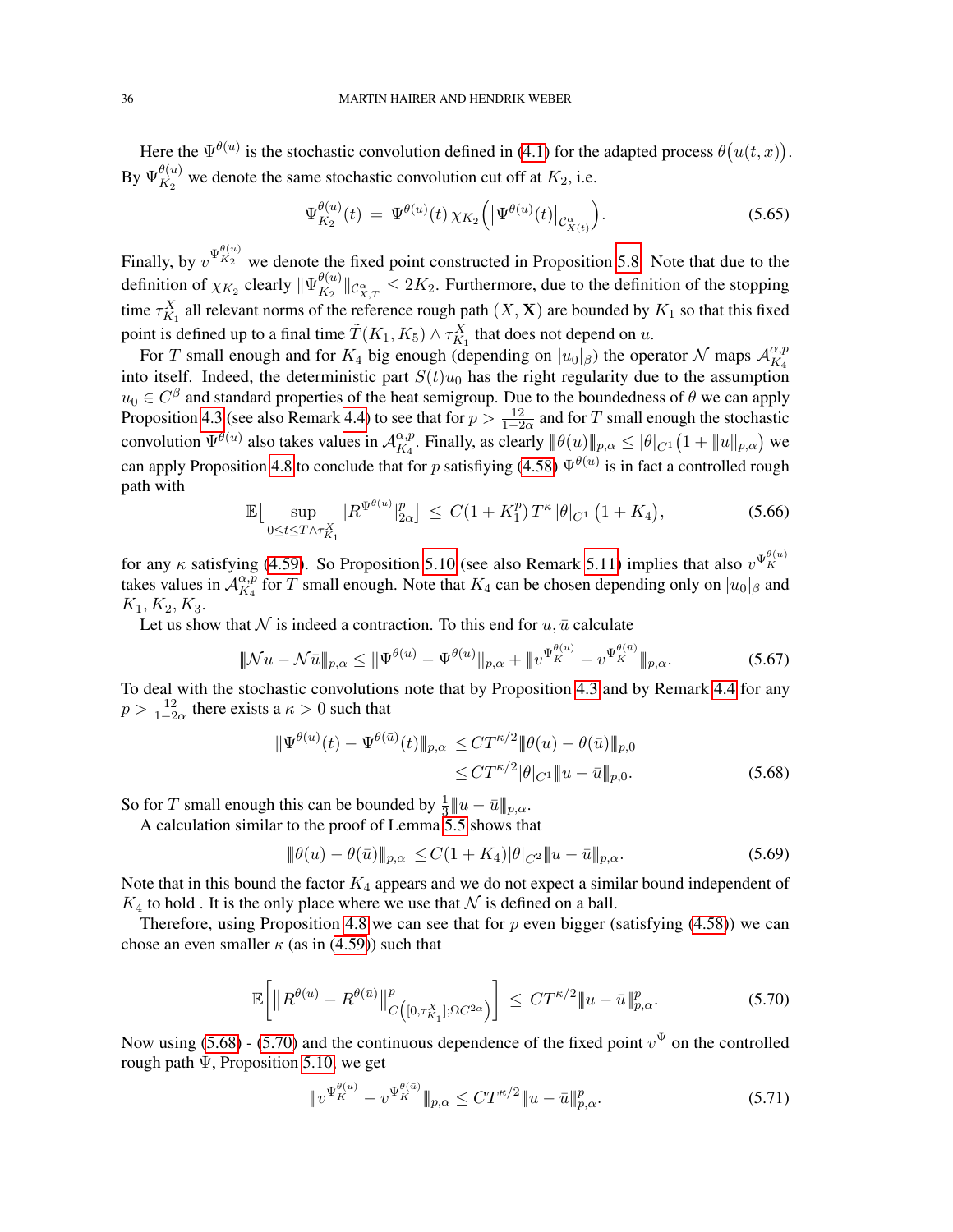Choosing a  $T^*$  small enough this quantity can also be bounded by  $\frac{1}{3}||u - \bar{u}||_{p,\alpha}^p$ . This shows that for this  $T^*$  and for  $u, \bar{u} \in \mathcal{A}_{K_4}^{\alpha, p}$  indeed  $\|\mathcal{N}u - \mathcal{N}\bar{u}\|_{p,\alpha} \leq \frac{2}{3}$  $\frac{2}{3}$   $||u - \bar{u}||_{p,\alpha}^p$  and in particular there exists a unique fixed point  $u^*$ .

To confirm that  $u^*$  is indeed a mild solution up to  $T^* \wedge \sigma_{K_1,K_2,K_3}^3$  note that for  $t \le \sigma_{K_1,K_2,K_3}^3$ the fixed point equation reads

$$
u(t,x) = S(t)u_0 + \Psi^{\theta(u)}(t) + v^{\Psi^{\theta(u)}}(t)
$$
  
=  $S(t)u_0 + \Psi^{\theta(u)}(t) + G_{\Psi(u)}v^{\Psi^{\theta(u)}}(t)$ , (5.72)

which is precisely the definition of a mild solution.  $\Box$ 

Now we are ready to finish the construction of global solutions to [\(1.1\)](#page-0-0). We now show global existence as well as uniqueness:

*Proof.* (of Theorem [3.5\)](#page-10-1) We will show global existence first. Fix a  $T > 0$ . We will show that we can construct solutions up to time T. According to Proposition [5.12](#page-34-0) for fixed  $K_1, K_2, K_3$  and any initial data  $u_0 \in C^{\beta}$  we can construct a process  $u^*$  up to time  $T^*$  which then is a solution up to some stopping time  $T^* \wedge \sigma_{K_1, K_2, K_3}^3$ . By taking  $u^*(T)$  as new initial condition and then iterating this procedure (for fixed  $K_i$ ) one can extend this process up to  $T \wedge T^{**}$  where  $T^{**}$  is the first blowup time of  $|u^*|_{\beta}$ .

A priori one should be careful at this point. The bounds used in construction of local solution have been derived using that the reference rough path  $X$  starts at 0. So in this way we get solutions with a reference rough path that is restarted at  $T^*$ . But the discussion after Definition [3.1](#page-8-0) shows that this does not matter.

Using the definition of the fixed point  $u^*$  we get for any  $t \leq T$  that

$$
|u^*(t)|_{\beta} \le |u_0|_{\beta} + |\Psi^*(t)|_{\beta} + |G^*v^*(t)|_{\beta}.
$$
\n(5.73)

In the first term we have used the contraction property of the heat semigroup. Here to shorten the notation we write  $\Psi^*(t)$  for  $\Psi_{K_2}^{\theta(u^*)}$  $\frac{\theta(u^*)}{K_2}(t_{K_1}), v^*(t)$  for  $v^{\Psi_{K_2}^{\theta(u^*)}}$  $\int_{K_2}^{K_2} (t_{K_1})(t)$ , as well as  $G^*$  for  $G_{\Psi_{K_2}^{\theta(u^*)}}$ .  $K_{2}$ Recall that  $t_{K_1} = t \wedge \tau_{K_1}^X$ . In particular, the construction of the process  $u^*$  still includes all the cutoffs, and therefore the right hand side of  $(5.73)$  depends on the  $K_i$ , although this is suppressed in the notation.

For the second term we get due to Proposition [4.3](#page-16-0) and Remark [4.4](#page-16-1)

<span id="page-36-1"></span><span id="page-36-0"></span>
$$
\mathbb{E}\Big[\sup_{0\leq t\leq T} \left|\Psi^*(t)\right|_{\beta}^p\Big] \leq C|\theta|_0^p\tag{5.74}
$$

for p big enough, so that this quantity can not blow up. Note that the constant in [\(5.74\)](#page-36-1) does not depend on the  $K_i$ .

To deal with  $v^*$  we need to perform a calculation which is very similar to the proof of Proposition [5.8](#page-30-1) and Proposition [5.10.](#page-32-0) The difference is that we need to use the full formulas [\(5.9\)](#page-25-2) and [\(5.18\)](#page-27-1) instead of  $(5.10)$  and  $(5.20)$ . Using the definition of the fixed point v and recalling the definitions of the operators  $G_{\Psi^*}^{(1)}$  and  $G_{\Psi^*}^{(2)}$  from [\(5.41\)](#page-30-2) we get

$$
|v^*(t)|_{C^1} \leq |G_{\Psi^*}^{(1)} v^*(t)|_{C^1} + |G_{\Psi^*}^{(2)} v^*(t)|_{C^1}.
$$
\n(5.75)

In the same way as in in [\(5.42\)](#page-30-3) we get for the term involving  $G_{\Psi^*}^{(1)}$ :

$$
|G_{\Psi^*}^{(1)}v^*(t)|_{C^1} \leq C|g|_0 \int_0^{t_{K_1}} (t_{K_1} - s)^{-\frac{1}{2}} \Big( |v^*(s)|_{C^1} + s^{\frac{\beta - 1}{2}} |u_0|_{\beta} \Big) \, \mathrm{d}s. \tag{5.76}
$$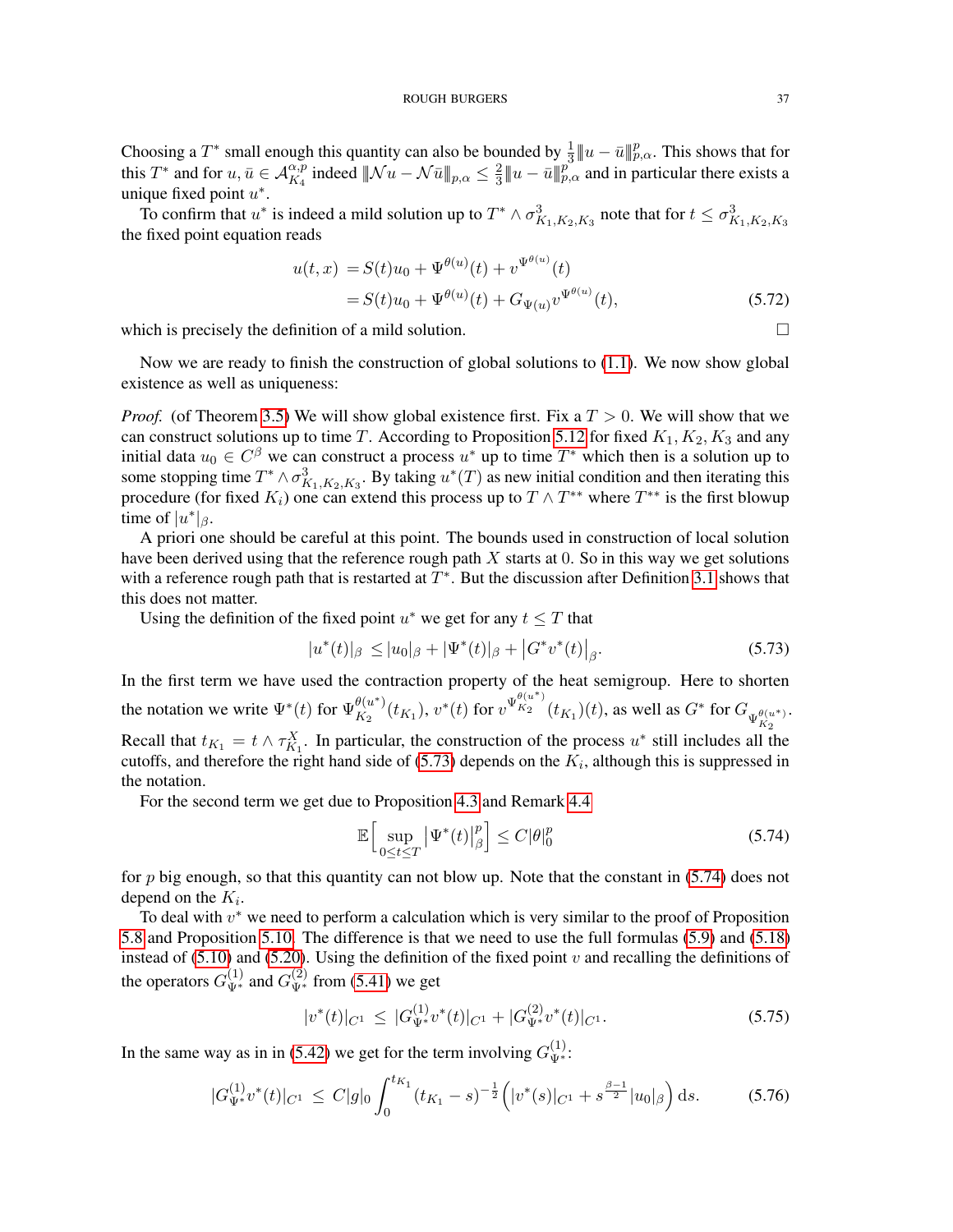To treat  $G_{\Psi^*}^{(2)}$  write very similarly to [\(5.43\)](#page-30-0) but using the more precise bounds [\(5.9\)](#page-25-2) and [\(5.18\)](#page-27-1)

$$
\begin{split}\n\left|G_{\Psi^*}^{(2)}v^*(t)\right|_{C^1} &\leq C|g|_{C^2} \int_0^{t_{K_1}} (t_{K_1} - s)^{\frac{\alpha}{2} - 1} \\
\left[|\Psi^*(s)|_{\alpha} \Big(1 + |v^*(s)|_{C^1} + s^{\frac{\beta - 2\alpha}{2}}|u_0|_{\beta} + |\Psi^*(s)|_{\alpha}^2 + |R_{\Psi^*}(s)|_{2\alpha}\right) \\
&+ |X(s)|_{\alpha}|\theta|_{0}|R_{\Psi^*}(s)|_{2\alpha} + |\mathbf{X}(s)|_{2\alpha}|\theta|_{C^1}^{2} \Big(|v^*(s)|_{C^1} + |\Psi^*(s)|_{\alpha} + |u_0|_{\alpha}\Big) \\
&+ |\mathbf{X}(s)|_{2\alpha}|\Psi^*(s)|_{0} |\theta|_{0} \Big( |\Psi^*(s)|_{\alpha} + |v(s)|_{C^1} + |u_0|_{\alpha}\Big) + |X(s)|_{\alpha}^2|\theta|_{0}|\Psi^*(s)|_{\alpha}\Big] \, \mathrm{d}s. \tag{5.77}\n\end{split}
$$

We observe that all the terms on the right hand side of [\(5.77\)](#page-37-0) except for  $|v^*(s)|_{C^1}$  are bounded by powers of the constants  $K_i$  and  $|v^*(s)|_{C^1}$  only appears linearly. Thus the Gronwall Lemma [5.7](#page-28-5) gives  $\sup_{0 \le t \le T} |v^*(t)|_{C^1} \le C$  for a finite deterministic constant C that only depends on the  $K_i$  and  $|u_0|_\beta$ . In particular for all  $K_1, K_2, K_3 > 0$  we can construct  $u^*$  up to time T. Furthermore, up to  $\sigma_{K_1,K_2,K_3}^3$  the process  $u^*$  solves [\(3.3\)](#page-9-0).

We want to show that by choosing the constants  $K_i$  large enough it is possible to guarantee that  $\sigma_{K_1,K_2,K_3}^3 \geq T$ . Let us start by showing that  $\lim_{K_3 \to \infty} \sigma_{K_1,K_2,K_3}^3 \geq \tau_{K_2}^{|\Psi|_{C^{\alpha}}}$  $\frac{1|\Psi|_{C^{\alpha}}}{K_2} \wedge \tau_{K_1}^X = \sigma_{K_1, K_2}^2$  i.e. that  $|R|_{2\alpha}$  cannot explode for bounded  $\Psi$  and  $X$ .

Now by Proposition [4.8](#page-21-0) we know that for  $p$  satisfying [\(4.58\)](#page-21-4)

<span id="page-37-1"></span><span id="page-37-0"></span>
$$
\mathbb{E}\Big[\|R^{\theta(u^*)}\|_{C([0,t\wedge \tau_{K_1}^X];\Omega C^{2\alpha})}^p\Big] \leq C(1+K_1^p)|\theta|_{C^1}\|u^*\|_{p,\alpha,t}^p,\tag{5.78}
$$

where

$$
\|u^*\|_{p,\alpha,t} = \mathbb{E}\bigg[\sup_{x_1 \neq x_2, s_1 \neq s_2 \leq t} \frac{|u^*(s_2, x_2) - u^*(s_1, x_1)|^p}{(|s_1 - s_2|^{\alpha/2} + |x_1 - x_2|^\alpha)^p}\bigg]^{1/p},\tag{5.79}
$$

i.e. the  $\|\cdot\|_{p,\alpha}$ -norm evaluated up to time t.

Let us derive a bound on  $||u||_{\alpha,p}$ . First of all using [\(5.73\)](#page-36-0) – [\(5.77\)](#page-37-0) and noting that on the right hand side of [\(5.77\)](#page-37-0) all the terms except for those involving  $v^*$  or  $R_{\Psi^*}$  are bounded by powers of the constants  $K_1, K_2$  and that no term involving any product of norms of  $v^*$  or  $R_{\Psi^*}$  appears one can write for any  $p \geq 1$ 

$$
\mathbb{E}\Big[\sup_{0\leq s\leq t\wedge\sigma_{K_{1},K_{2}}^{2}}|v^{*}(s)|_{C1}^{p}\Big]
$$
\n
$$
\leq C \mathbb{E}\Big[\Big(\sup_{0\leq s\leq t\wedge\sigma_{K_{1},K_{2}}^{2}}\int_{0}^{s}(s-\tau)^{\frac{\alpha}{2}-1}\big(1+\tau^{\frac{\beta-2\alpha}{2}}+|v^{*}(s)|+|R^{\theta(u^{*})}(s)|\big)d\tau\Big)^{p}\Big] \qquad(5.80)
$$
\n
$$
\leq C \int_{0}^{t}(t-\tau)^{\frac{\alpha}{2}-1}\big(1+s^{\frac{\beta-2\alpha}{2}}+ \mathbb{E}\big[|v^{*}(s\wedge\sigma_{K_{1},K_{2}}^{2})|_{C^{1}}^{p}\big] + \mathbb{E}\big[|R^{\theta(u^{*})}(s\wedge\sigma_{K_{1},K_{2}}^{2})|_{2\alpha}^{p}\big]\big)d\tau.
$$

Here the constant C depends on  $|g|_{C^3}$ ,  $|\theta|_{C^1}$ ,  $p$ ,  $|u_0|_{\beta}$ ,  $K_1$ , and  $K_2$  but not on  $K_3$ . Repeating the same calculation as in the second half of the proof of Proposition [5.10](#page-32-0) which is essentially an exploitation of the bound  $|S(t) - 1|_{C^1 \to C^0} \leq Ct^{1/2}$  one gets the bound

$$
\mathbb{E}\left[\|v^*\|_{C^{1/2}([0,t\wedge\sigma_{K_1,K_2}^2],C)}^p\right]
$$
\n
$$
\leq C \int_0^t (t-s)^{\frac{\alpha}{2}-1} \left(1+s^{\frac{\beta-2\alpha}{2}} + \mathbb{E}\left[|v^*(s\wedge\sigma_{K_1,K_2}^2)|_{C^1}^p\right] + \mathbb{E}\left[|R^{\theta(u^*)}(s\wedge\sigma_{K_1,K_2}^2)|_{2\alpha}^p\right]\right)ds.
$$
\n(5.81)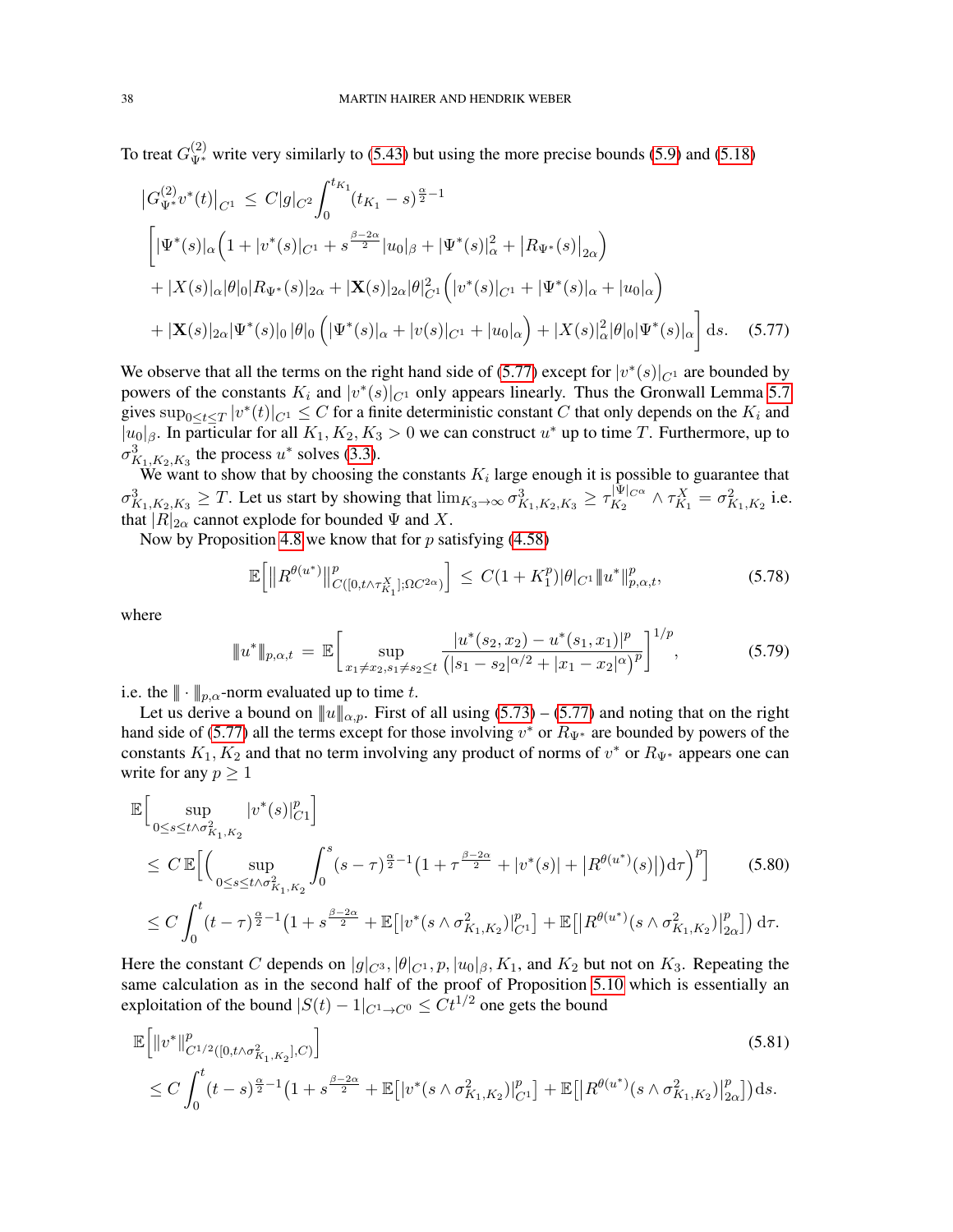Noting that according to [\(5.74\)](#page-36-1) we know that

<span id="page-38-0"></span>
$$
||u^*||_{p,\alpha,t} \le C\Big(1+|\theta|_0^p + \mathbb{E}\Big[\sup_{0\le s\le t\wedge\sigma_{K_1,K_2}^2} |v^*(s)|_{C1}^p + ||v^*||_{C^{1/2}([0,t\wedge\sigma_{K_1,K_2}^2],C)}^p\Big]\Big),\tag{5.82}
$$

we get using  $(5.78)$ , that for p large enough to satisfy  $(4.58)$ 

$$
\|v\|_{p,1,1/2,t}^p \le C \int_0^t (t-s)^{\frac{\alpha}{2}-1} \left(1+s^{\frac{\beta-2\alpha}{2}} + \|v\|_{p,1,1/2,s}^p\right) ds,\tag{5.83}
$$

where

$$
||v||_{p,1,1/2,t}^p = \mathbb{E}\Big[\sup_{0 \le s \le t \wedge \sigma_{K_1,K_2}^2} |v(s)|_{C1}^p + |v|_{C^{1/2}([0,t \wedge \sigma_{K_1,K_2}^2],C)}\Big].\tag{5.84}
$$

So the Gronwall lemma [5.7](#page-28-5) gives a uniform bound on this quantity for all  $t \leq T$ . Thus using [\(5.78\)](#page-37-1) as well as [\(5.82\)](#page-38-0) one more time, we can deduce that

$$
\sup_{K_3} \mathbb{E}\Big[\|R^{\theta(u^*)}\|_{C([0,T\wedge \sigma_{K_1,K_2}^2];\Omega C^{2\alpha})}^p\Big] \le C(K_1,K_2) < \infty.
$$
 (5.85)

This implies by Markov inequality that

$$
\mathbb{P}\Big[\tau_{K_3}^{|R|_{2\alpha}} \le T\Big] = \mathbb{P}\Big[\big||R^{\theta(u)}\big||_{C[0,t];\Omega C^{2\alpha}} \ge K_3\Big] \le \frac{C}{K_3^p}.\tag{5.86}
$$

This gives the desired result concerning non-explosion of  $R_{\Psi}$  before  $\sigma_{K_1,K_2}^2$ . But then as the expectation of the *p*-th moment of the  $\alpha$ -Hölder norm of  $\Psi^{\theta(u)}$  is controlled by  $|\theta|_{0}^{\beta}$  $\frac{p}{0}$  and as we know a priori that the stochastic convolution cannot blow up we see that we can remove  $\sigma_{K_1,K_2}^2$  as well. This finishes the proof of global existence.

Uniqueness up to the stopping time  $\sigma_{K_1,K_2,K_3}^3$  follows from the construction as a fixed point in Proposition [5.10.](#page-32-0) Then by the same argument as above we can remove the stopping times and obtain uniqueness. This finishes the proof.  $\Box$ 

*Proof.* (of Theorem [3.6\)](#page-12-2) For  $\varepsilon > 0$  the approximation  $u_{\varepsilon}$  is the unique solution to the fixed point problem

$$
u_{\varepsilon}(t) = S(t)u_0 + \int_0^t S(t-s) g(u(s)) \partial_x u(s) ds + \int_0^t S(t-s) \theta(u_{\varepsilon}(s)) d(W * \eta_{\varepsilon})(s)
$$
  
=  $U(t) + Gu_{\varepsilon}(t) + \Psi_{\varepsilon}^{\theta(u_{\varepsilon})}(t).$  (5.87)

Of course, as  $u_{\varepsilon}$  is smooth in the space variable x there is no need for rough path theory to define the integral involving g. Nonetheless we can view this integral as a rough integral. To be more precise as a reference rough path one chooses

$$
\mathbf{X}_{\varepsilon}(t,x,y) = \int_{x}^{y} \big(X_{\varepsilon}(t,z) - X_{\varepsilon}(t,x)\big) \mathrm{d}_{z} X_{\varepsilon}(t,z). \tag{5.88}
$$

As  $X_{\varepsilon}$  is a smooth function of the space variable x this integral can be defined as a usual Lebesgue integral. Note that by Proposition [4.10](#page-23-0)  $\Psi_{\varepsilon}^{\theta(u)_{\varepsilon}}$  is indeed an  $X_{\varepsilon}$  controlled rough path with decompostion given as

$$
\delta \Psi^{\theta(u_{\varepsilon}}(t,x,y) = \theta(u_{\varepsilon}(t,x)) \, \delta X_{\varepsilon}(t,x,y) + R_{\varepsilon}^{\theta(u_{\varepsilon})}(t,x,y). \tag{5.89}
$$

As  $X_{\varepsilon}$  is a smooth function this decomposition is by no means unique but it has the advantage that Proposition [4.10](#page-23-0) provides moment estimates on the remainder, that are uniform in  $\varepsilon$ .

Introduce the stopping time

$$
\tau_{K_1, K_2, K_3, K_4, \varepsilon} = \sigma_{K_1, K_2, K_3, K_4}^{4, \varepsilon} \wedge \sigma_{K_1, K_2, K_3, K_4}^{4, \varepsilon}, \tag{5.90}
$$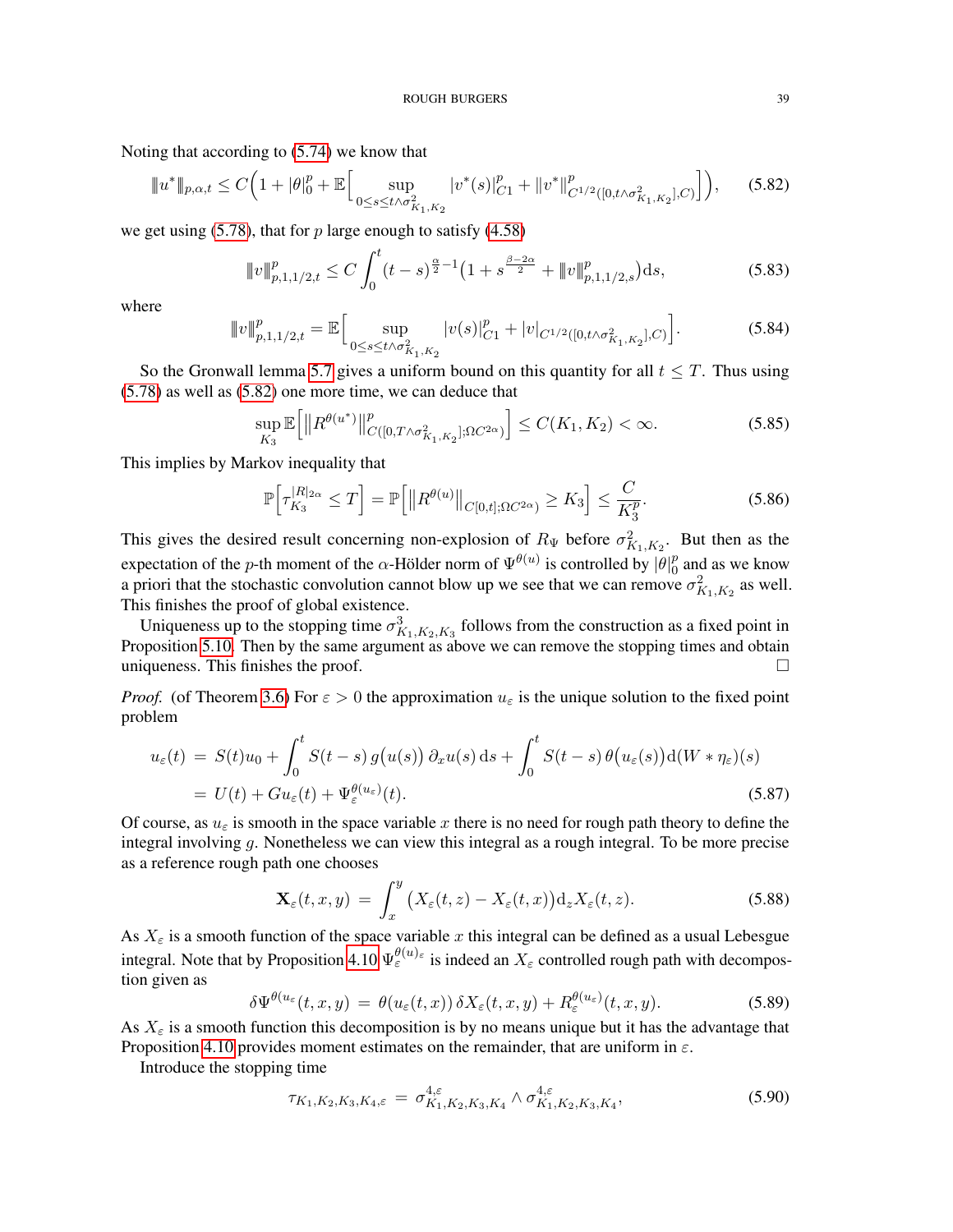where  $\sigma_{K_1}^{4,\varepsilon}$  $\frac{4,\varepsilon}{K_1,K_2,K_3,K_4}$  is defined as  $\sigma_{K_1,K_2,K_3}^3$  stopped when  $||u||_{C^{\alpha/2,\alpha}}$  exceeds  $K_4$  and is  $\sigma_{K_1}^{3,\varepsilon}$ where  $\sigma_{K_1,K_2,K_3,K_4}$  is defined as  $\sigma_{K_1,K_2,K_3}$  stopped when  $\|\psi\|_{C^{\alpha/2,\alpha}}$  execteds  $\Lambda_4$  and is  $\sigma_{K_1,K_2,K_3}$  is defined analogously with respect to the norms derived from  $u_{\varepsilon}$ . Sometimes, we will use shorthand  $\tau_{\varepsilon}$ .

We will show first, that before  $\tau_{\varepsilon}$  the process  $u_{\varepsilon}$  coincides with the solution to the cut-off fixed point problem

<span id="page-39-0"></span>
$$
u_{\varepsilon}(t) = S(t)u_0 + v^{\chi_{K_5}(\Psi_{\varepsilon})} + \int_0^t S(t-s)\,\theta\big(u_{\varepsilon}(s)\big) \mathrm{d}(W*\eta_{\varepsilon})(s). \tag{5.91}
$$

Here the fixed point  $v^{\chi_{K_5}(\Psi_{\varepsilon})}$  is defined as in Proposition [5.8.](#page-30-1) (In particular, we use the cutoff at  $K_5 = CK_4 + K_2 + K_3$  to define the cutoff of  $\Psi_{\varepsilon}$ ).

As  $\Psi^{\theta(u_{\varepsilon})}$  is also a smooth function of the space variable x there is no need for rough path theory in order to define the integral that determines the fixed point map in Proposition [5.8.](#page-30-1) But actually, the two integrals coincide, because in the approximation

$$
\sum_{i} \hat{p}_{t-s}(y-x_i)g(u_i)\delta u_{i,i+1} + \hat{p}_{t-s}(y-x_i)g'(u_i)\theta(u_i)\mathbf{X}_{\varepsilon}(x_i,x_{i+1})\theta(u_i)^T
$$
(5.92)

the first terms converge to the usual integral  $\int_0^1 \hat{p}_{t-s}(y-x)g(u(x))\partial_x u(x) dx$  and the sum involving the iterated integrals converges to zero due to  $\mathbf{X}_{\varepsilon} \in \Omega C^2$ . In particular, all the bounds derived for the fixed point apply in the present context. So due to uniqueness of the smooth evolution [\(5.91\)](#page-39-0) holds.

In Section [4](#page-12-0) we have already derived uniform bounds for the quantities appearing in this decomposition. First of all, for the derivative processes we have

$$
\|\theta(u) - \theta(u_{\varepsilon})\|_{p,\alpha} \le CK_4 |\theta|_{C^2} \|u - u_{\varepsilon}\|_{p,\alpha}.
$$
\n(5.93)

From [\(4.25\)](#page-16-2) and [\(4.37\)](#page-18-5) we have

$$
\mathbb{E}\Big[\|\Psi^{\theta(u)} - \Psi_{\varepsilon}^{\theta(u_{\varepsilon})}\|_{C([0,T];C^{\alpha})}^p\Big] \leq C\varepsilon^{\gamma} \|\theta(u)\|_{p,\alpha}^p + CT^{\kappa}\|\theta(u) - \theta(u_{\varepsilon})\|_{p,0}^p
$$
  

$$
\leq C\varepsilon^{\gamma} + CT^{\kappa}\|u - u_{\varepsilon}\|_{p,0}^p, \tag{5.94}
$$

where  $\kappa$  is as defined in Proposition [4.3](#page-16-0) and  $\gamma$  is as in [\(4.36\)](#page-18-6). In the Gaussian case  $\theta = 1$  this bound simplifies to

$$
\mathbb{E}\Big[\|X - X_{\varepsilon}\|_{C([0,T];C^{\alpha})}^p\Big] \leq C\varepsilon^{\gamma}.\tag{5.95}
$$

Using [\(4.26\)](#page-16-3) and [\(4.38\)](#page-18-7) we obtain the same bounds for the  $C([0, T]; C^{\alpha})$  norm replaced by the  $C^{\alpha/2}([0,T];C)$  norm.

From [\(4.61\)](#page-21-6) and [\(4.77\)](#page-23-1) we get

$$
\mathbb{E}\bigg[\|R^{\theta(u)} - R^{\theta(u_{\varepsilon})}_{\varepsilon}\|_{C([0,\tau_{K_1,K_2,K_3,\varepsilon}];\Omega C^{2\alpha})}^p\bigg] \leq C\big(1+K_1^p\big)\|\theta(u_{\varepsilon})\|_{p,\alpha}^p\varepsilon^{\gamma} + CT^{\kappa}\big(1+K_1^p\big)\|\theta(u) - \theta(u_{\varepsilon})\|_{p,\alpha}^p.\tag{5.96}
$$

Here we assume that  $\kappa$  is as defined in [\(4.59\)](#page-21-5) and  $\gamma$  as in [\(4.76\)](#page-23-2). Note that these assumptions on  $\kappa$ and  $\gamma$  imply that the conditions needed above are automatically satisfied.

For the terms in the integral involving q we get using Proposition [5.10](#page-32-0) that for T small enough

$$
\mathbb{E}\Big[\|v-v^{\varepsilon}\|_{C([0,T\wedge\tau_{K_1,K_2,K_3,K_4,\varepsilon}],C^1)}^p\Big] \leq C \,\mathbb{E}\Big[\Delta_{\Psi^{\theta(u)},\Psi^{\theta(u_{\varepsilon})}_{\varepsilon}}\Big],\tag{5.97}
$$

and

$$
\mathbb{E}\Big[\|v-v^{\varepsilon}\|_{C^{1/2}([0,T],C^0)}^p\Big] \leq C \,\mathbb{E}\Big[\Delta_{\Psi^{\theta(u)},\Psi_{\varepsilon}^{\theta(u_{\varepsilon})}}\Big],\tag{5.98}
$$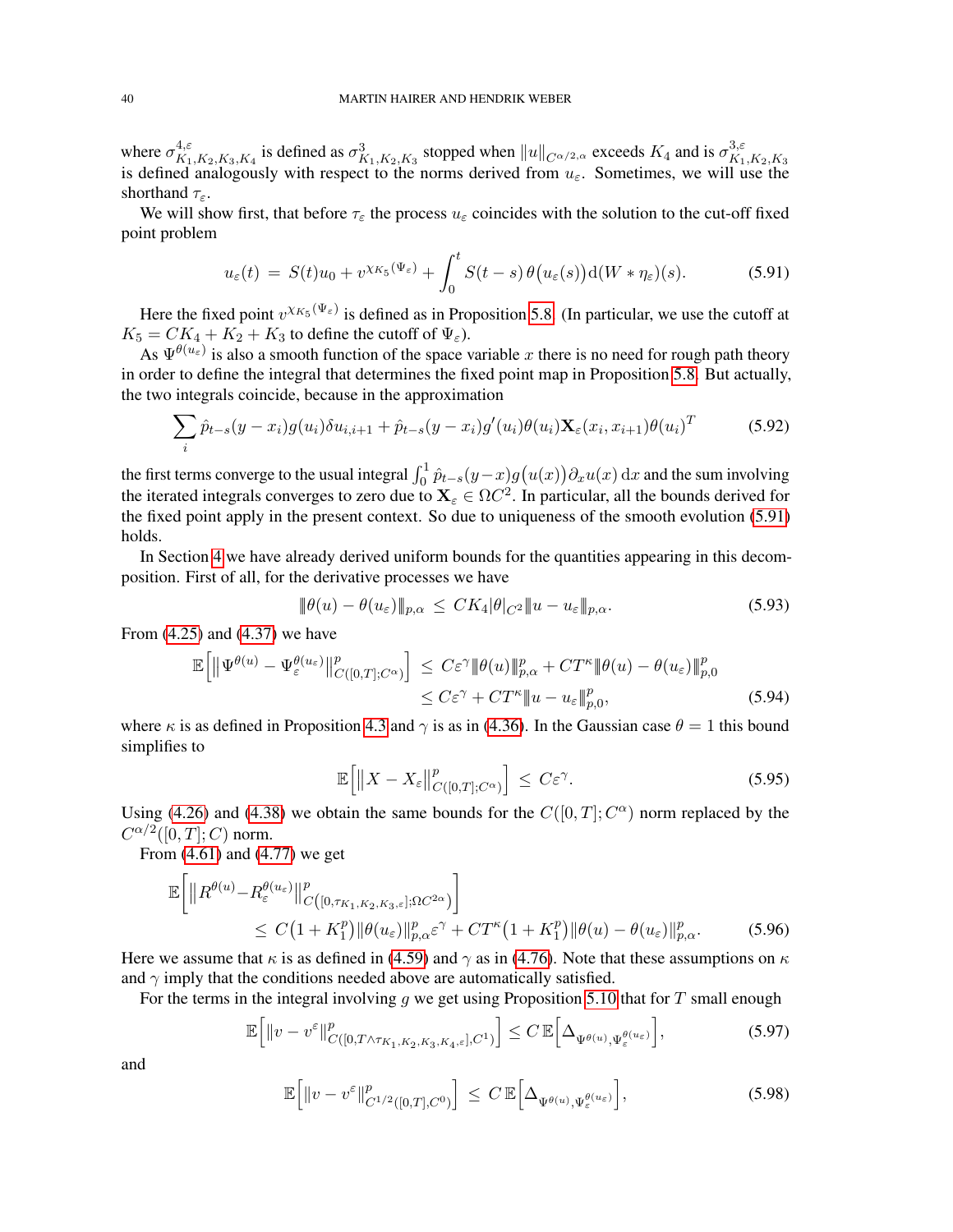where

$$
\Delta_{\Psi^{\theta(u)},\Psi_{\varepsilon}^{\theta(u_{\varepsilon})}} = \|X - X_{\varepsilon}\|_{C_{T}^{\alpha}} + \|\mathbf{X} - \mathbf{X}_{\varepsilon}\|_{\Omega C_{T}^{2\alpha}} + \|\Psi^{\theta(u)} - \Psi_{\varepsilon}^{\theta(u_{\varepsilon})}\|_{C_{T}^{\alpha}} + \|\theta(u) - \theta(u_{\varepsilon})\|_{C_{T}^{\alpha}} + \|R^{\theta(u)} - R_{\varepsilon}^{\theta(u_{\varepsilon})}\|_{\Omega C_{T\wedge\tau_{K_{1},K_{2},K_{3},eps}}} + |u_{0} - u_{\varepsilon}|_{\beta}.
$$
\n(5.99)

Thus summarising for  $p$  big enough we get the bound

$$
\mathbb{E}\Big[|u-u_{\varepsilon}||_{C_{T\wedge\tau_{\varepsilon}}^{\alpha/2,\alpha}}^p\Big] \leq C\varepsilon^{\gamma,p} + CT^{\kappa}\mathbb{E}\Big[|u-u_{\varepsilon}||_{C_{T\wedge\tau_{\varepsilon}}^{\alpha/2,\alpha}}^p\Big] + \mathbb{E}\Big[|u-u_{\varepsilon}|_{\beta}^p\Big],\tag{5.100}
$$

where we use the notation  $||u - u_{\varepsilon}||_{C^{\alpha/2, \alpha}_{T \wedge \tau_{\varepsilon}}} = ||u - u_{\varepsilon}||_{C^{\alpha/2, \alpha}[0, T \wedge \tau_{K_1, K_2, K_3, \varepsilon}] \times [0,1]}$ . Here the constant depends on the  $K_i$  but not on  $\varepsilon$ . We have included the dependence on different initial data in the bound, although we start the two evolutions at the same initial data, because we will use this bound in an iteration over different time intervals.

For T small enough the prefactor of the term involving  $u - u_{\varepsilon}$  on the right hand side of [\(5.100\)](#page-40-0) is less than  $\frac{1}{2}$  and this term can be absorbed into the term on the left hand side. We then have for T small enough

<span id="page-40-0"></span>
$$
\mathbb{E}\Big[|u-u_{\varepsilon}||_{C^{\alpha/2,\alpha}_{T\wedge\tau_{\varepsilon}}}^{p}\Big] \leq C\varepsilon^{\gamma p} + C\mathbb{E}\Big[|u_{0}-u_{0,\varepsilon}|_{\beta}^{p}\Big].\tag{5.101}
$$

Since we start off with the same initial condition, we get convergence of the cutoff approximations before T. To get the same result for arbitrary times we iterate this procedure using  $u(T)$  and  $u_{\varepsilon}(T)$ as new initial data. To derive bounds on their difference in  $C^{\beta}$  (not  $C^{\alpha}$ !) we use the following trick. The solution  $u(T)$  is a rough path controlled by  $X(T)$  and we have

$$
\delta u(T, x, y) = \theta(u(t, x)) \delta X(t, x, y) + R^{\theta(u)}(t, x, y), \qquad (5.102)
$$

and similarly for  $u_{\varepsilon}$ . Thus we have

$$
|u(T) - u_{\varepsilon}(T)|_{\beta} \le |\theta| |X(T) - X_{\varepsilon}(T)|_{\beta} + |\theta|_{C^{1}} |u(T) - u_{\varepsilon}(T)|_{0} K + |R^{\theta(u)} - R^{\theta(u_{\varepsilon})}_{\varepsilon}|_{\Omega C^{\beta}}.
$$
 (5.103)

We have already bounded all the quantities on the right hand side above so that we can iterate the argument. Note here that the bound on the Gaussian rough path holds for every exponent less than  $\frac{1}{2}$ and thus in particular for  $\beta$ . The iteration gives us

$$
\mathbb{E}\left[\left\|u-u_{\varepsilon}\right\|_{C^{\alpha/2,\alpha}_{T\wedge\tau_{\varepsilon}}}\right] \to 0\tag{5.104}
$$

for arbitrary T and for any choice of the  $K_i$  (but not uniformly in the  $K_i$ ). Now to conclude we only need to remove the stopping times. To this end note that for  $\delta < 1$  due to the definition of the stopping time  $\tau_{K_1,K_2,K_3,K_4,\varepsilon}$ 

$$
\mathbb{P}\Big[\|u-u_{\varepsilon}\|_{C^{\alpha/2,\alpha},T} \geq \delta\Big] \leq \mathbb{P}\Big[\|u-u_{\varepsilon}\|_{C^{\alpha/2,\alpha},T\wedge\tau_{K_1,K_2,K_3,K_4,\varepsilon}} \geq \delta\Big] \n+ \mathbb{P}\Big[\sigma_{K_1,K_2,K_3,K_4}^{3,\varepsilon} \leq T\Big] + \mathbb{P}\Big[\sigma_{K_1,K_2,K_3,K_4}^3 \leq T\Big] \tag{5.105}
$$

Now as in the proof of global existence by choosing the  $K_i$  sufficiently large the second probabilities for the stopping times to be less than T can be made arbitrarily small . Then by choosing  $\varepsilon$  small enough the first probability can be made arbitrarily small as well. This finishes the argument.